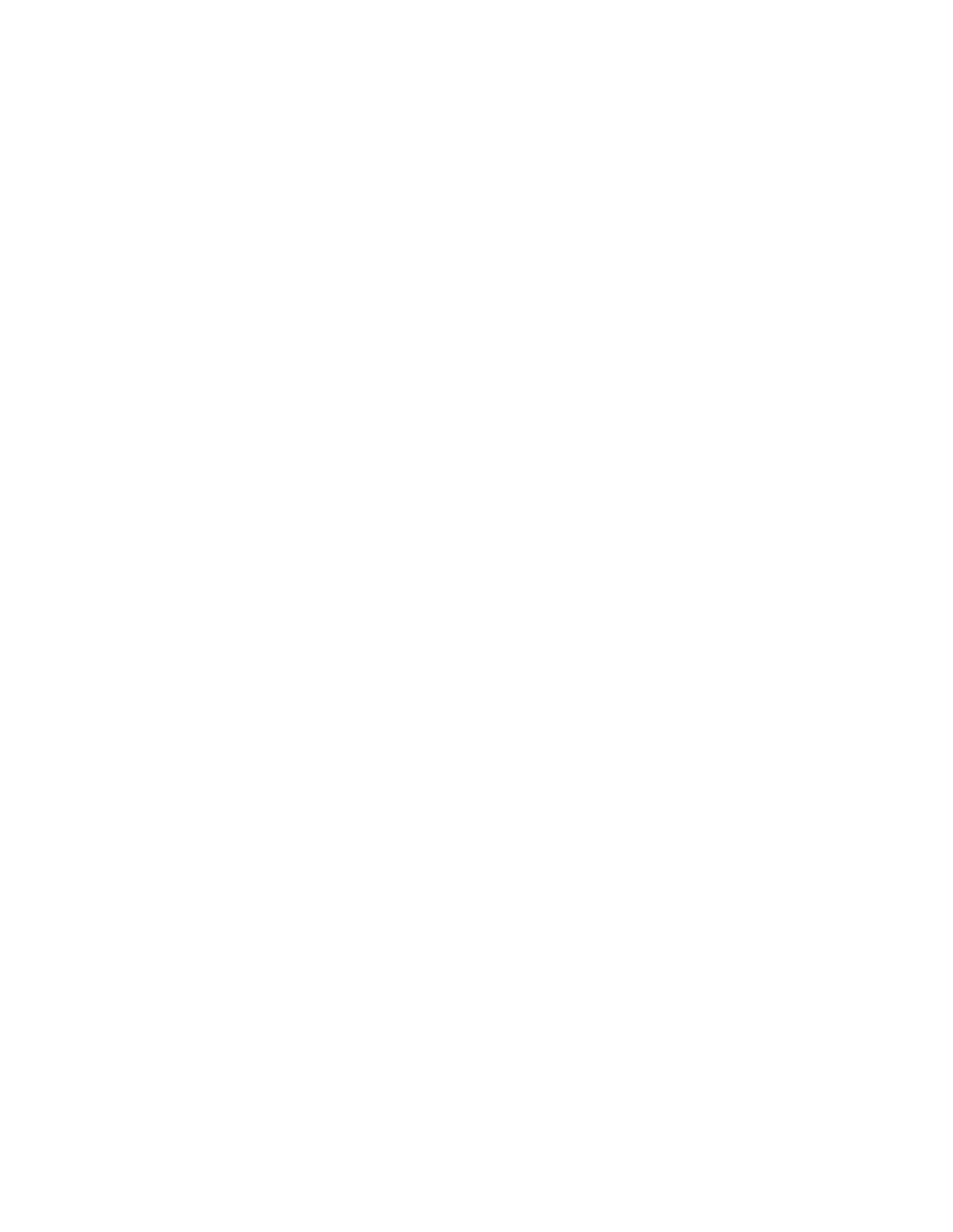#### **INVITATIONS**

**Wednesday, May 4, 2022 - 11:30am - 1:30pm** Members, Luncheon, State House Grounds, by the **CONGRESSIONAL SPORTMAN'S CAUCUS** (Accepted--April 29, 2022)

**Wednesday, May 4, 2022 - 5:00pm - 8:00pm** Members, Staff and Families, Reception, Riverbanks Zoo and Gardens, by the **RIVERBANKS ZOO AND GARDENS** (Accepted--April 28, 2022)

**Wednesday, May 4, 2022 - 6:00pm -8:00pm** Members, Reception, Savage Craft Ale Works, by the **SOUTH CAROLINA FISHING & BOATING ALLIANCE** (April 28, 2022)

**Thursday, May 5, 2022 - 8:00am - 10:00am** Members and Staff, Breakfast, 112 Blatt Building, by the **SOUTH CAROLINA RECYCLERS ASSOCIATION** (April 28, 2022)

**Wednesday, May 11, 2022 - 8:00am - 10:00am** Members and Staff, Breakfast, 112 Blatt Building, by the **SOUTH CAROLINA COMMISSION ON HIGHER EDUCATION SMART STATE PROGRAM** (Accepted--April 28, 2022)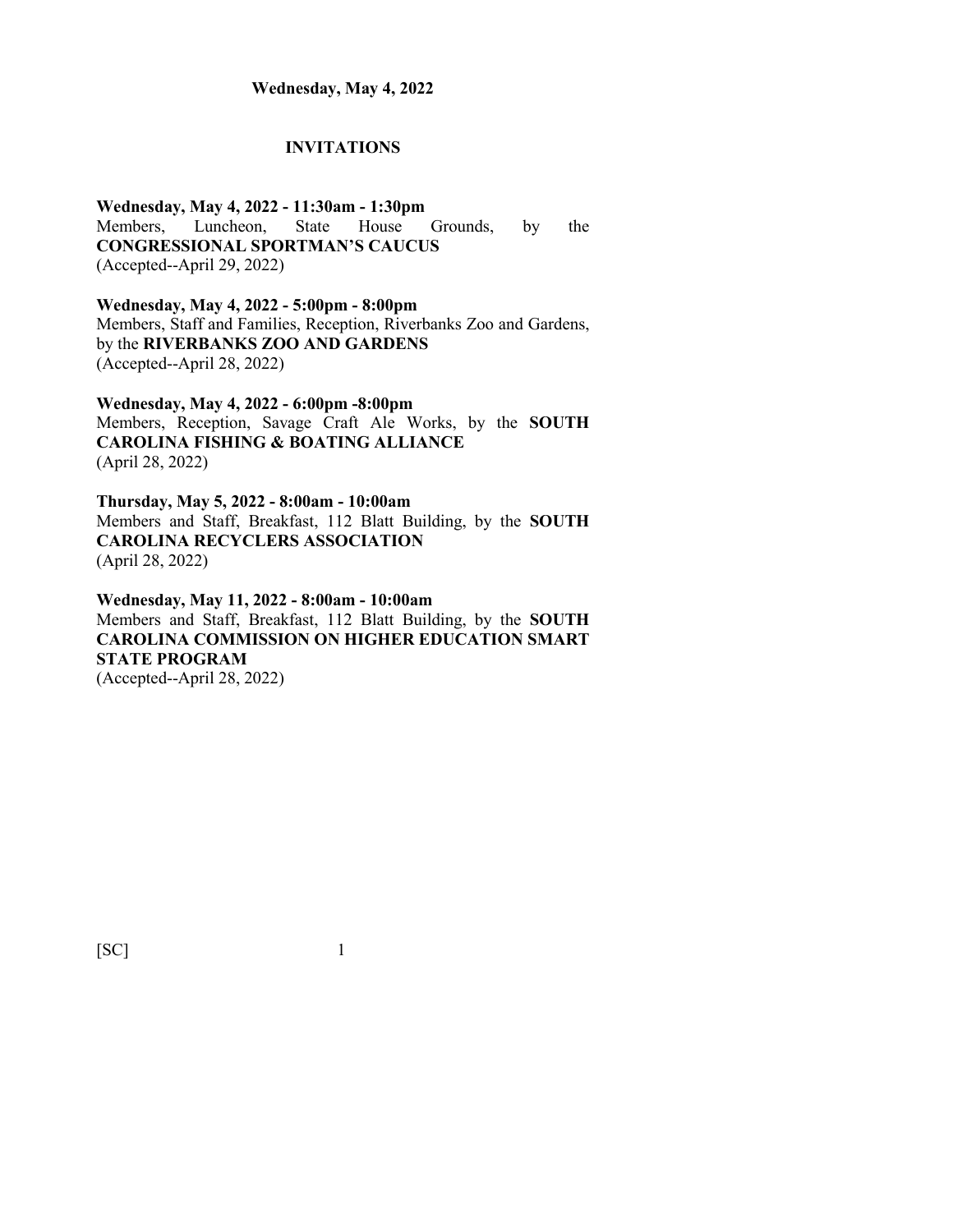#### **UNCONTESTED LOCAL THIRD READING BILL**

**S. 1270--Senators Peeler, Fanning, Climer and M. Johnson: A BILL TO AMEND ACT 473 OF 2002, AS AMENDED, RELATING TO THE ELECTION DISTRICTS OF MEMBERS OF CLOVER SCHOOL DISTRICT 2 IN YORK COUNTY, SO AS TO REAPPORTION THESE ELECTION DISTRICTS, TO UPDATE THE MAP NUMBER ON WHICH THESE SINGLE-MEMBER ELECTION DISTRICTS ARE DELINEATED, TO PROVIDE DEMOGRAPHIC INFORMATION REGARDING THESE REVISED ELECTION DISTRICTS, AND TO REMOVE ARCHAIC LANGUAGE.**

(Without reference--April 20, 2022) (Amended--May 03, 2022) (Read the second time--May 03, 2022) (Contested by Senator Fanning (21.2% WV))

#### **UNCONTESTED LOCAL SECOND READING BILLS**

**S. 448--Senator Fanning: A BILL TO AMEND ACT 379 OF 1959, AS AMENDED, RELATING TO THE CHESTER METROPOLITAN DISTRICT, SO AS TO ADD FOUR MEMBERS TO THE CHESTER COUNTY BOARD OF DIRECTORS APPOINTED BY THE CHESTER COUNTY LEGISLATIVE DELEGATION.**

(Without reference--January 12, 2021)

**S. 1315--Senators Climer and M. Johnson: A BILL TO AMEND ACT 470 OF 2000, AS AMENDED, RELATING TO THE ELECTION DISTRICTS OF MEMBERS OF ROCK HILL SCHOOL DISTRICT 3 IN YORK COUNTY, SO AS TO REAPPORTION THESE ELECTION DISTRICTS, TO UPDATE THE MAP NUMBER ON WHICH THESE SINGLE-MEMBER ELECTION DISTRICTS ARE DELINEATED, TO PROVIDE DEMOGRAPHIC INFORMATION REGARDING THESE REVISED**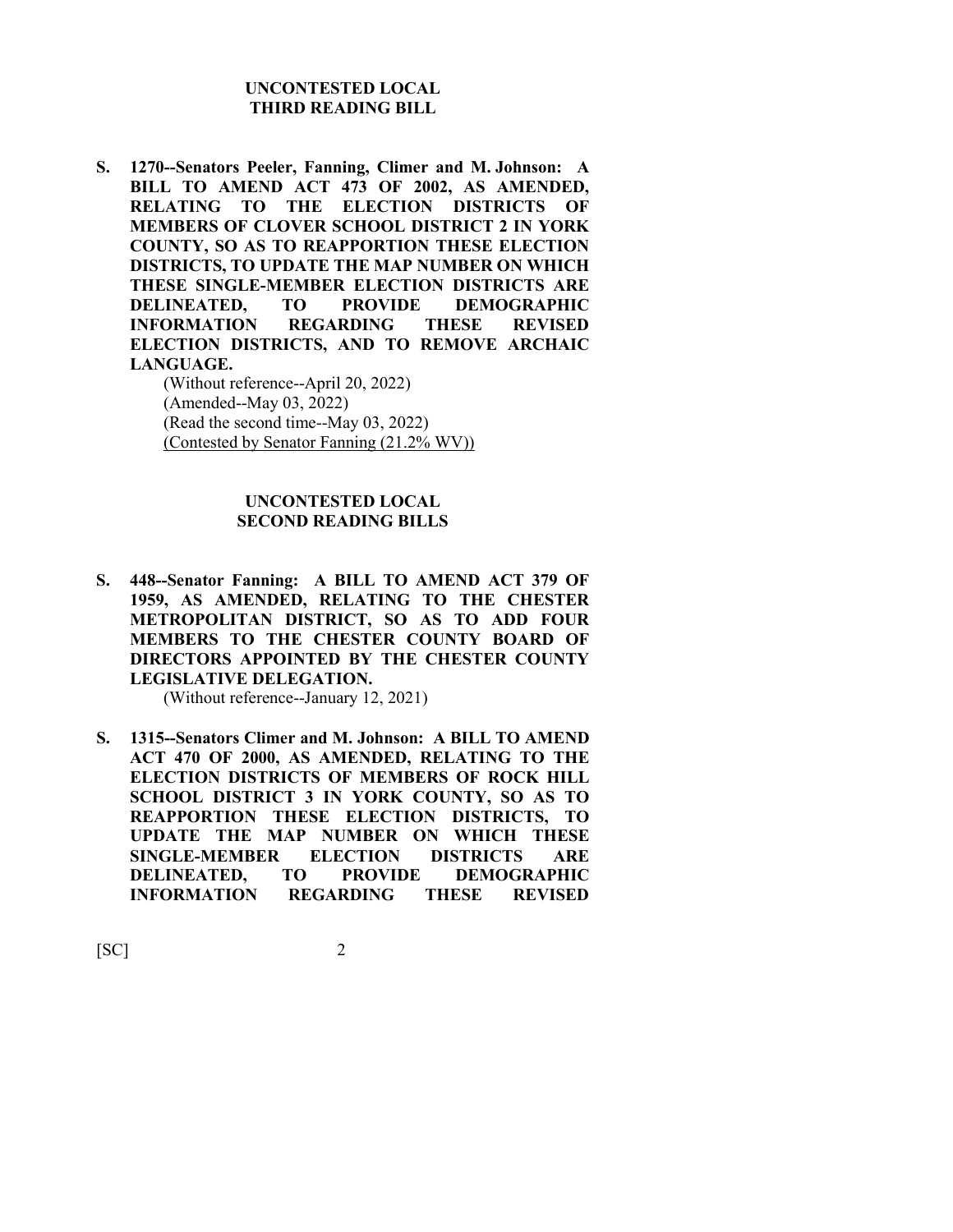# **ELECTION DISTRICTS, AND TO REMOVE ARCHAIC LANGUAGE.**

(Without reference--May 03, 2022)

**MOTION PERIOD**

#### **BILLS RETURNED FROM THE HOUSE**

(Returned with Amendments)

**S. 910--Senator Grooms: A BILL TO AMEND SECTIONS 1, 2, AND 3 OF ACT 518 OF 1982, AS LAST AMENDED BY ACT 408 OF 2012, RELATING TO THE COMPOSITION OF THE BERKELEY COUNTY SCHOOL DISTRICT BOARD OF EDUCATION, TO PROVIDE THAT EIGHT BOARD MEMBERS SHALL BE ELECTED IN NON-PARTISAN ELECTIONS FROM SINGLE-MEMBER DISTRICTS IN WHICH THEY ARE RESIDENTS, COTERMINOUS WITH COUNTY COUNCIL DISTRICTS AND SHARING THE CORRESPONDING DISTRICT NUMBERS; TO PROVIDE THAT ONE MEMBER SHALL BE ELECTED FROM THE**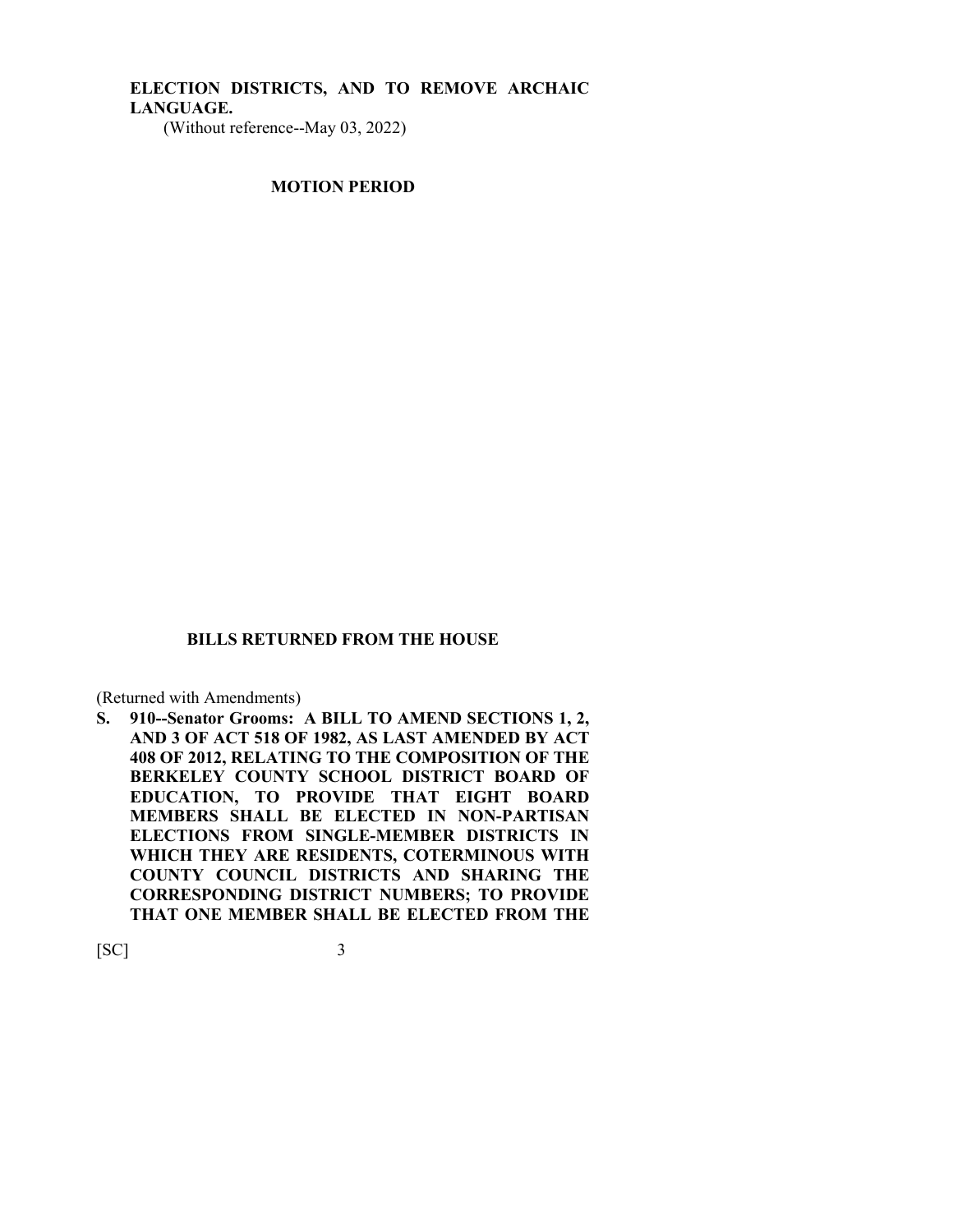# **COUNTY AT LARGE; TO STAGGER TERMS OF OFFICE; AND TO REPEAL SECTION 3A OF ACT 518 OF 1982, AS LAST AMENDED BY ACT 296 OF 2012, RELATING TO APPORTIONING NINE SINGLE-MEMBER SCHOOL BOARD DISTRICTS IN THE COUNTY.**

(Returned from the House--April 28, 2022)

(Returned with Amendments)

**S. 1059--Senator Verdin: A BILL TO AMEND SECTION 40-33-43, AS AMENDED, CODE OF LAWS OF SOUTH CAROLINA, 1976, RELATING TO THE AUTHORIZED PROVISION OF MEDICATIONS BY UNLICENSED PERSONS IN CERTAIN FACILITIES, SO AS TO EXTEND THIS AUTHORIZATION TO INTERMEDIATE CARE FACILITIES FOR PERSONS WITH INTELLECTUAL DISABILITY.**

(Returned from the House--April 28, 2022)

#### **SPECIAL ORDER**

(Set for Special Order--April 28, 2022)

(Senator Hutto Retains the Floor)

**H. 4608--Reps. Trantham, Oremus, Burns, McCravy, G.R. Smith, M.M. Smith, B. Cox, Bennett, McGarry, Taylor, Jones, Gilliam, Yow, Hixon, Hill, Gagnon, Whitmire, Haddon, Bannister, Magnuson, May, Dabney, Long, Willis, McCabe, Morgan, Bryant, V.S. Moss, Nutt, T. Moore, Forrest, Bailey, West, Thayer, White, McKnight, Atkinson, Fry, Caskey, Blackwell, Ballentine, Wooten, Huggins, Chumley and Hiott: A BILL TO AMEND THE CODE OF LAWS OF SOUTH CAROLINA, 1976, TO ENACT THE "SAVE WOMEN'S SPORTS ACT" BY ADDING SECTION 59-1-500 SO AS TO EXPRESS LEGISLATIVE INTENT AND MAKE CERTAIN FINDINGS; TO REQUIRE GENDER-BASED OR COEDUCATIONAL DESIGNATION OF CERTAIN PUBLIC SECONDARY AND POSTSECONDARY SCHOOL SPORTS TEAMS; TO PROVIDE SUCH SPORTS TEAMS DESIGNATED FOR MALES MAY BE OPEN TO FEMALE STUDENT PARTICIPANTS; TO PROVIDE SUCH SPORTS TEAMS DESIGNATED FOR FEMALES MAY NOT BE OPEN TO MALE PARTICIPANTS; TO PROVIDE**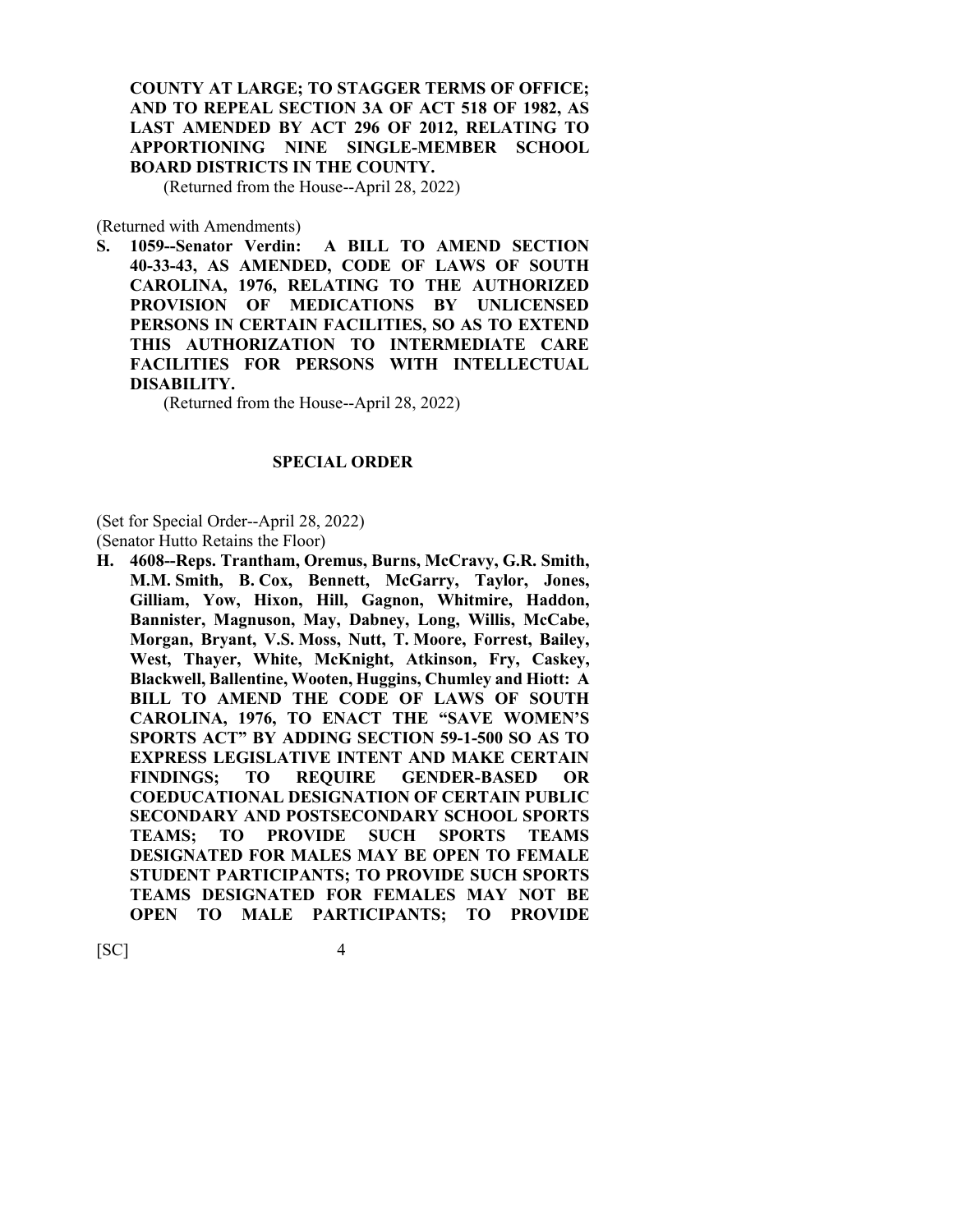**ASSUMPTIONS CONCERNING THE CORRECTNESS OF BIOLOGICAL GENDER STATEMENTS ON OFFICIAL BIRTH CERTIFICATES OF STUDENTS; AND TO PROVIDE REMEDIES TO STUDENTS AND SCHOOLS FOR VIOLATIONS OF THE PROVISIONS OF THIS ACT.**

(Read the first time--April 6, 2022) (Polled by Committee on Education--April 28, 2022) (Favorable) (Set for Special Order--April 28, 2022) (Read the second time--May 03, 2022) (Amendment proposed--May 03, 2022) (Document No. S-RES\AMEND\4608R002.SP.RJC)

#### **STATEWIDE THIRD READING BILLS**

**S. 401--Senators Gustafson, Hembree and Fanning: A BILL TO AMEND SECTION 6-1-320 OF THE 1976 CODE, RELATING TO THE LIMITATION ON MILLAGE INCREASES, TO ALLOW THE GOVERNING BODY OF A COUNTY TO SUSPEND THE LIMITATION FOR THE PURPOSE OF SUPPORTING A FIRE PROTECTION DISTRICT.**

(Read the first time--January 12, 2021) (Reported by Committee on Finance--March 17, 2021) (Favorable with amendments) (Committee Amendment Adopted--April 06, 2021) (Read the second time--April 06, 2021) (Ayes 22, Nays 20--April 06, 2021) (Contested by Senator Rice)

**S. 458--Senators Adams, Talley, Bennett, Senn, Alexander and Loftis: A BILL TO AMEND SECTIONS 44-53-190(B) AND 44-53-370(e) OF THE 1976 CODE, RELATING IN PART TO THE TRAFFICKING OFFENSES FOR CERTAIN CONTROLLED SUBSTANCES, TO ADD AN OFFENSE FOR**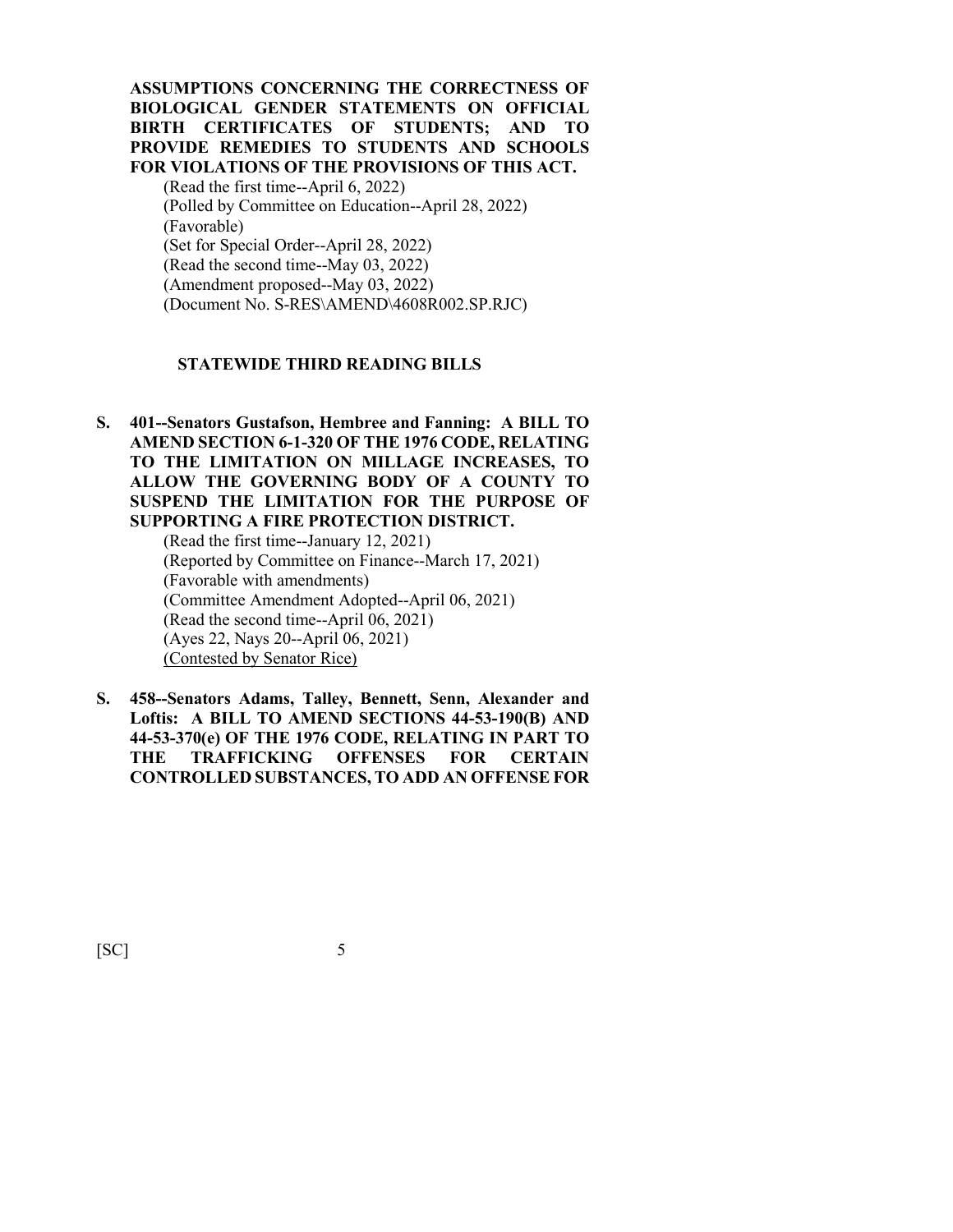# **"TRAFFICKING IN FENTANYL", AND TO DEFINE NECESSARY TERMS.**

(Read the first time--January 13, 2021) (Reported by Committee on Judiciary--February 23, 2022) (Favorable with amendments) (Committee Amendment Adopted--March 01, 2022) (Read the second time--March 01, 2022) (Ayes 42, Nays 0--March 01, 2022) (Amended--March 02, 2022) (Amendment proposed--April 05, 2022) (Document No.) SENATE\AMEND\COUNCIL\VR\458C001.CC.VR22)

**S. 22--Senators Hutto, Shealy and Jackson: A BILL TO AMEND SECTION 63-19-820, CODE OF LAWS OF SOUTH CAROLINA, 1976, RELATING TO PLACING CHILDREN IN AN ADULT JAIL, SO AS TO ELIMINATE THE EXCEPTION FOR CHILDREN TO BE TRIED AS AN ADULT AND TO DECREASE THE LENGTH OF TIME THAT A CHILD MAY BE HELD IN A JUVENILE DETENTION FACILITY FOR COMMITTING A STATUS OFFENSE OR FOR VIOLATING A RELATED COURT ORDER; TO AMEND SECTION 63-19-1020, RELATING TO THE RIGHT OF CERTAIN PERSONS AND ENTITIES INJURED BY DELINQUENT ACTS OF A CHILD TO INSTITUTE LEGAL PROCEEDINGS AGAINST THE CHILD, SO AS TO REQUIRE THAT THE CHILD AND HIS FAMILY SEEK COUNSELING WHEN THE STATUS OFFENSE IS OF INCORRIGIBILITY; TO AMEND SECTION 63-19-1440, RELATING TO COMMITMENT OF CERTAIN CHILDREN TO THE DEPARTMENT OF JUVENILE JUSTICE, SO AS TO DISTINGUISH BETWEEN STATUS AND CRIMINAL OFFENSES AND TO CHANGE THE REQUIREMENTS FOR COURT ORDERS; TO AMEND SECTION 63-19-1810, RELATING TO DETERMINATION OF RELEASE OF JUVENILES ADJUDICATED DELINQUENT BY THE DEPARTMENT, SO AS TO MAKE CONFORMING CHANGES; AND TO AMEND SECTION 63-19-2050, AS AMENDED, RELATING TO EXPUNGEMENT OF CERTAIN COURT RECORDS, SO AS TO PROVIDE FOR THE AUTOMATIC**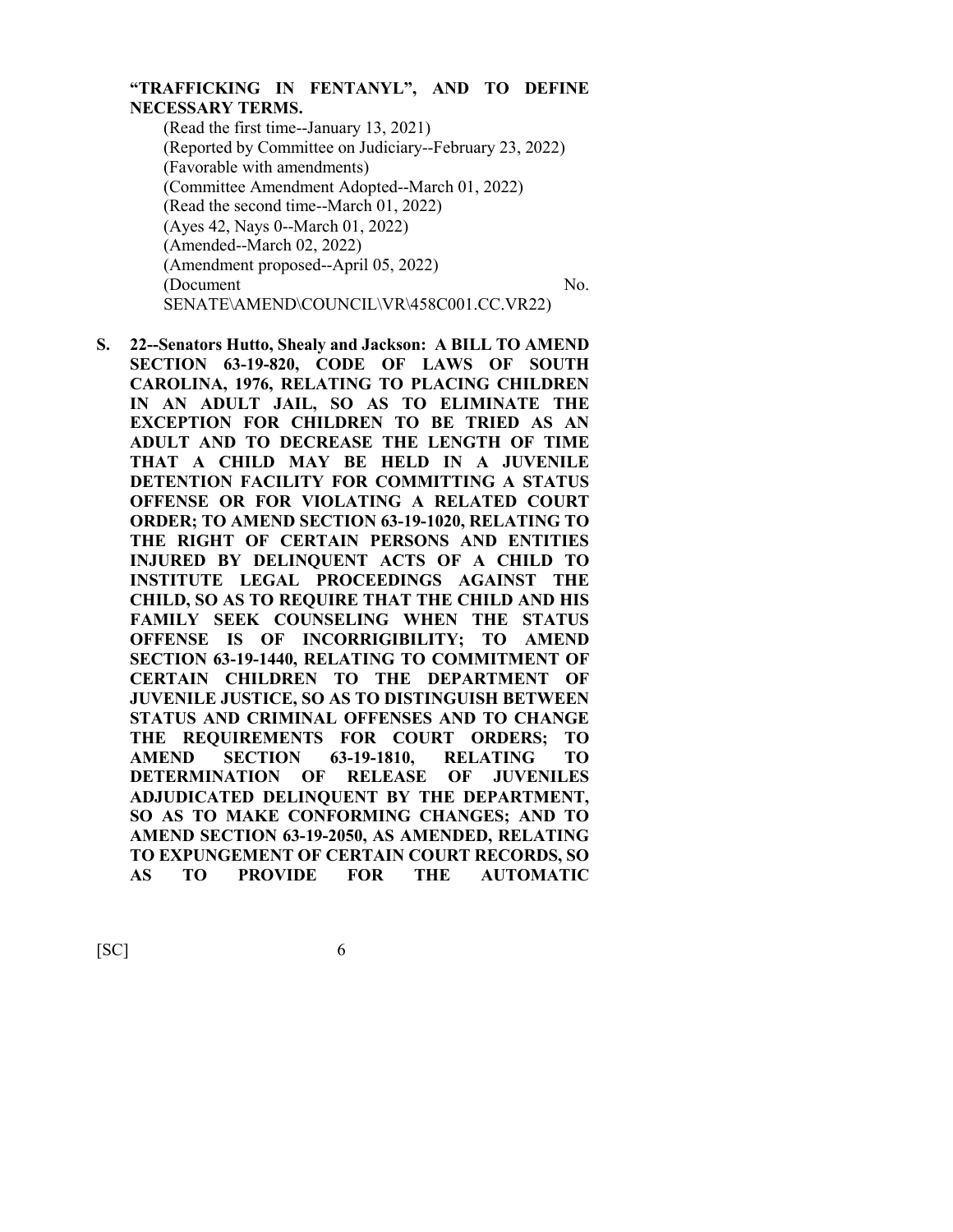#### **EXPUNGEMENT OF A JUVENILE'S RECORDS FOR STATUS OFFENSES, WITH EXCEPTIONS.**

(Read the first time--January 12, 2021) (Reported by Committee on Judiciary--March 30, 2022) (Favorable) (Amendment proposed--April 06, 2022) (Document No. JUD\AMEND\JUD0022.001) (Read the second time--April 06, 2022) (Contested by Senator Hembree)

**H. 3037--Reps. Garvin, Robinson, Cobb-Hunter, Hosey, J.L. Johnson, Matthews, S. Williams, Rivers, Jefferson, R. Williams, Govan and King: A BILL TO AMEND THE CODE OF LAWS OF SOUTH CAROLINA, 1976, BY ADDING SECTION 56-3-117 SO AS TO PROVIDE THE DEPARTMENT OF MOTOR VEHICLES MAY ADD A NOTATION TO A PRIVATE PASSENGER-CARRYING MOTOR VEHICLE REGISTRATION TO INDICATE THE VEHICLE OWNER OR AN OCCUPANT OF THE VEHICLE SUFFERS FROM CERTAIN MEDICAL CONDITIONS AND TO PROVIDE THE CRIMINAL JUSTICE ACADEMY SHALL OFFER COURSES TO TRAIN LAW ENFORCEMENT OFFICERS ON HANDLING SITUATIONS THAT MAY ARISE FROM THE ENFORCEMENT OF THIS PROVISION.** (Read the first time--April 7, 2021)

(Reported by Committee on Transportation--March 17, 2022) (Favorable with amendments) (Committee Amendment Adopted--March 23, 2022) (Amended--April 20, 2022) (Read the second time--April 20, 2022) (Ayes 44, Nays 0--April 20, 2022)

**H. 3006--Reps. Brawley, Robinson, Cobb-Hunter, Haddon, Henegan, Hosey, J.L. Johnson, Govan, King, Gilliard, Murray, McDaniel, Henderson-Myers and Garvin: A BILL TO AMEND THE CODE OF LAWS OF SOUTH CAROLINA, 1976, BY ADDING SECTION 59-63-785 SO AS TO PROVIDE PUBLIC SCHOOLS AND PUBLIC SCHOOL DISTRICTS MAY NOT USE DEBT COLLECTION AGENCIES TO COLLECT OR ATTEMPT TO COLLECT OUTSTANDING DEBTS ON STUDENT SCHOOL LUNCH OR BREAKFAST ACCOUNTS, TO PROVIDE PUBLIC SCHOOLS AND**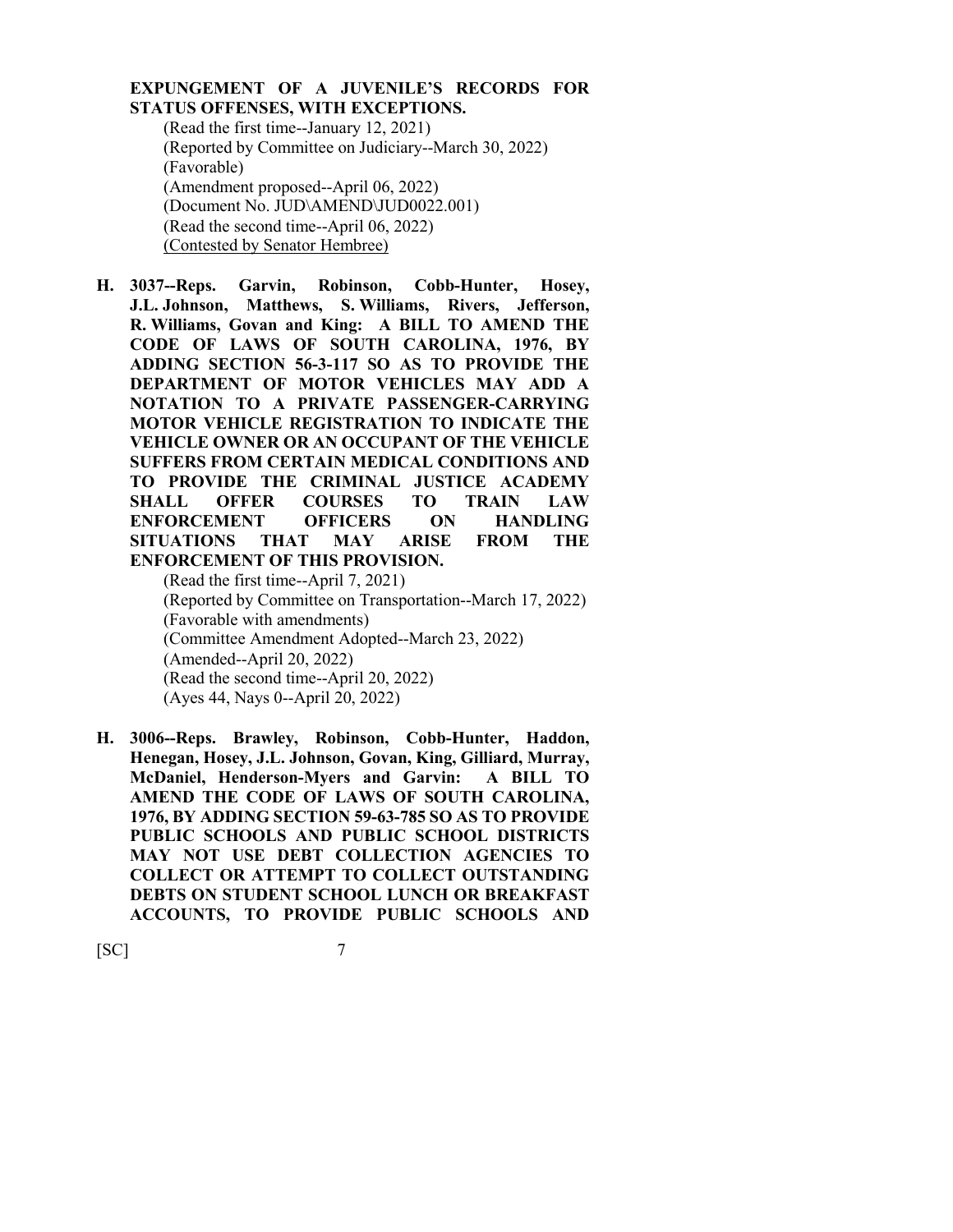**PUBLIC SCHOOL DISTRICTS MAY NOT ASSESS OR COLLECT ANY INTEREST, FEES, OR OTHER SUCH MONETARY PENALTIES FOR OUTSTANDING DEBTS FOR STUDENT SCHOOL LUNCH OR BREAKFAST ACCOUNTS, AND TO PROVIDE THE PROVISIONS OF THIS ACT APPLY TO DEBTS ON STUDENT LUNCH AND BREAKFAST ACCOUNTS OUTSTANDING ON THE EFFECTIVE DATE OF THIS ACT AND INCURRED AFTER THE EFFECTIVE DATE OF THIS ACT.**

(Read the first time--May 4, 2021) (Reported by Committee on Education--April 20, 2022) (Favorable with amendments) (Committee Amendment Adopted--May 03, 2022) (Read the second time--May 03, 2022) (Ayes 40, Nays 0--May 03, 2022)

**H. 3144--Reps. White, Robinson, Thigpen, V.S. Moss, Dillard, Weeks, Wheeler, Fry, B. Newton, Forrest, Rivers and S. Williams: A BILL TO AMEND THE CODE OF LAWS OF SOUTH CAROLINA, 1976, BY ADDING SECTION 59-150-365 SO AS TO ESTABLISH THE "SOUTH CAROLINA WORKFORCE INDUSTRY NEEDS SCHOLARSHIP (SC WINS)", TO PROVIDE THAT CERTAIN STUDENTS ATTENDING A TWO-YEAR TECHNICAL COLLEGE ARE ELIGIBLE FOR THE SCHOLARSHIP, AND TO PROVIDE ELIGIBILITY REQUIREMENTS.**

> (Read the first time--April 7, 2021) (Reported by Committee on Education--April 20, 2022) (Favorable with amendments) (Committee Amendment Adopted--May 03, 2022) (Read the second time--May 03, 2022) (Ayes 40, Nays 0--May 03, 2022)

**H. 3271--Reps. Henderson-Myers, Govan, Hyde, T. Moore, Weeks, G.M. Smith, King, McDaniel, Collins, Morgan and Caskey: A BILL TO AMEND SECTIONS 15-49-10 AND 15-49-20, CODE OF LAWS OF SOUTH CAROLINA, 1976, RELATING TO PETITIONS FOR A CHANGE OF NAME, SO AS TO REQUIRE A PETITIONER TO HAVE RESIDED IN THE STATE OF SOUTH CAROLINA FOR AT LEAST**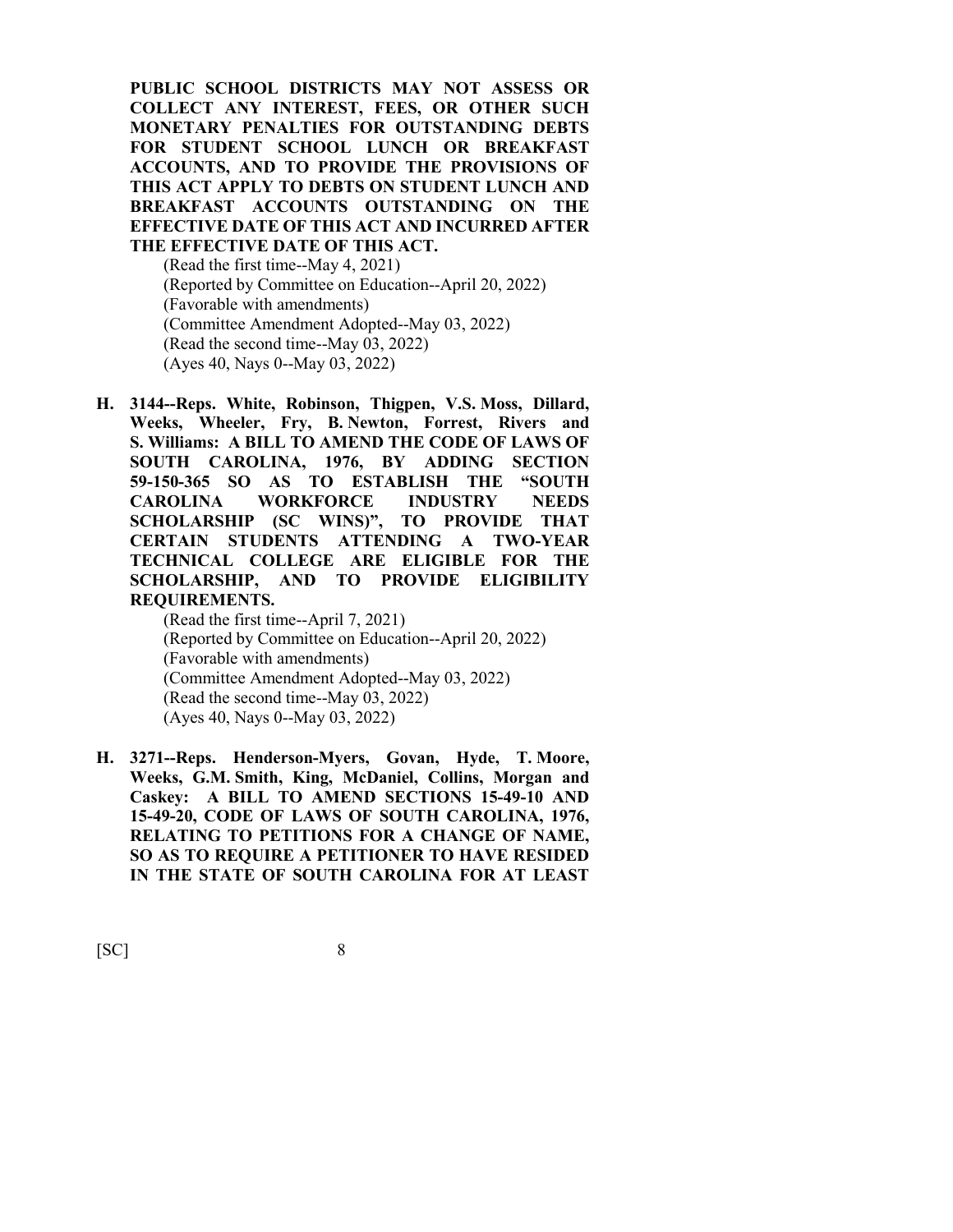## **SIX MONTHS TO BE ELIGIBLE TO APPLY FOR A NAME CHANGE.**

(Read the first time--March 15, 2022) (Reported by Committee on Judiciary--April 20, 2022) (Favorable) (Read the second time--May 03, 2022) (Ayes 40, Nays 0--May 03, 2022)

**H. 4075--Reps. Wetmore, Stavrinakis and Weeks: A BILL TO AMEND SECTION 23-3-430, CODE OF LAWS OF SOUTH CAROLINA, 1976, RELATING TO THE SEX OFFENDER REGISTRY, SO AS TO CONFORM THE REGISTRATION PROVISIONS FOR SECOND DEGREE CRIMINAL SEXUAL CONDUCT WITH A MINOR TO THIRD DEGREE CRIMINAL SEXUAL CONDUCT WITH A MINOR.**

(Read the first time--April 28, 2021) (Reported by Committee on Judiciary--April 20, 2022) (Favorable) (Read the second time--May 03, 2022)

**H. 4601--Reps. W. Cox, G.R. Smith, Bustos, Gagnon, Bennett, McGarry, Atkinson, Hayes, M.M. Smith, V.S. Moss and Matthews: A BILL TO AMEND THE CODE OF LAWS OF SOUTH CAROLINA, 1976, BY ADDING SECTION 6-1-2020 SO AS TO, AMONG OTHER THINGS, DESIGNATE AMBULANCE SERVICE AS AN ESSENTIAL SERVICE IN SOUTH CAROLINA; TO REQUIRE THAT EACH COUNTY GOVERNING BODY ENSURES THAT AT LEAST ONE LICENSED AMBULANCE SERVICE IS OPERATING WITHIN THE COUNTY; AND TO DEFINE RELEVANT TERMS.**

> (Read the first time--March 15, 2022) (Reported by Committee on Judiciary--April 20, 2022) (Favorable) (Read the second time--May 03, 2022) (Ayes 40, Nays 0--May 03, 2022)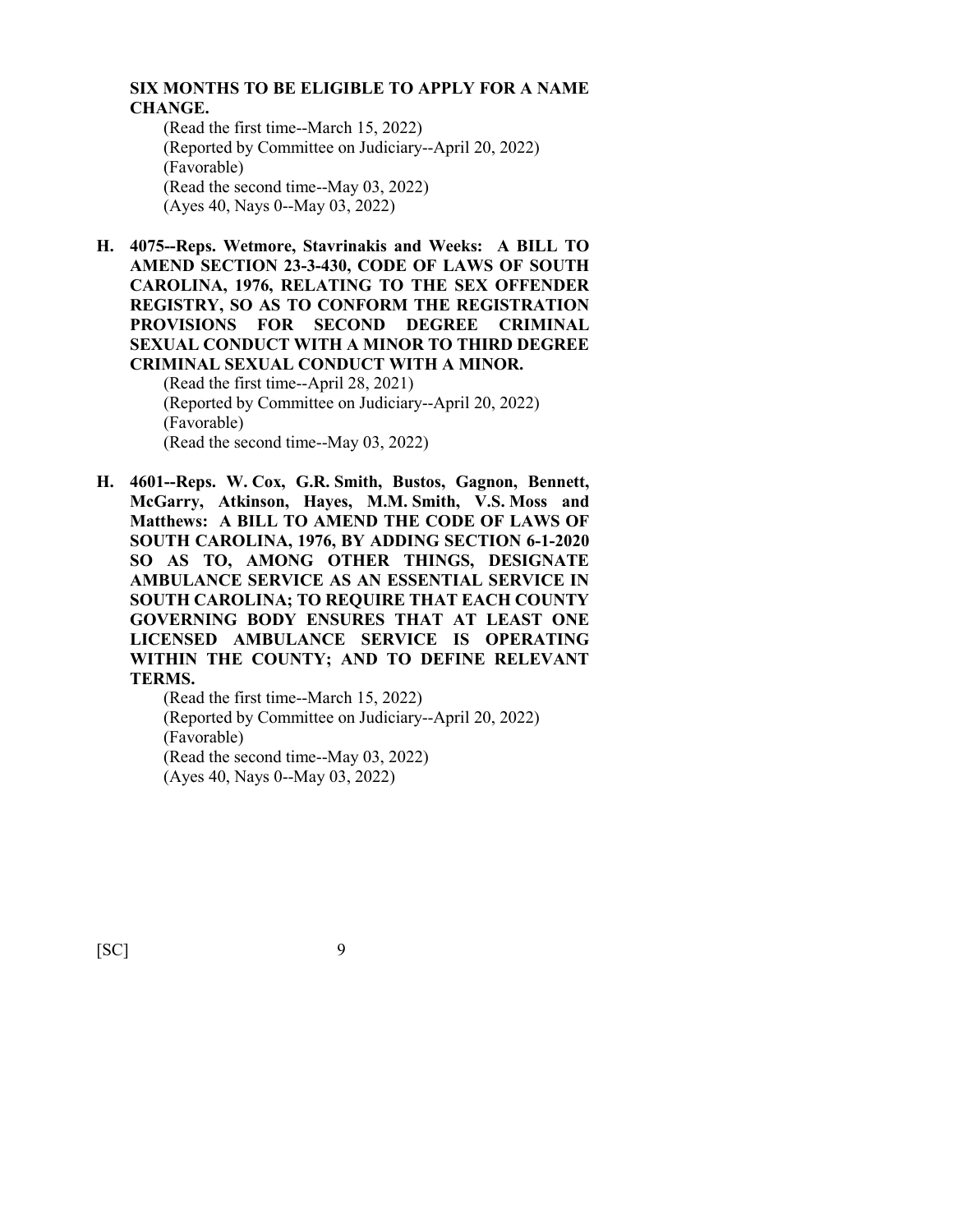**H. 4766--Reps. Allison, Lucas, Felder and Alexander: A BILL TO AMEND SECTION 13-1-2030, CODE OF LAWS OF SOUTH CAROLINA, 1976, RELATING TO THE COORDINATING COUNCIL FOR WORKFORCE DEVELOPMENT, SO AS TO DELETE REFERENCES TO DESIGNEES ON THE COORDINATING COUNCIL.**

> (Read the first time--February 9, 2022) (Reported by Committee on Education--April 20, 2022) (Favorable with amendments) (Committee Amendment Adopted--May 03, 2022) (Read the second time--May 03, 2022) (Ayes 40, Nays 0--May 03, 2022)

**H. 4600--Reps. West and Bennett: A BILL TO AMEND SECTIONS 44-22-40 AND 44-22-140, CODE OF LAWS OF SOUTH CAROLINA, 1976, RELATING TO PERSONS WHO MAY CONSENT ON BEHALF OF CERTAIN PATIENTS TO ELECTRO-CONVULSIVE THERAPY OR MAJOR MEDICAL TREATMENT, SO AS TO CONFORM THE ORDER OF PRIORITY OF SUCH PERSONS TO THE ORDER OF PRIORITY IN THE ADULT HEALTH CARE CONSENT ACT.**

(Read the first time--February 23, 2022) (Reported by Committee on Medical Affairs--April 21, 2022) (Favorable) (Read the second time--May 03, 2022) (Ayes 39, Nays 1--May 3, 2022)

**H. 4837--Reps. Elliott, B. Cox, Felder, B. Newton, Pope, Wooten, Caskey, Collins, Haddon, Gilliam, W. Cox, Atkinson, Jefferson, Forrest, R. Williams, Bryant, T. Moore, Hardee, McGinnis, Anderson, Thigpen, Hayes, Rutherford, Hyde, Daning, Bennett, Huggins, M.M. Smith, White, V.S. Moss, Blackwell, Taylor, Ballentine, Henegan and Matthews: A BILL TO AMEND SECTION 40-37-320, CODE OF LAWS OF SOUTH CAROLINA, 1976, RELATING TO OPTOMETRY MOBILE UNITS, SO AS TO PROVIDE ADDITIONAL**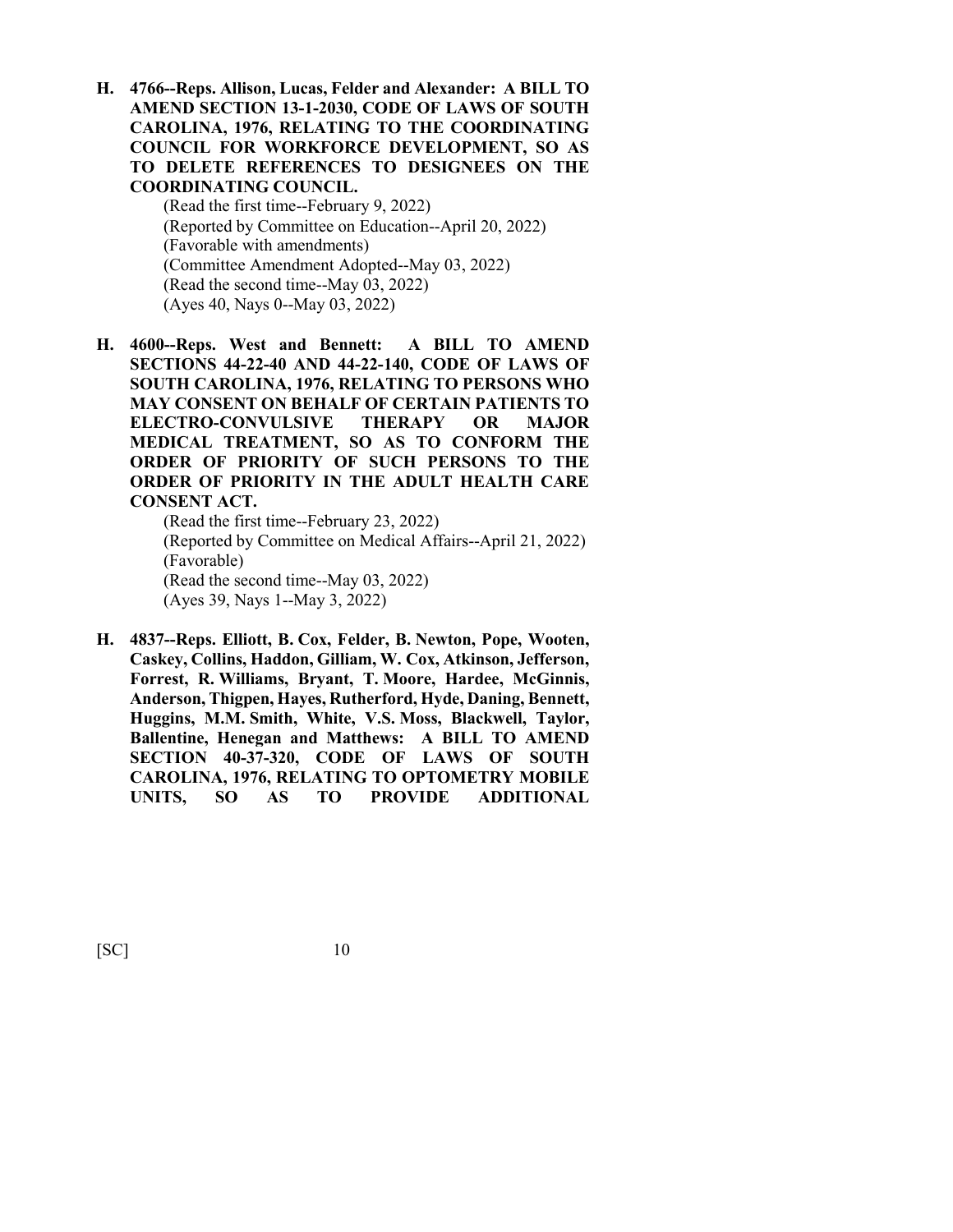## **REQUIREMENTS FOR THE OPERATION OF SUCH UNITS.**

(Read the first time--March 15, 2022) (Reported by Committee on Medical Affairs--April 21, 2022) (Favorable with amendments) (Committee Amendment Adopted--May 03, 2022) (Read the second time--May 03, 2022) (Aye 40, Nays 0--May 03, 2022)

# **H. 4986--Rep. Ott: A BILL TO AMEND SECTION 50-5-555, CODE OF LAWS OF SOUTH CAROLINA, 1976, RELATING TO TRAP PLACEMENT, SO AS TO PROHIBIT TRAPS IN THE WATERS OF THE GENERAL TRAWL ZONE WHEN THESE WATERS ARE OPEN TO TRAWLING FOR SHRIMP.**

(Read the first time--April 7, 2022) (Reported by Committee on Fish, Game and Forestry--April 26, 2022) (Favorable) (Amended--May 03, 2022) (Read the second time--May 03, 2022) (Ayes 40, Nays 0--May 03, 2022)

**H. 3795--Rep. Allison: A BILL TO AMEND THE CODE OF LAWS OF SOUTH CAROLINA, 1976, TO ENACT THE "SIGN LANGUAGE INTERPRETERS ACT" BY ADDING CHAPTER 84 TO TITLE 40 SO AS TO REQUIRE A SPECIFIED LEVEL OF COMPETENCE FOR SIGN LANGUAGE INTERPRETERS USED BY CERTAIN ENTITIES OF STATE GOVERNMENT, PUBLIC SCHOOLS, AND HOSPITAL SYSTEMS, TO PROVIDE SIGN LANGUAGE INTERPRETATION SERVICES TO MEMBERS OF THE PUBLIC WHO ARE DEAF OR HARD OF HEARING AND HAVE CERTAIN SPEECH IMPAIRMENTS, AND TO PROVIDE NECESSARY DEFINITIONS; BY ADDING SECTION 59-33-120 SO AS TO PROVIDE FOR THE PROMULGATION OF REGULATIONS FOR THE APPROPRIATE CREDENTIALING OF SIGN LANGUAGE INTERPRETERS IN PUBLIC AND SPECIAL SCHOOLS, AND TO REQUIRE INTERPRETERS FOR THE DEAF WORKING IN SCHOOLS AND SCHOOL DISTRICTS IN THIS STATE TO SUBMIT THE SAME BACKGROUND CHECKS AS**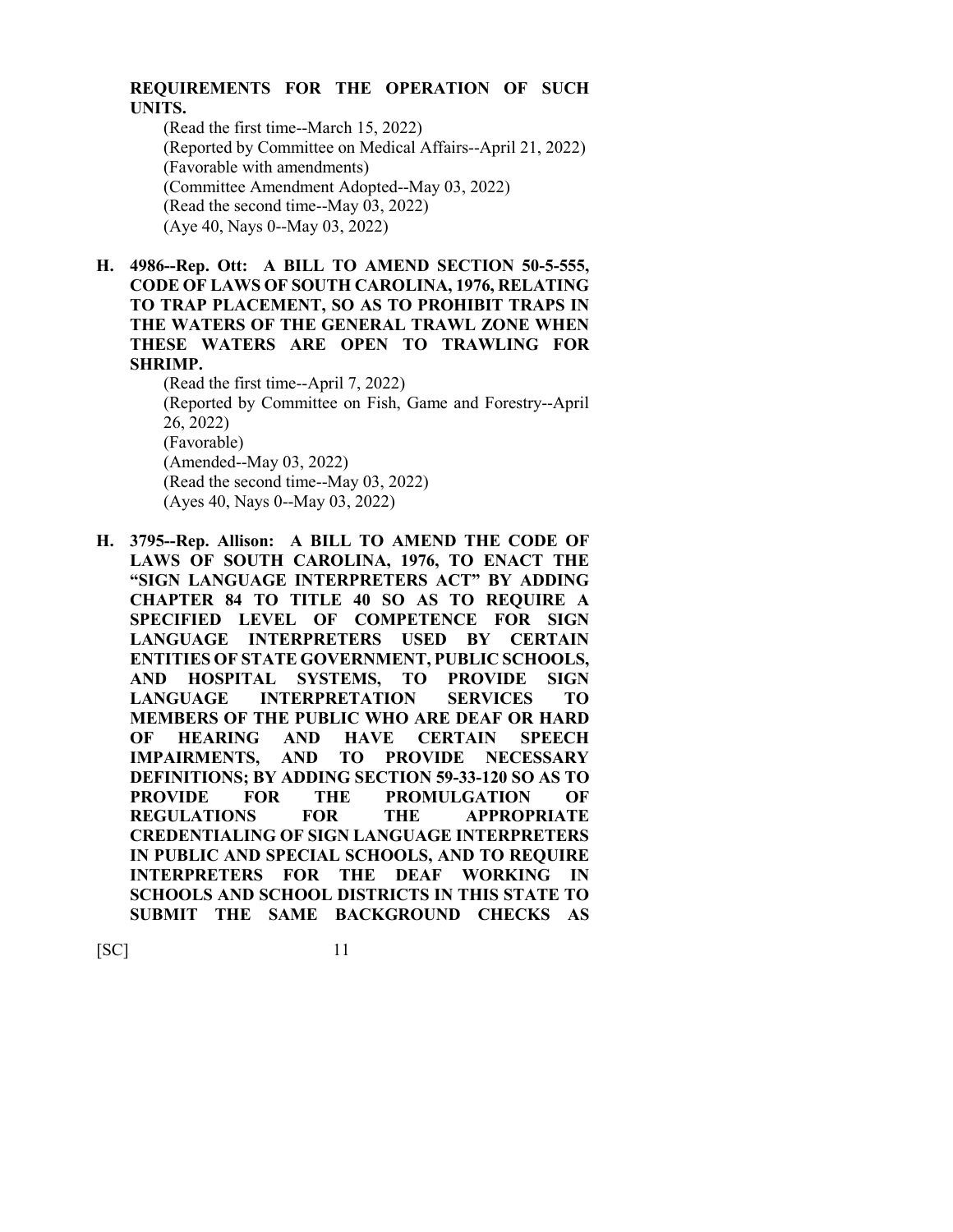**EDUCATORS; TO AMEND SECTION 15-27-15, RELATING TO THE APPOINTMENT OF SIGN LANGUAGE INTERPRETERS BY THE JUDICIAL DEPARTMENT FOR PARTIES OR WITNESSES WHO ARE DEAF OR HARD OF HEARING, SO AS TO MAKE CONFORMING CHANGES AND TO PROVIDE NECESSARY DEFINITIONS; AND TO MAKE THE PROVISIONS OF THIS ACT EFFECTIVE JANUARY 1, 2022.**

(Read the first time--April 7, 2022) (Polled by Committee on Labor, Commerce and Industry-- April 28, 2022) (Favorable) (Amended--May 03, 2022) (Read the second time--May 03, 2022) (Ayes 39, Nays 1--May 03, 2022)

#### **STATEWIDE SECOND READING BILLS**

**S. 376--Senators Talley, Hembree and Setzler: A BILL TO ENACT THE "STATE INSTITUTION OF HIGHER EDUCATION EFFICIENCY ACT"; TO AMEND TITLE 59 OF THE 1976 CODE, RELATING TO EDUCATION, BY ADDING CHAPTER 157, TO ALLOW THE BOARD OF TRUSTEES OF AN INSTITUTION OF HIGHER EDUCATION TO ESTABLISH BY RESOLUTION AN AUXILIARY DIVISION AS PART OF THE COLLEGE OR UNIVERSITY, TO PROVIDE THAT THE AUXILIARY DIVISION IS EXEMPT FROM VARIOUS STATE LAWS, TO REQUIRE THAT CERTAIN PERMANENT IMPROVEMENT PROJECTS MUST BE SUBMITTED TO THE JOINT BOND REVIEW COMMITTEE AND THE EXECUTIVE BUDGET OFFICE, TO PROVIDE THAT A BOARD OF TRUSTEES MAY ADOPT FOR AN AUXILIARY DIVISION A PROCUREMENT POLICY, AND TO PROVIDE REPORTING REQUIREMENTS; TO AMEND SECTION 8-11-260 OF THE 1976 CODE, RELATING TO EXEMPTIONS FROM CERTAIN REQUIREMENTS FOR STATE OFFICERS AND EMPLOYEES, TO PROVIDE THAT EMPLOYEES OF CERTAIN RESEARCH UNIVERSITIES AND NON-RESEARCH, FOUR-YEAR COLLEGES AND UNIVERSITIES ARE EXEMPT; TO**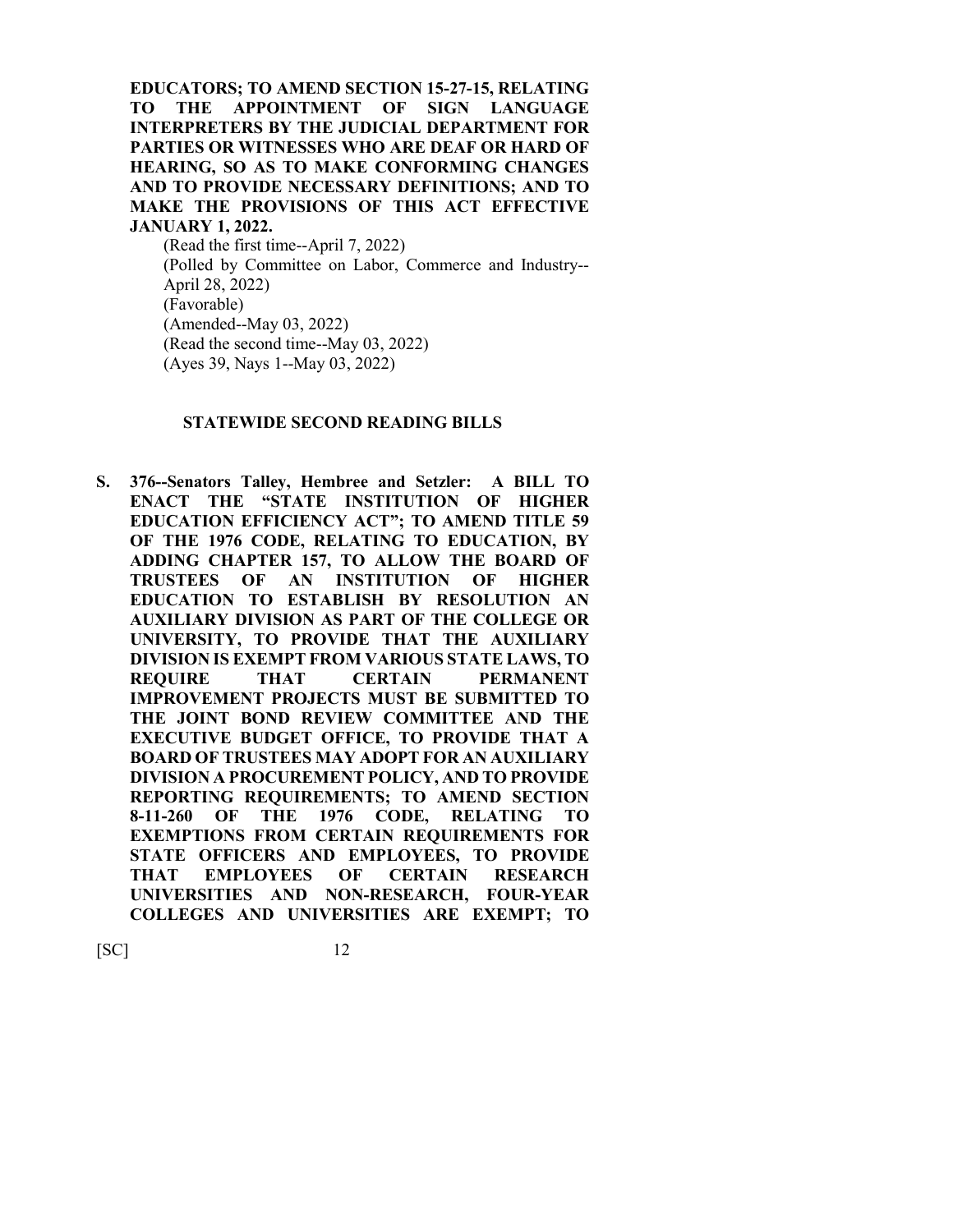**AMEND SECTION 11-35-710(A)(6) OF THE 1976 CODE, RELATING TO EXEMPTIONS FROM THE SOUTH CAROLINA CONSOLIDATED PROCUREMENT CODE, TO PROVIDE THAT THE STATE FISCAL ACCOUNTABILITY AUTHORITY MAY EXEMPT PRIVATE GIFTS, AUXILIARY DIVISIONS, AND OTHER SALES AND SERVICES; AND TO DEFINE NECESSARY TERMS.**

(Read the first time--January 12, 2021) (Reported by Committee on Education--February 24, 2021) (Favorable with amendments) (Committee Amendment Adopted--January 11, 2022) (Contested by Senator Climer)

**H. 3586--Reps. Sandifer and Hardee: A BILL TO AMEND SECTION 38-55-520, CODE OF LAWS OF SOUTH CAROLINA, 1976, RELATING TO THE PURPOSE OF THE ARTICLE, SO AS TO ESTABLISH THE FRAUD DIVISION WITHIN THE DEPARTMENT OF INSURANCE; TO AMEND SECTION 38-55-530, RELATING TO DEFINITIONS, SO AS TO REMOVE REFERENCES TO THE SECOND INJURY FUND AND ADD A SEPARATE DEFINITION FOR "UNDESERVED ECONOMIC BENEFIT OR ADVANTAGE"; TO AMEND SECTION 38-55-550, RELATING TO CIVIL PENALTIES PAID TO THE INSURANCE FRAUD DIVISION, SO AS TO MAKE CONFORMING CHANGES; TO AMEND SECTION 38-55-560, RELATING TO THE INSURANCE FRAUD DIVISION, SO AS TO TRANSFER THE DUTIES AND OBLIGATIONS TO THE DEPARTMENT OF INSURANCE; TO AMEND SECTION 38-55-570, RELATING TO NOTIFICATION OF KNOWLEDGE OR BELIEF OF FALSE STATEMENTS AND MISREPRESENTATIONS AND INFORMATION TO BE RELEASED, SO AS TO TRANSFER THE DUTIES AND OBLIGATIONS TO THE DEPARTMENT OF INSURANCE; TO AMEND SECTION 38-55-590, RELATING TO THE REQUIRED ANNUAL REPORT TO THE GENERAL ASSEMBLY, SO AS TO TRANSFER THE DUTIES AND OBLIGATIONS TO THE DEPARTMENT OF INSURANCE; AND TO AMEND SECTION 42-9-440, RELATING TO THE WORKERS' COMPENSATION COMMISSION'S REQUIREMENT TO**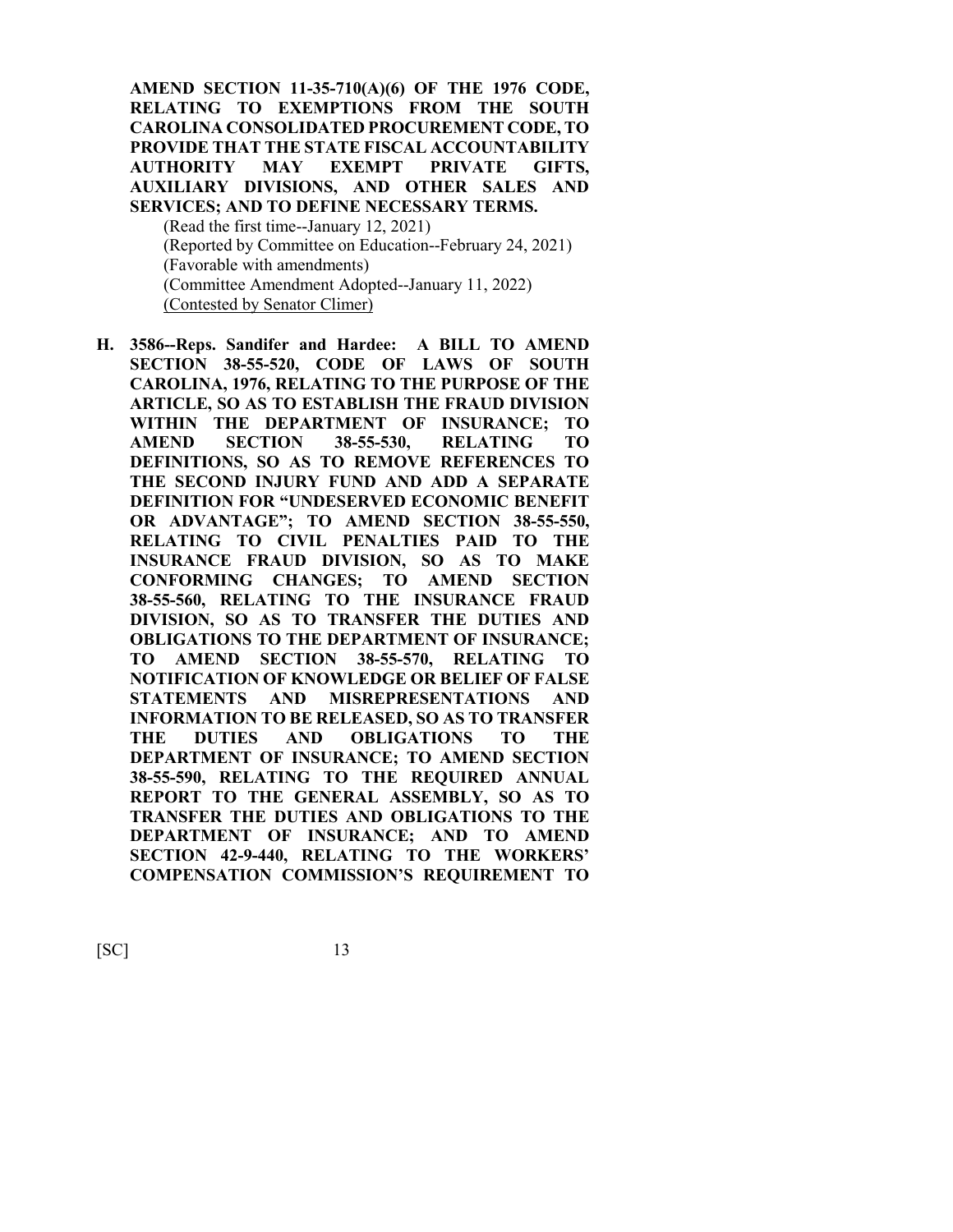### **REPORT SUSPECTED FRAUD, SO AS TO MAKE CONFORMING CHANGES.** (Read the first time--February 4, 2021) (Reported by Committee on Banking and Insurance--February 25, 2021)

(Favorable)

(Contested by Senator Malloy)

**S. 94--Senators Malloy and Adams: A BILL TO AMEND SECTION 42-1-160 OF THE 1976 CODE, RELATING TO INJURY AND PERSONAL INJURY IN WORKERS' COMPENSATION, TO PROVIDE THAT A LIMITATION ON STRESS, MENTAL INJURIES, AND MENTAL ILLNESS FOR WORKERS' COMPENSATION DOES NOT APPLY TO A FIRST RESPONDER DIAGNOSED WITH POST-TRAUMATIC STRESS DISORDER, AND TO DEFINE NECESSARY TERMS.**

(Read the first time--January 12, 2021) (Reported by Committee on Judiciary--March 10, 2021) (Favorable with amendments) (Contested by Senator Turner)

**S. 595--Senator Senn: A BILL TO AMEND SECTION 54-3-10(B) OF THE 1976 CODE, RELATING TO THE CREATION AND MEMBERSHIP OF THE SOUTH CAROLINA STATE PORTS AUTHORITY, TO DELETE THE PROVISION PROHIBITING EX-OFFICIO MEMBERS FROM ATTENDING EXECUTIVE SESSION.**

> (Read the first time--February 23, 2021) (Reported by Committee on Transportation--March 23, 2021) (Favorable with amendments) (Contested by Senators Harpootlian and Setzler)

**S. 101--Senators Cromer and Hembree: A BILL TO AMEND THE CODE OF LAWS OF SOUTH CAROLINA, 1976, BY ADDING SECTION 1-1-671 SO AS TO PROVIDE FOR THE DESIGN, COLOR, AND OTHER ELEMENTS OF THE SOUTH CAROLINA STATE FLAG AND TO DESIGNATE**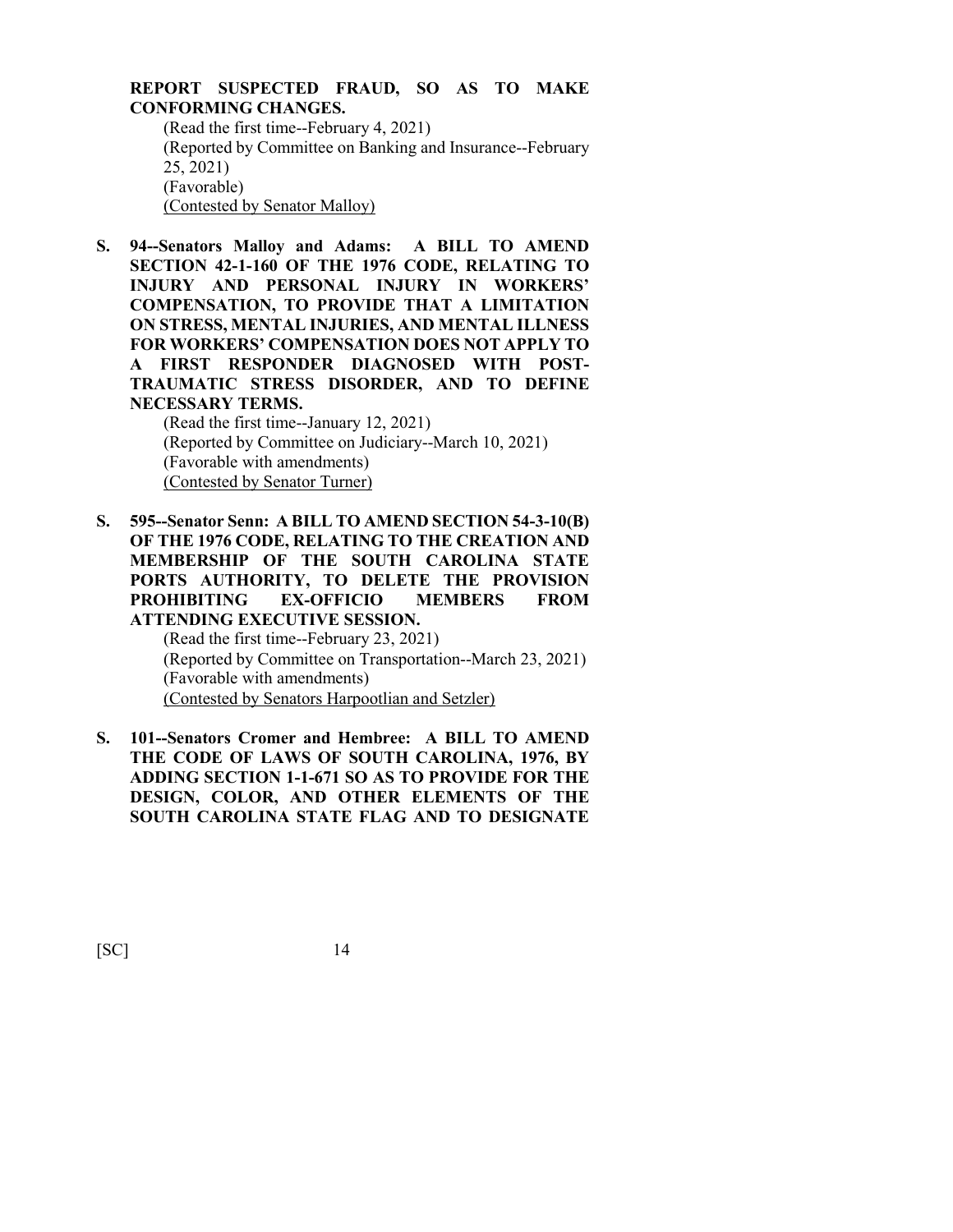### **THE FLAG OF THIS DESIGN, COLOR, AND ELEMENTS AS THE OFFICIAL SOUTH CAROLINA STATE FLAG.**

(Read the first time--January 12, 2021) (Reported by Committee on Family and Veterans' Services-- March 24, 2021) (Favorable with amendments) (Contested by Senator Hutto)

**S. 245--Senators Young, Rankin, Climer, Turner, Bennett and M. Johnson: A BILL TO AMEND SECTION 56-5-3435 OF THE 1976 CODE, RELATING TO MAINTAINING A SAFE OPERATING DISTANCE BETWEEN A MOTOR VEHICLE AND A BICYCLE, TO DEFINE "SAFE OPERATING DISTANCE".**

(Read the first time--January 12, 2021) (Polled by Committee on Transportation--March 24, 2021) (Favorable) (Contested by Senator Loftis)

**S. 614--Senators Corbin, Loftis, Kimbrell, Garrett, Rice, Adams, Gustafson, Verdin, Cromer and Martin: A BILL TO AMEND ARTICLE 1, CHAPTER 1, TITLE 25 OF THE 1976 CODE, RELATING TO THE MILITARY CODE, BY ADDING SECTION 25-1-80, TO PROVIDE FOR THE DUTIES AND RESPONSIBILITIES OF THE SOUTH CAROLINA UNORGANIZED MILITIA.**

(Read the first time--February 25, 2021) (Reported by Committee on Family and Veterans' Services-- March 24, 2021) (Favorable) (Amendment proposed--May 04, 2021) (Document No. S-RES\AMEND\614R001.KMM.TDC) (Contested by Senator Matthews)

**H. 3262--Reps. Fry, Huggins, Davis, B. Newton, G.R. Smith, Morgan, Burns, Erickson, Bennett, Thayer, Taylor, Bryant, Elliott, Willis, Felder, McGarry, V.S. Moss, Haddon, Long, Pope, Forrest, Caskey, Hixon, Hewitt, Bailey, M.M. Smith, J.E. Johnson, Bradley, Brittain and Crawford: A BILL TO AMEND SECTION 7-11-15, AS AMENDED, CODE OF LAWS OF SOUTH CAROLINA, 1976, RELATING TO QUALIFICATIONS TO RUN AS A CANDIDATE IN GENERAL ELECTIONS, SO AS TO REQUIRE ALL**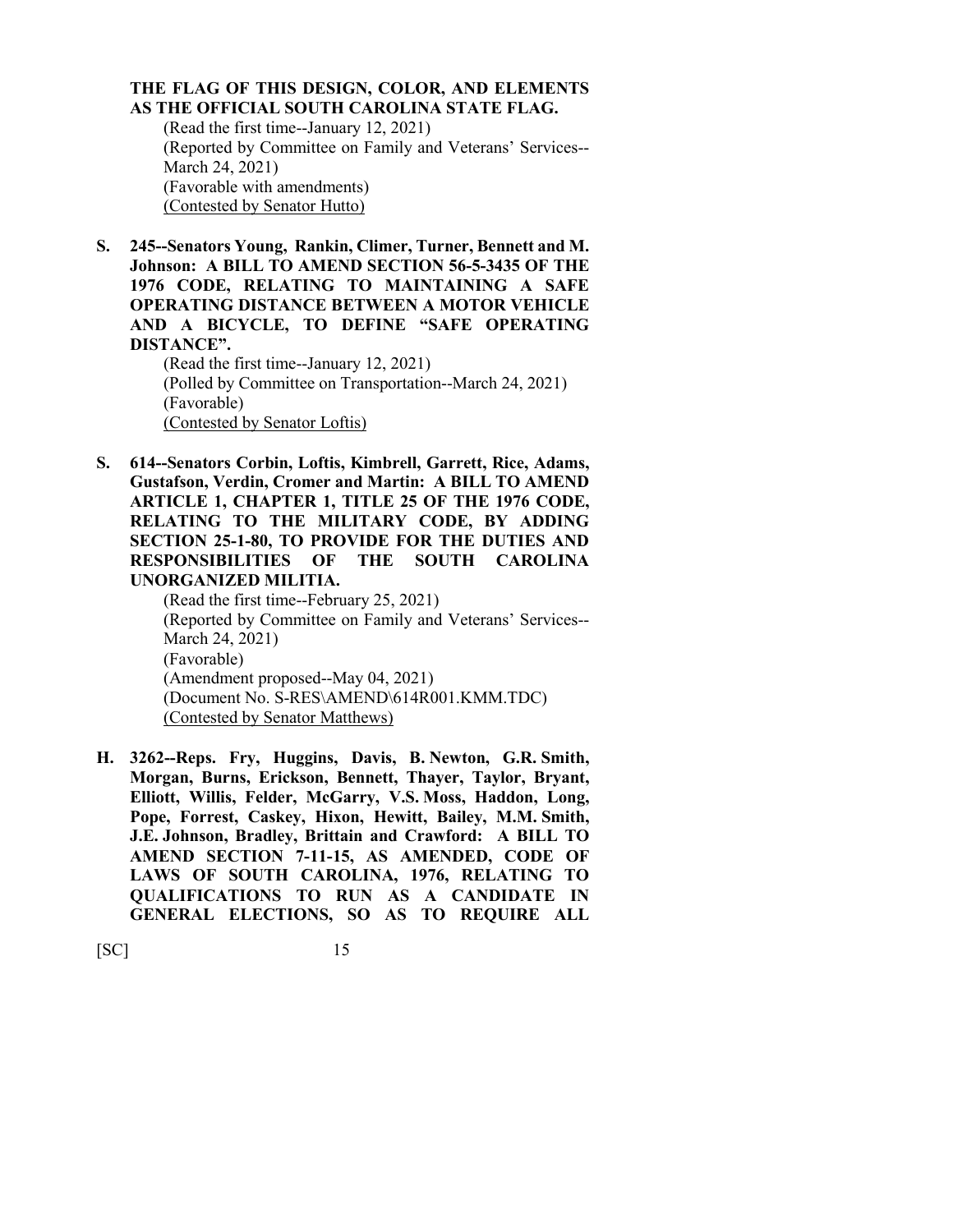**CANDIDATES FROM EACH POLITICAL PARTY IN THIS STATE TO PAY A FILING FEE, INCLUDING CANDIDATES FROM PARTIES THAT ARE NOT REQUIRED TO CONDUCT A PRIMARY ELECTION, AND TO AUTHORIZE POLITICAL PARTIES TO CHARGE A CERTIFICATION FEE TO ALL CANDIDATES SEEKING NOMINATION BY POLITICAL PARTY PRIMARY OR POLITICAL PARTY CONVENTION; AND TO AMEND SECTION 7-11-210, RELATING TO THE NOTICE OF CANDIDACY AND PLEDGE, SO AS TO REQUIRE CANDIDATES TO AFFIRM THEIR PARTICIPATION IN AT LEAST THREE OF THE LAST FOUR STATEWIDE PARTY PRIMARIES, OR, IN THE ALTERNATIVE, IF PRECLUDED FROM PARTICIPATION DUE TO AGE, PERSONAL HEALTH, RESIDENCY, OR ACTIVE MILITARY SERVICE, CANDIDATES MAY PLEDGE THAT THEY ARE BONA FIDE MEMBERS OF THE POLITICAL PARTY WHOSE NOMINATION THEY ARE SEEKING, AND TO PROVIDE THAT THE STATE PARTY CHAIRMAN, IF PERMITTED BY PARTY RULE, MAY REQUIRE ADDITIONAL VERIFICATION WHEN A CANDIDATE'S AFFIRMATION OF BONA FIDE PARTY MEMBERSHIP IS DISPUTED, AND THAT THE STATE CHAIRMAN IS THE FINAL AUTHORITY TO RESOLVE QUESTIONS REGARDING BONA FIDE PARTY MEMBERSHIP.**

(Read the first time--February 25, 2021) (Reported by Committee on Judiciary--March 24, 2021) (Favorable with amendments) (Contested by Senator Martin)

**S. 41--Senator Grooms: A BILL TO AMEND SECTION 31-12-70(A)(16) OF THE 1976 CODE, RELATING TO THE POWERS OF REDEVELOPMENT AUTHORITIES, TO PROVIDE THAT CERTAIN REDEVELOPMENT FEES MAY BE USED FOR FINANCING, ACQUIRING, DEVELOPING, SUPPORTING, AND OPERATING CERTAIN MUSEUM PROJECTS.**

(Read the first time--January 12, 2021) (Reported by Committee on Labor, Commerce and Industry-- April 08, 2021) (Favorable) (Contested by Senator Peeler)

 $[SC]$  16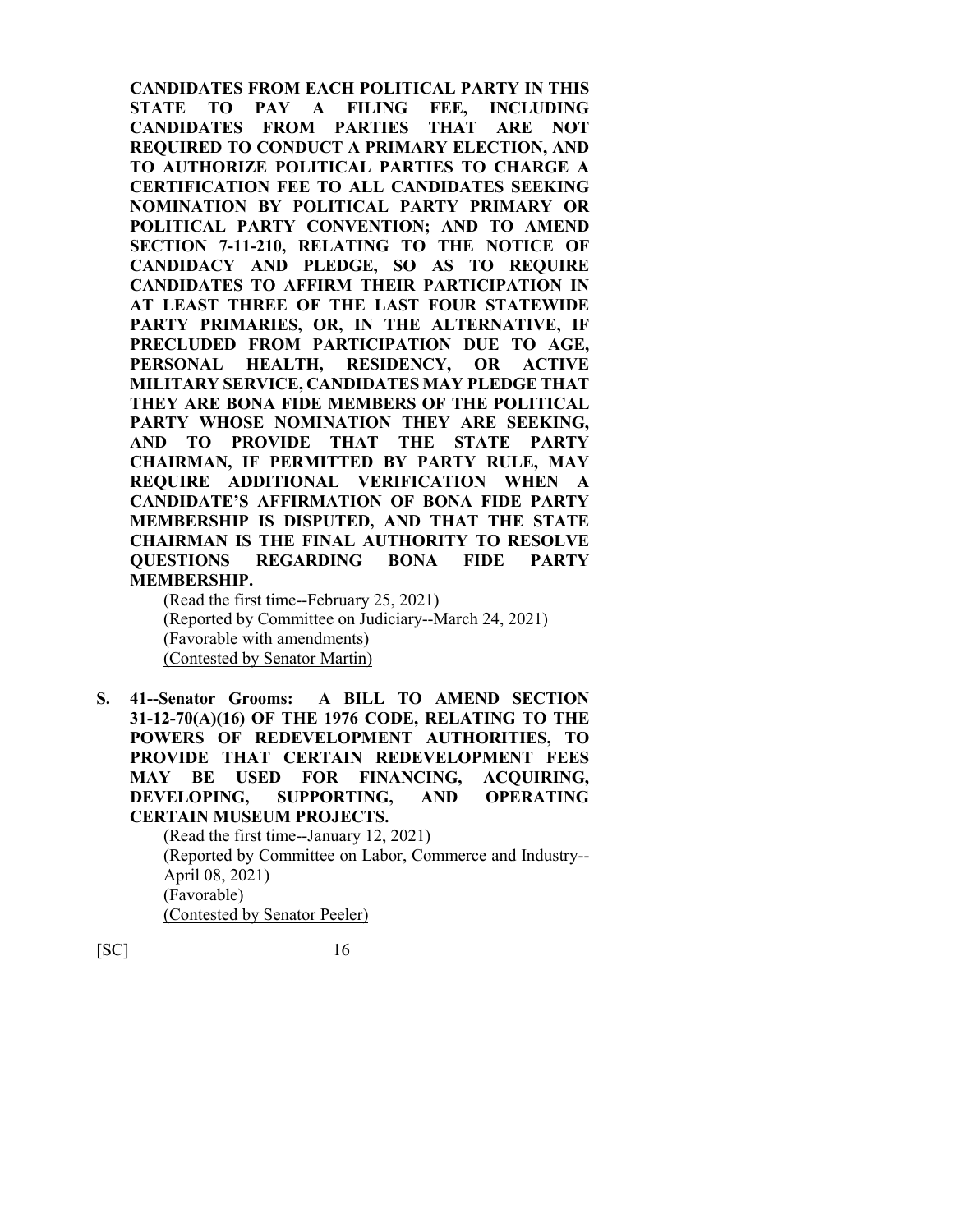**H. 3681--Reps. Simrill, Rutherford, Bannister, West and Lowe: A BILL TO AMEND THE CODE OF LAWS OF SOUTH CAROLINA, 1976, BY ADDING SECTION 44-95-45 SO AS TO PROVIDE THAT POLITICAL SUBDIVISIONS OF THIS STATE MAY NOT ENACT ANY LAWS, ORDINANCES, OR RULES PERTAINING TO INGREDIENTS, FLAVORS, OR LICENSING OF CIGARETTES, ELECTRONIC SMOKING DEVICES, E-LIQUID, VAPOR PRODUCTS, TOBACCO PRODUCTS, OR ALTERNATIVE NICOTINE PRODUCTS; AND TO PROVIDE THAT SUCH LAWS, ORDINANCES, AND RULES ENACTED BY A POLITICAL SUBDIVISION PRIOR TO DECEMBER 31, 2020, ARE NOT SUBJECT TO THE PREEMPTION IMPOSED BY THIS ACT.**

(Read the first time--April 8, 2021) (Polled by Committee on Medical Affairs--April 22, 2021) (Favorable) (Contested by Senators Senn, McElveen and Kimpson)

**H. 3612--Reps. Lucas, Allison, M.M. Smith, Calhoon, Govan, Davis, Murray, Gilliard, Carter, Anderson and Weeks: A BILL TO AMEND THE CODE OF LAWS OF SOUTH CAROLINA, 1976, SO AS TO ENACT THE "SOUTH CAROLINA COMPUTER SCIENCE EDUCATION INITIATIVE ACT" BY ADDING SECTION 59-29-250 SO AS TO PROVIDE FOR THE EXPANSION AND ENHANCEMENT OF COMPUTER SCIENCE EDUCATION IN PUBLIC HIGH SCHOOLS THROUGH THE CREATION AND IMPLEMENTATION OF A STATEWIDE COMPUTER SCIENCE EDUCATION PLAN AND THE REQUIREMENT THAT EACH PUBLIC SCHOOL OFFERS AT LEAST ONE COMPUTER SCIENCE COURSE THAT MEETS CERTAIN CRITERIA.**

(Read the first time--February 3, 2021) (Reported by Committee on Education--April 28, 2021) (Favorable) (Contested by Senator Rankin)

**S. 591--Senators Hutto, Shealy, Senn and Stephens: A BILL TO AMEND SECTION 20-1-100, CODE OF LAWS OF SOUTH CAROLINA, 1976, RELATING TO THE MINIMUM AGE A PERSON MAY ENTER INTO MARRIAGE, SO AS TO PROVIDE THAT A MARRIAGE ENTERED INTO BY AN INDIVIDUAL YOUNGER THAN EIGHTEEN YEARS OF**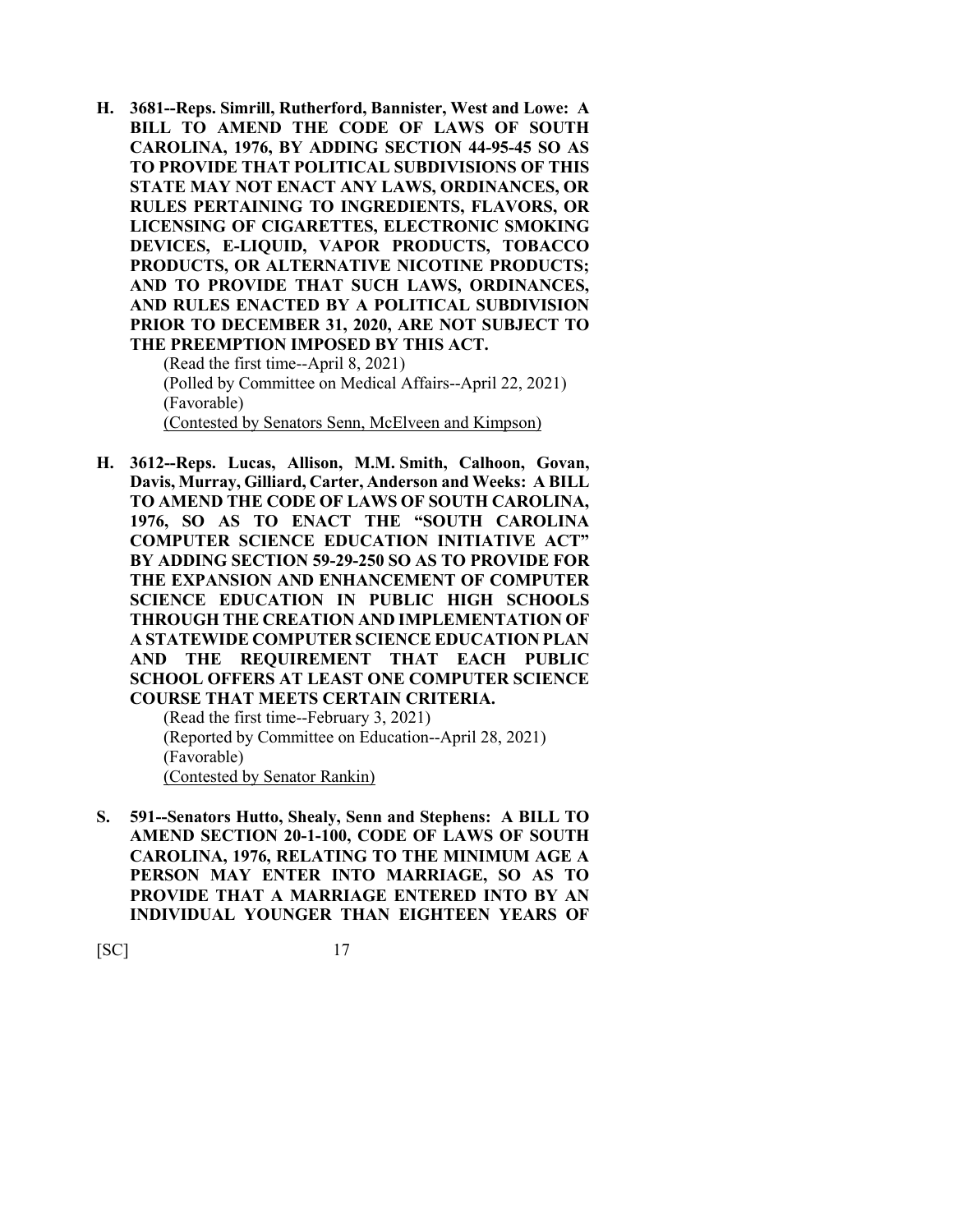**AGE IS VOID AB INITIO; TO AMEND SECTION 20-1-290, RELATING TO THE WILFUL FAILURE OF THE LICENSE-ISSUING OFFICER TO COMPLY WITH LAWS RELATED TO THE ISSUANCE OF MARRIAGE LICENSES, SO AS TO REMOVE REFERENCES TO CODE SECTIONS REPEALED BY THIS BILL; TO REPEAL SECTION 20-1-250 RELATING TO THE ISSUANCE OF A MARRIAGE LICENSE TO APPLICANTS BETWEEN THE AGES OF SIXTEEN AND EIGHTEEN WITH PARENTAL OR GUARDIAN CONSENT, AND SECTION 20-1-260 RELATING TO THE PROOF OF AGE REQUIRED FOR A MINOR APPLICANT.**

(Read the first time--February 23, 2021) (Reported by Committee on Judiciary--May 05, 2021) (Favorable) (Contested by Senator Cash)

**H. 3575--Reps. Fry, Collins, Elliott, Kirby, Forrest, W. Newton, McGarry, B. Newton, Hosey, Caskey, Herbkersman, Martin, M.M. Smith, Wheeler, Brittain, Hewitt, Erickson, Bradley, Henderson-Myers, Stavrinakis, Davis and Kimmons: A BILL TO AMEND THE CODE OF LAWS OF SOUTH CAROLINA, 1976, BY ADDING SECTION 61-4-45 SO AS TO ALLOW A QUALIFYING RETAILER TO OFFER CURBSIDE DELIVERY OR PICKUP SERVICE OF BEER OR WINE AND TO PROVIDE LIMITATIONS; AND TO AMEND SECTION 61-2-170, RELATING TO DRIVE-THROUGH OR CURB SERVICE OF ALCOHOLIC BEVERAGES, SO AS TO MAKE CONFORMING CHANGES.**

(Read the first time--March 16, 2021) (Reported by Committee on Judiciary--May 05, 2021) (Favorable) (Contested by Senators Scott and Garrett)

**H. 3620--Reps. Gilliard, W. Newton, Bernstein, Hyde, Simrill, Rutherford, Lucas, Dillard, Erickson, Hart, Kimmons, Pope, Stavrinakis, Thigpen, Wheeler, Bradley, Alexander, Kirby, Henegan, Pendarvis, Herbkersman, Collins, McDaniel, Ott, Cobb-Hunter, R. Williams, Murray, Brawley, Govan, Henderson-Myers, Carter, Rose, Tedder, J.L. Johnson, Wetmore, Weeks, Matthews, Rivers, Anderson, Jefferson, Garvin, Hosey and Clyburn: A BILL TO AMEND THE CODE OF LAWS OF SOUTH CAROLINA, 1976, BY ADDING**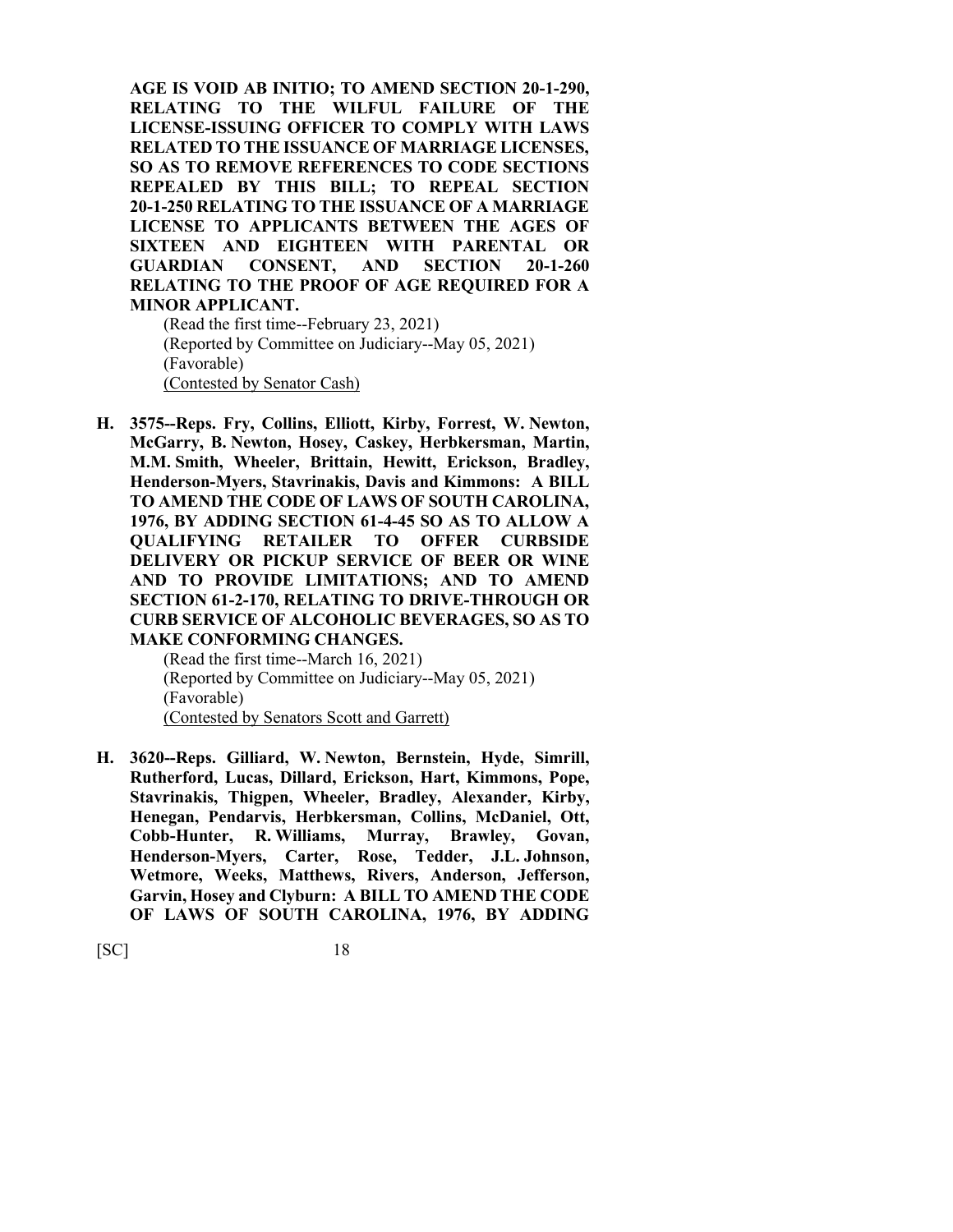**ARTICLE 22 TO CHAPTER 3, TITLE 16 SO AS TO ENTITLE THE ARTICLE "PENALTY ENHANCEMENTS FOR CERTAIN CRIMES", TO PROVIDE ADDITIONAL PENALTIES FOR PERSONS WHO COMMIT CERTAIN DELINEATED CRIMES WHEN THE VICTIM WAS INTENTIONALLY SELECTED BASED ON CERTAIN FACTORS, AND TO PROVIDE VICTIMS OF A VIOLATION OF THE ARTICLE MAY BRING A CIVIL ACTION FOR DAMAGES SUSTAINED.**

(Read the first time--April 8, 2021) (Reported by Committee on Judiciary--May 05, 2021) (Favorable with amendments) (Contested by Senators Garrett, Cash, Verdin, Rice and Loftis)

**H. 3243--Reps. Collins, Bernstein, Kimmons, Forrest, Herbkersman, Erickson, W. Cox, Elliott, Carter, Cobb-Hunter, Rutherford, King, Henegan, Wheeler, Thigpen, Pendarvis, Rose, Bamberg, Dillard, McKnight, Garvin, Stavrinakis, Ott, Weeks, Atkinson, R. Williams, Jefferson, Kirby, J.L. Johnson, Cogswell, Caskey, Matthews, S. Williams and Anderson: A BILL TO AMEND THE CODE OF LAWS OF SOUTH CAROLINA, 1976, BY ADDING SECTION 41-1-35 SO AS TO PROVIDE PEOPLE WHO ARE LAWFULLY PRESENT IN THIS STATE AND ARE NOT PRECLUDED FROM ESTABLISHING RESIDENCY UNDER FEDERAL IMMIGRATION LAW MAY ESTABLISH RESIDENCY AND BE ELIGIBLE FOR OCCUPATIONAL OR PROFESSIONAL LICENSURE UNDER THE PROVISIONS OF THIS CHAPTER, PROVIDED OTHER LICENSURE REQUIREMENTS ARE MET.**

(Read the first time--April 7, 2021) (Recalled from Committee on Labor, Commerce and Industry- -May 06, 2021) (Amended--March 15, 2022) (Contested by Senator Martin)

**H. 3466--Reps. Long, McGarry, Pope, Forrest, Magnuson and Jones: A BILL TO AMEND THE CODE OF LAWS OF SOUTH CAROLINA, 1976, BY ADDING SECTION 40-80-65 SO AS TO PROVIDE PROCEDURES THROUGH WHICH A FIRE DEPARTMENT THAT ASSUMES THE COST OF TRAINING A FIREFIGHTER MAY BE REIMBURSED FOR THESE COSTS BY OTHER FIRE DEPARTMENTS THAT**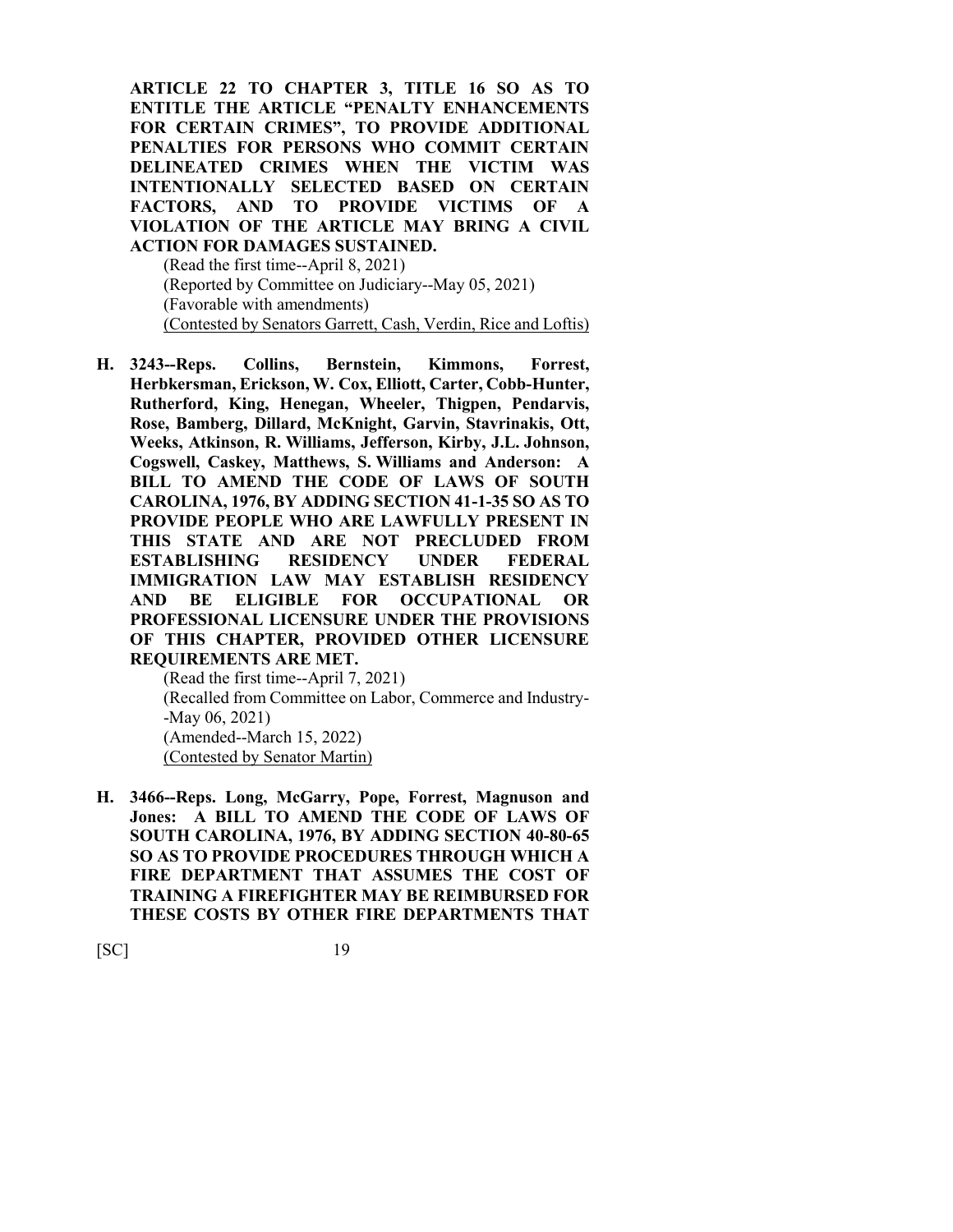## **SUBSEQUENTLY HIRE THE FIREFIGHTER WITHIN A CERTAIN PERIOD OF TIME.**

(Read the first time--April 8, 2021) (Reported by Committee on Labor, Commerce and Industry-- May 13, 2021) (Favorable with amendments) (Committee Amendment Adopted--February 15, 2022) (Contested by Senator Gambrell)

**S. 712--Senators Davis, Hutto and Garrett: A BILL TO AMEND CHAPTER 111, TITLE 59 OF THE 1976 CODE, RELATING TO EDUCATIONAL SCHOLARSHIPS, BY ADDING ARTICLE 11, TO ESTABLISH THE HEALTHCARE PROFESSIONAL LOAN FORGIVENESS PROGRAM, TO PROVIDE FOR THE ELIGIBILITY, ADMINISTRATION, AND FUNDING OF THE PROGRAM, TO CREATE AN ADVISORY COMMITTEE, AND TO DEFINE NECESSARY TERMS.**

(Read the first time--March 30, 2021) (Reported by Committee on Education--February 01, 2022) (Favorable with amendments) (Contested by Senator Cash)

**H. 3055--Reps. Hixon, Forrest, W. Newton and Ligon: A BILL TO AMEND SECTION 48-4-10, CODE OF LAWS OF SOUTH CAROLINA, 1976, RELATING TO THE ESTABLISHMENT OF THE DEPARTMENT OF NATURAL RESOURCES, SO AS TO UPDATE THE NAMES OF THE DIVISIONS OF THE DEPARTMENT; TO AMEND SECTION 48-4-30, RELATING TO THE GOVERNING BOARD OF THE DEPARTMENT OF NATURAL RESOURCES, SO AS TO REMOVE THE AT-LARGE BOARD MEMBER FROM THE BOARD; TO AMEND SECTION 48-4-70, RELATING TO THE GENERAL DUTIES OF THE BOARD, SO AS TO REMOVE THE BOND REQUIREMENT; TO AMEND SECTION 50-1-220, RELATING TO THE APPLICATION OF THE PROVISIONS OF SECTIONS 50-1-180 TO 50-1-230 TO CERTAIN LANDS, SO AS TO REMOVE A REFERENCE TO A REPEALED STATUTE; TO AMEND SECTION 50-3-90, RELATING TO GAME AND FISH CULTURE OPERATIONS AND INVESTIGATIONS, SO AS TO REMOVE CERTAIN REQUIREMENTS BEFORE AN INVESTIGATION MAY BE CONDUCTED; TO AMEND**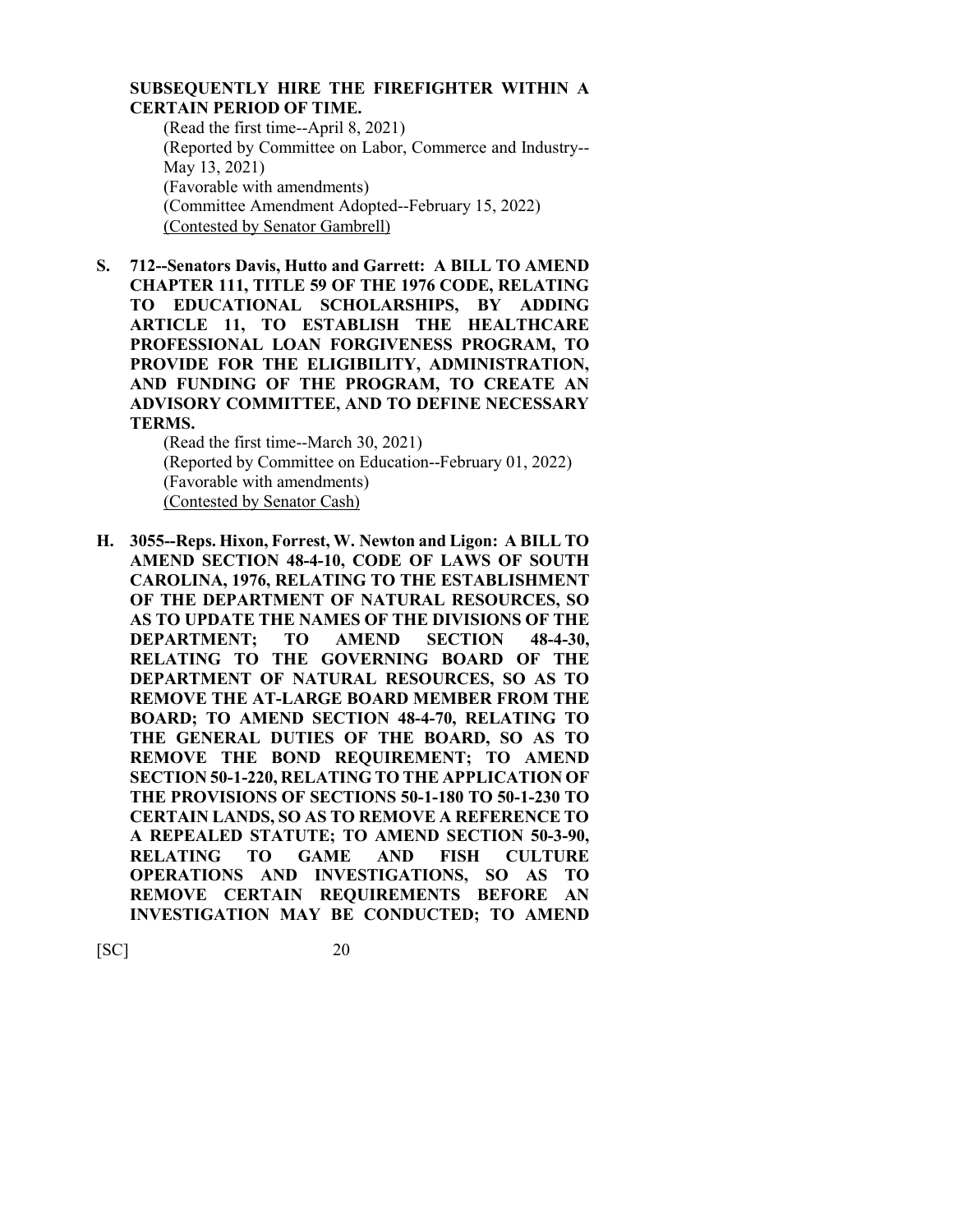**SECTION 50-3-110, RELATING TO THE SUPERVISION OF ENFORCEMENT OFFICERS, SO AS TO UPDATE THE AGENCY NAME AND DELETE A REFERENCE TO A DISCONTINUED PRACTICE; TO AMEND SECTION 50-3-130, RELATING TO UNIFORMS AND EMBLEMS OF ENFORCEMENT OFFICERS, SO AS TO GRANT AUTHORITY TO THE DEPARTMENT OF NATURAL RESOURCES TO PRESCRIBE THE OFFICIAL UNIFORM; TO AMEND SECTION 50-3-315, RELATING TO DEPUTY ENFORCEMENT OFFICERS, SO AS TO DELETE AN EXPIRED DIRECTIVE TO ESTABLISH A TRAINING PROGRAM; TO AMEND SECTION 50-3-320, RELATING TO THE TRANSMITTAL AND DELIVERY OF COMMISSIONS OF ENFORCEMENT OFFICERS, SO AS TO PROVIDE THE DEPARTMENT IS RESPONSIBLE TO MAINTAIN THE COMMISSIONS OF ENFORCEMENT OFFICERS AND TO DELETE A BOND REQUIREMENT; TO AMEND SECTION 50-3-350, RELATING TO THE OFFICIAL BADGE OF ENFORCEMENT OFFICERS, SO AS TO UPDATE THE AGENCY NAME FOR AN ENFORCEMENT OFFICER'S OFFICIAL BADGE; TO AMEND SECTION 50-3-395, RELATING TO THE AUTHORITY OF ENFORCEMENT OFFICERS TO ISSUE WARNING TICKETS, SO AS TO ALLOW THE DEPARTMENT TO ESTABLISH CERTAIN PROCEDURES WITHOUT PROMULGATING REGULATIONS; TO AMEND SECTION 50-11-980, RELATING TO THE DESIGNATED WILDLIFE SANCTUARY IN CERTAIN AREAS OF CHARLESTON HARBOR, SO AS TO UPDATE THE BOUNDARIES OF THE WILDLIFE SANCTUARY; TO AMEND SECTION 50-15-10, AS AMENDED, RELATING TO DEFINITIONS APPLICABLE TO PROVISIONS PROTECTING NONGAME AND ENDANGERED WILDLIFE SPECIES, SO AS TO UPDATE THE CITATION OF THE FEDERAL LIST OF ENDANGERED SPECIES; AND TO AMEND SECTION 50-15-30, RELATING TO THE LIST OF ENDANGERED SPECIES, SO AS TO UPDATE THE CITATION TO THE FEDERAL REGULATION AND**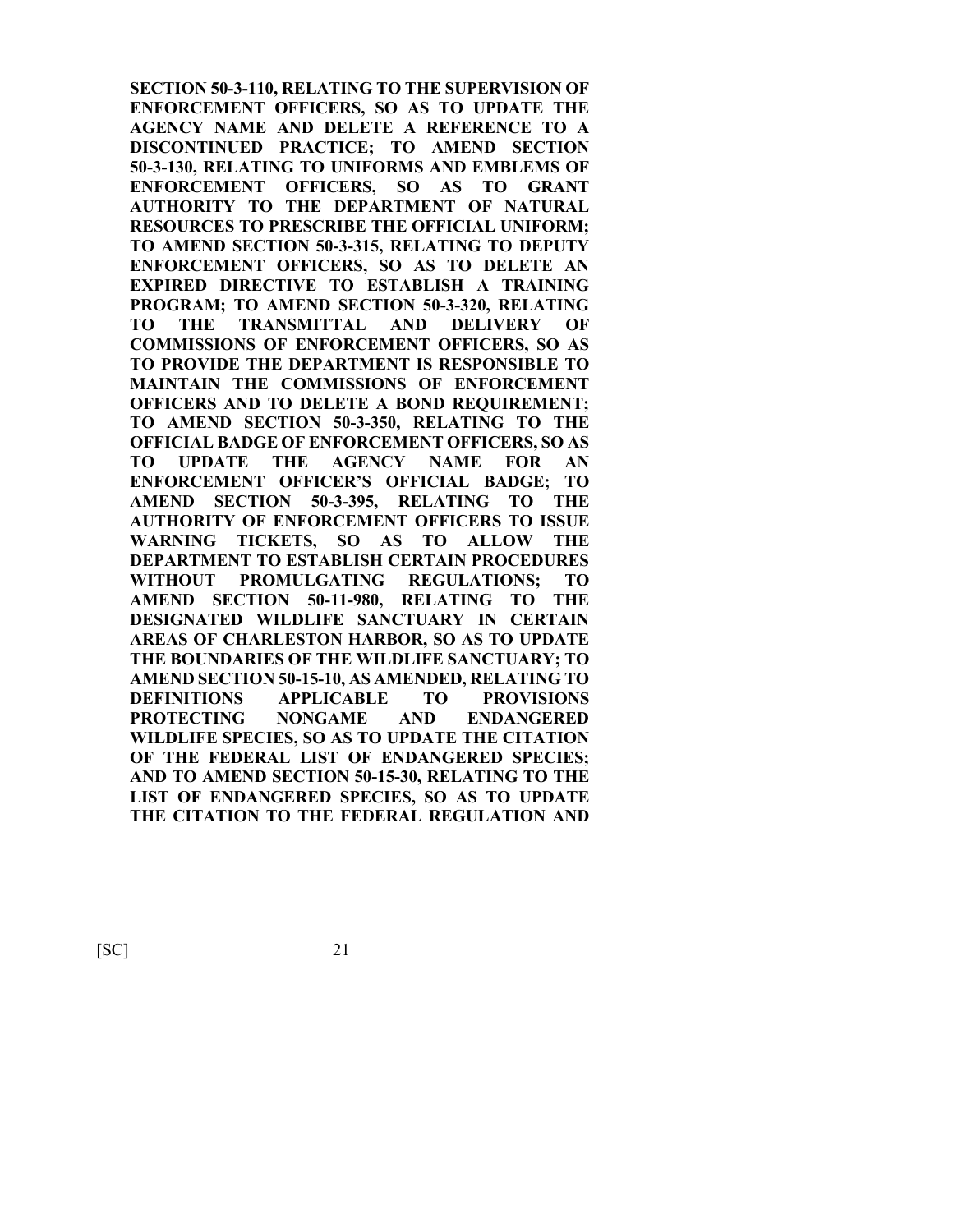### **TO MOVE CERTAIN DUTIES TO THE DEPARTMENT OF NATURAL RESOURCES.**

(Read the first time--January 25, 2022) (Reported by Committee on Fish, Game and Forestry-- February 16, 2022) (Favorable with amendments) (Contested by Senator Climer)

**S. 887--Senators Rice, Garrett, Adams, Kimbrell and Massey: A BILL TO AMEND THE CODE OF LAWS OF SOUTH CAROLINA, 1976, BY ADDING SECTION 1-1-1520 SO AS TO REQUIRE COMMISSIONERS AND ALTERNATES TO A CONVENTION OF STATES OR TO A STATE RATIFICATION CONVENTION TO TAKE AN OATH, TO PROVIDE CRIMINAL PENALTIES FOR THOSE COMMISSIONERS AND ALTERNATES WHO ARE CONVICTED OF VIOLATING THE REQUIRED OATH; AND TO DEFINE RELEVANT TERMS.**

(Read the first time--December 6, 2021) (Reported by Committee on Judiciary--February 23, 2022) (Favorable with amendments) (Contested by Senator Sabb)

**H. 4832--Reps. Sandifer and Anderson: A BILL TO AMEND THE CODE OF LAWS OF SOUTH CAROLINA, 1976, BY ADDING SECTION 38-69-247 SO AS TO ESTABLISH MINIMUM NONFORFEITURE AMOUNTS FOR CONTRACTS ISSUED AFTER JUNE 30, 2022; BY ADDING SECTION 38-72-78 SO AS TO REQUIRE LONG-TERM CARE INSURERS TO PROVIDE NOTICE OF PROPOSED PREMIUM RATE INCREASES TO POLICYHOLDERS; TO AMEND SECTION 38-9-180, RELATING TO STANDARD VALUATION LAW, SO AS TO REMOVE A REQUIREMENT; TO AMEND SECTION 38-9-210, AS AMENDED, RELATING TO THE REDUCTION FROM LIABILITY FOR REINSURANCE, SO AS TO CORRECT THE NAME OF THE APPROPRIATE OFFICE OF THE NATIONAL ASSOCIATION OF INSURANCE COMMISSIONERS; TO AMEND SECTION 38-13-80, RELATING TO THE ANNUAL STATEMENT AS TO BUSINESS STANDING AND FINANCIAL CONDITION, SO AS TO PROVIDE THE TIME AND MANNER THAT THE STATEMENT OF BUSINESS STANDING AND FINANCIAL**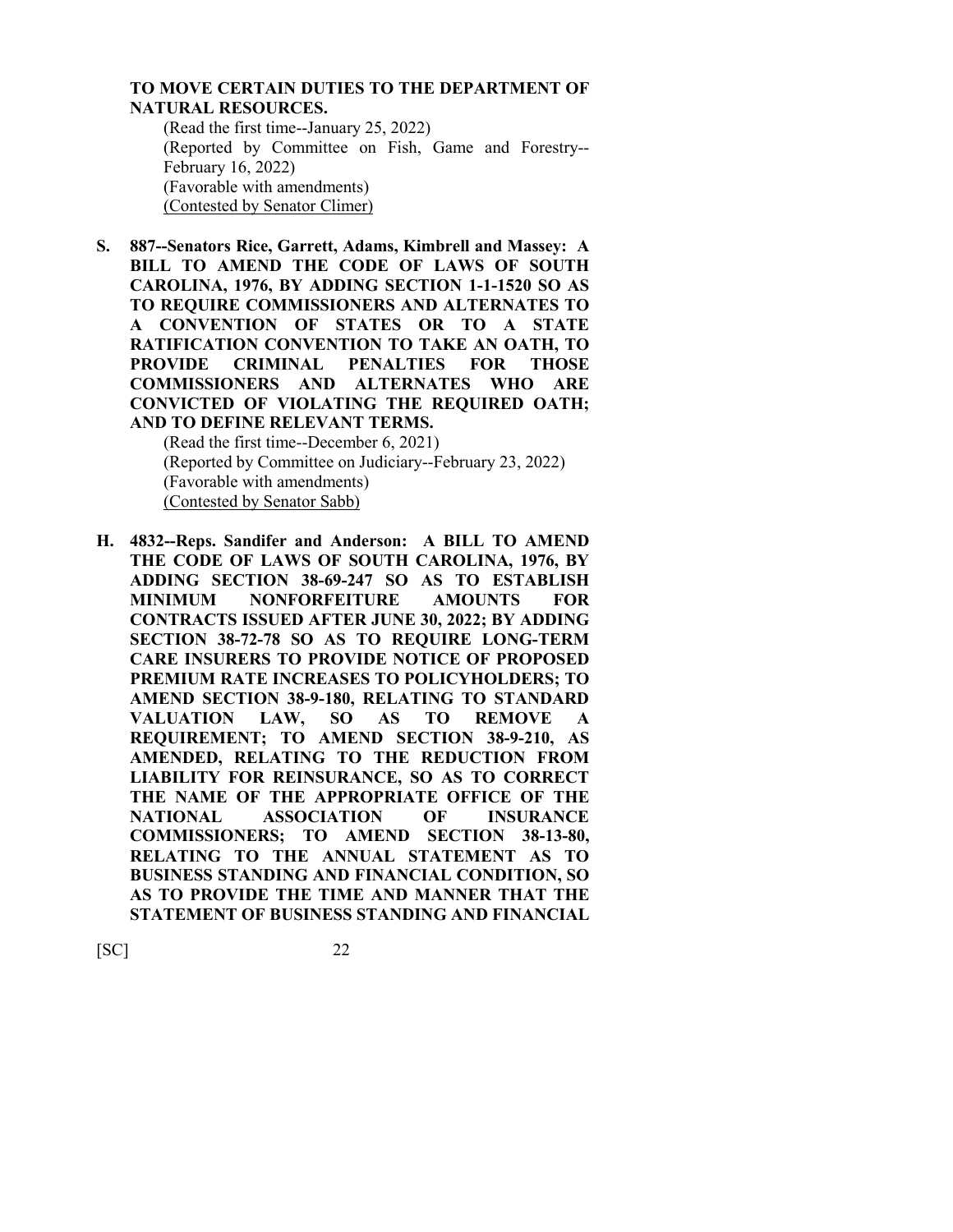**CONDITION MUST BE FILED; TO AMEND SECTION 38-13-85, RELATING TO THE FILING OF ANNUAL STATEMENTS, SO AS TO PROVIDE THE TIME AND MANNER THAT THE ANNUAL STATEMENTS ARE FILED; TO AMEND SECTION 38-57-150, AS AMENDED, RELATING TO PROHIBITED INDUCEMENTS, SO AS TO ALLOW AN EMPLOYEE, AFFILIATE, OR THIRD PARTY OF AN INSURER TO OFFER AN INSURED SERVICES RELATING TO THE LOSS CONTROL OF THE COVERED RISK; TO AMEND SECTION 38-73-240, RELATING TO RATE FILINGS, SO AS TO CLARIFY WHERE AN INSURER MAY FILE A MULTIPLIER; TO AMEND SECTION 38-73-910, AS AMENDED, RELATING TO THE APPLICATION OF THE SECTION, SO AS TO ESTABLISH THAT RATE, RULE, AND FORM FILINGS SUBMITTED BY A RATING ORGANIZATION ARE SUBJECT TO PRIOR APPROVAL OF THE DEPARTMENT OF INSURANCE; TO AMEND SECTION 38-79-200, AS AMENDED, RELATING TO RATE INCREASE OR ASSESSMENT AUTHORIZATION, SO AS TO INCLUDE A REFERENCE; TO AMEND SECTIONS 38-101-20, 38-101-30, 38-101-40, AND 38-101-110, ALL RELATING TO THE ISSUANCE OF FLOOD INSURANCE POLICIES, ALL SO AS TO REQUIRE A PERIL OF FLOOD TO BE NAMED; TO AMEND SECTION 38-101-120, RELATING TO THE WRITTEN NOTICE OF CANCELLATION OR NONRENEWAL, SO AS TO CLARIFY THE REQUIRED NOTICE PERIOD; AND TO REPEAL CHAPTER 95 OF TITLE 38 RELATING TO THE INTERSTATE INSURANCE PRODUCT REGULATION COMPACT.**

(Read the first time--February 2, 2022)

(Reported by Committee on Banking and Insurance--February 23, 2022) (Favorable)

(Contested by Senator Scott)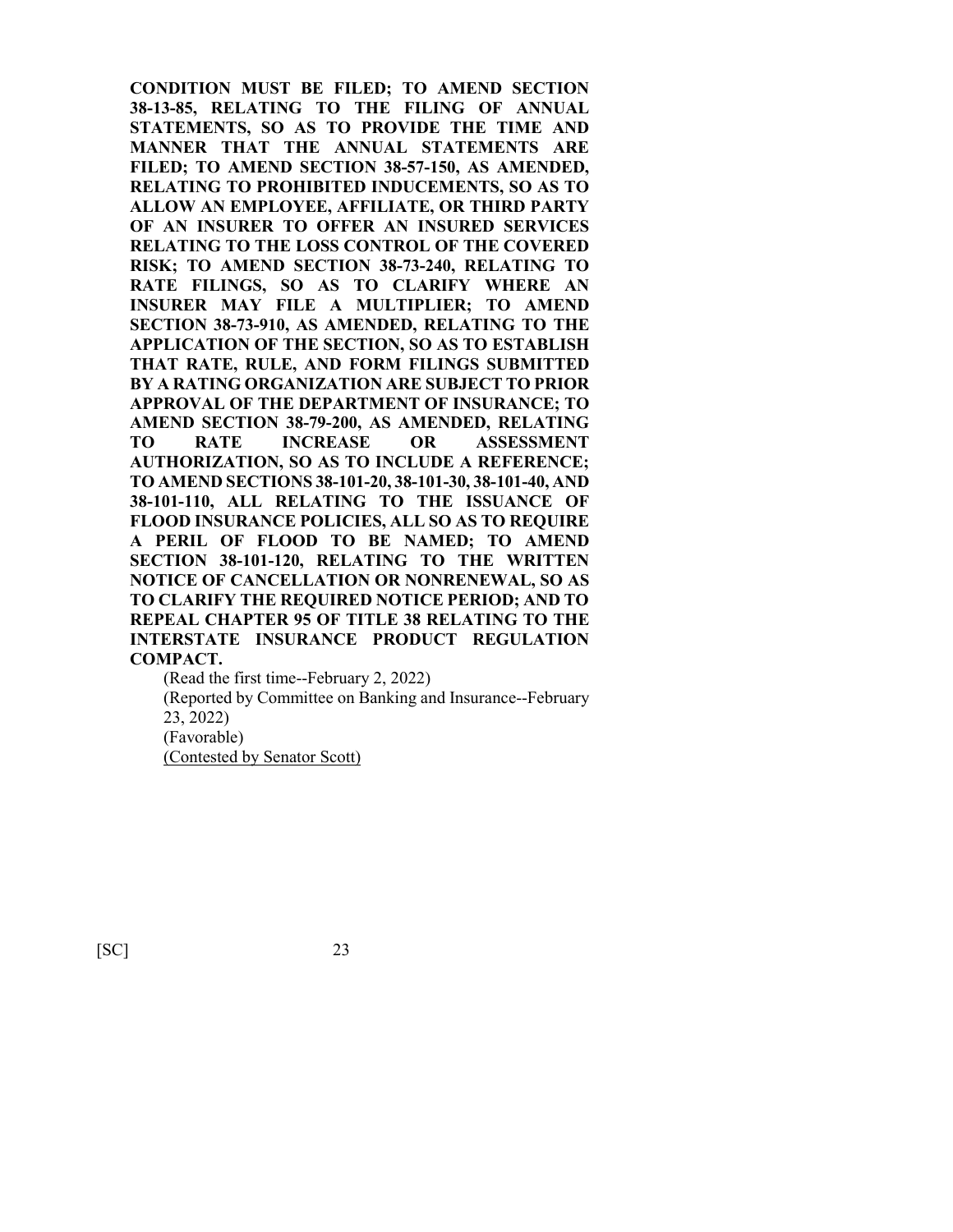**S. 838--Senators Adams, Garrett, M. Johnson, Kimbrell, Rice, Cash and Corbin: A BILL TO AMEND SECTION 63-5-350 OF THE 1976 CODE, RELATING TO PROVIDING HEALTH SERVICES TO MINORS WITHOUT PARENTAL CONSENT, TO PROHIBIT THE ADMINISTRATION OF THE COVID-19 VACCINE WITHOUT PARENTAL CONSENT.**

> (Read the first time--June 8, 2021) (Reported by Committee on Medical Affairs--March 03, 2022) (Favorable with amendments) (Contested by Senator Kimpson)

**S. 1034--Senator Gambrell: A BILL TO AMEND THE CODE OF LAWS OF SOUTH CAROLINA, 1976, BY ADDING SECTION 40-43-195 SO AS TO AUTHORIZE CENTRAL FILL PHARMACIES TO BE ESTABLISHED IN THIS STATE FOR THE PURPOSE OF FILLING PRESCRIPTIONS FOR, AND AT THE REQUEST OF, AN ORIGINATING PHARMACY; TO ESTABLISH CERTAIN OPERATING PROCEDURES AND REQUIREMENTS FOR CENTRAL FILL PHARMACIES, INCLUDING, AMONG OTHER THINGS, OBTAINING A CENTRAL FILL PHARMACY PERMIT AND A CONTROLLED SUBSTANCES REGISTRATION, IF APPROPRIATE, NOTIFYING PATIENTS OF CENTRAL FILL PROCESSING PROCEDURES, REQUIRING WRITTEN PRESCRIPTION DRUG INFORMATION AND A TOLL-FREE NUMBER, PROVIDING PRESCRIPTION LABELING AND RECORD KEEPING REQUIREMENTS, AND REQUIRING POLICIES AND PROCEDURES MANUALS.**

(Read the first time--February 1, 2022) (Reported by Committee on Medical Affairs--March 03, 2022) (Favorable) (Amended--March 31, 2022) (Contested by Senator Senn)

**S. 907--Senators Grooms, Verdin and Garrett: A BILL TO AMEND ARTICLE 1, CHAPTER 41, TITLE 44 OF THE 1976 CODE, RELATING TO ABORTIONS, BY ADDING SECTION 44-41-90 TO REQUIRE THE DISCLOSURE OF MEDICAL INFORMATION TO PERSONS WHO MAY**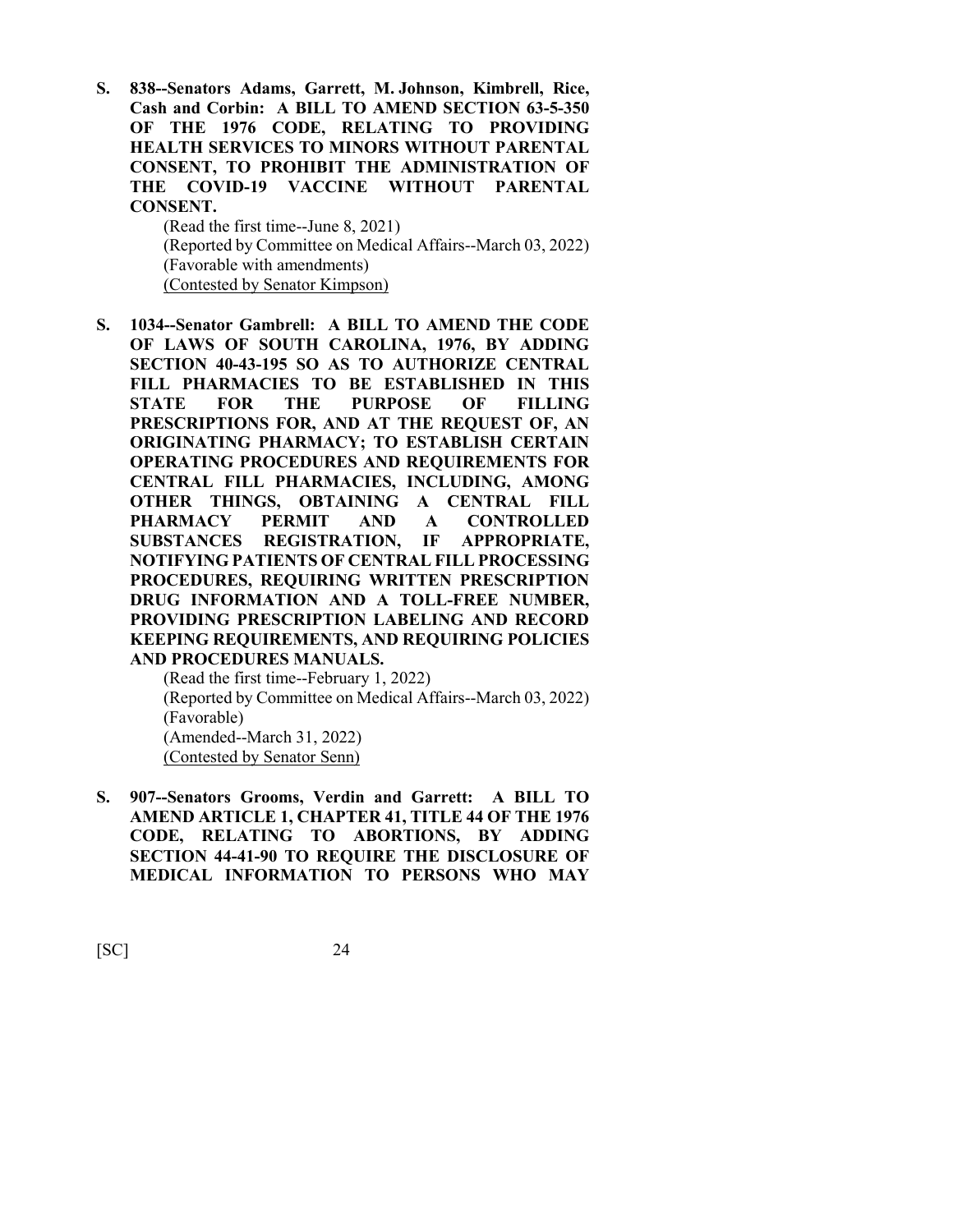#### **RECEIVE A CHEMICALLY INDUCED ABORTION, WITH EXCEPTIONS.**

(Read the first time--December 6, 2021) (Polled by Committee on Medical Affairs--March 10, 2022) (Favorable) (Contested by Senator McLeod)

**S. 1130--Senators Kimbrell and Garrett: A BILL TO AMEND TITLE 44 OF THE 1976 CODE, RELATING TO HEALTH, BY ADDING CHAPTER 139 TO PROVIDE THAT LOCAL LAWS AND ORDINANCES RELATED TO THE REGULATION AND ENFORCEMENT OF THE RIGHT OF MEDICAL PRACTITIONERS, HEALTH CARE INSTITUTIONS, AND HEALTH CARE PAYERS TO EXERCISE THEIR CONSCIENCE, WHETHER SUCH CONSCIENCE IS INFORMED BY RELIGION, MORAL, ETHICAL, OR PHILOSOPHIC BELIEFS, ARE PREEMPTED AND SUPERSEDED BY LAWS ENACTED BY THE GENERAL ASSEMBLY AND REGULATIONS PROMULGATED BY STATE AGENCIES PURSUANT TO THOSE LAWS.**

(Read the first time--March 8, 2022) (Polled by Committee on Medical Affairs--March 10, 2022) (Favorable) (Contested by Senator Hutto)

**S. 976--Senator Jackson: A BILL TO AMEND THE CODE OF LAWS OF SOUTH CAROLINA, 1976, BY ADDING SECTION 37-6-513 SO AS TO ALLOW THE DEPARTMENT OF CONSUMER AFFAIRS TO UTILIZE FUNDS AND FEES PAID TO THE DEPARTMENT OF CONSUMER AFFAIRS; AND BY ADDING SECTION 37-6-610 SO AS TO ALLOW THE DEPARTMENT OF CONSUMER AFFAIRS TO CARRY FORWARD CERTAIN FUNDS.**

(Read the first time--January 12, 2022) (Recalled from Committee on Banking and Insurance--March 15, 2022) (Amended--March 17, 2022) (Contested by Senator Rice)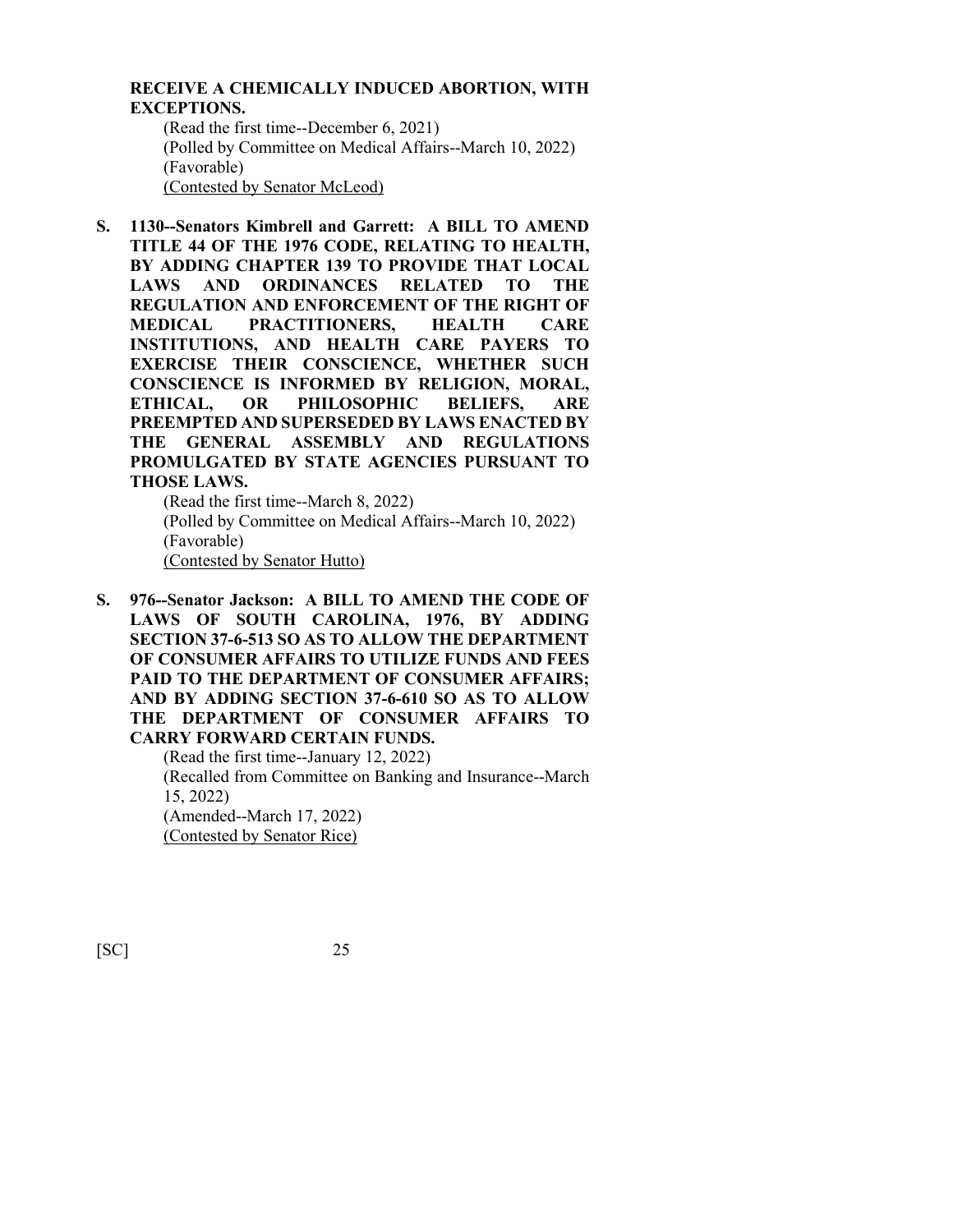**S. 366--Senators Talley, Hutto and Malloy: A BILL TO AMEND SECTION 42-15-60, CODE OF LAWS OF SOUTH CAROLINA, 1976, RELATING TO THE TIME PERIOD MEDICAL TREATMENT AND SUPPLIES ARE FURNISHED, SO AS TO CLARIFY THAT MEDICAL TREATMENT AND SUPPLIES ARE FURNISHED FOR ANY ADDITIONAL TIME THAT THE JUDGMENT OF THE WORKERS' COMPENSATION COMMISSION ESTABLISHED, BY THE PREPONDERANCE OF EVIDENCE CONTAINED IN THE MEDICAL RECORDS OR BY THE OPINION OF A MEDICAL PROVIDER, WILL LESSEN THE PERIOD OF DISABILITY; AND TO AMEND SECTION 42-17-40, RELATING TO THE CONDUCT OF A WORKERS' COMPENSATION COMMISSION HEARING SO AS TO PROVIDE THAT MEDICAL RECORDS AND OPINIONS OF MEDICAL PROVIDERS ARE ADMISSIBLE WITHOUT REGARD TO THE RULES OF EVIDENCE.**

(Read the first time--January 12, 2021) (Reported by Committee on Judiciary--March 16, 2022) (Favorable with amendments) (Contested by Senator Massey)

**S. 471--Senators Rankin and Sabb: A BILL TO AMEND SECTION 14-7-1050, CODE OF LAWS OF SOUTH CAROLINA, 1976, RELATING TO JURY VOIR DIRE, SO AS TO PROVIDE FOR ATTORNEY CONDUCTED JURY VOIR DIRE BY ORAL AND DIRECT QUESTIONING; TO AMEND SECTION 14-7-1060, RELATING TO THE DRAWING OF A JURY PANEL, SO AS TO PROVIDE THAT THE NUMBER OF JURORS TO BE DRAWN IS WITHIN THE DISCRETION OF THE TRIAL JUDGE; AND TO AMEND SECTION 14-7-1080, RELATING TO THE DRAWING OF A SECOND JURY PANEL, SO AS TO DELETE THE REQUIREMENT THAT THE PANEL MUST BE MADE UP OF TWENTY JURORS.**

> (Read the first time--January 14, 2021) (Reported by Committee on Judiciary--March 16, 2022) (Favorable) (Contested by Senator Massey)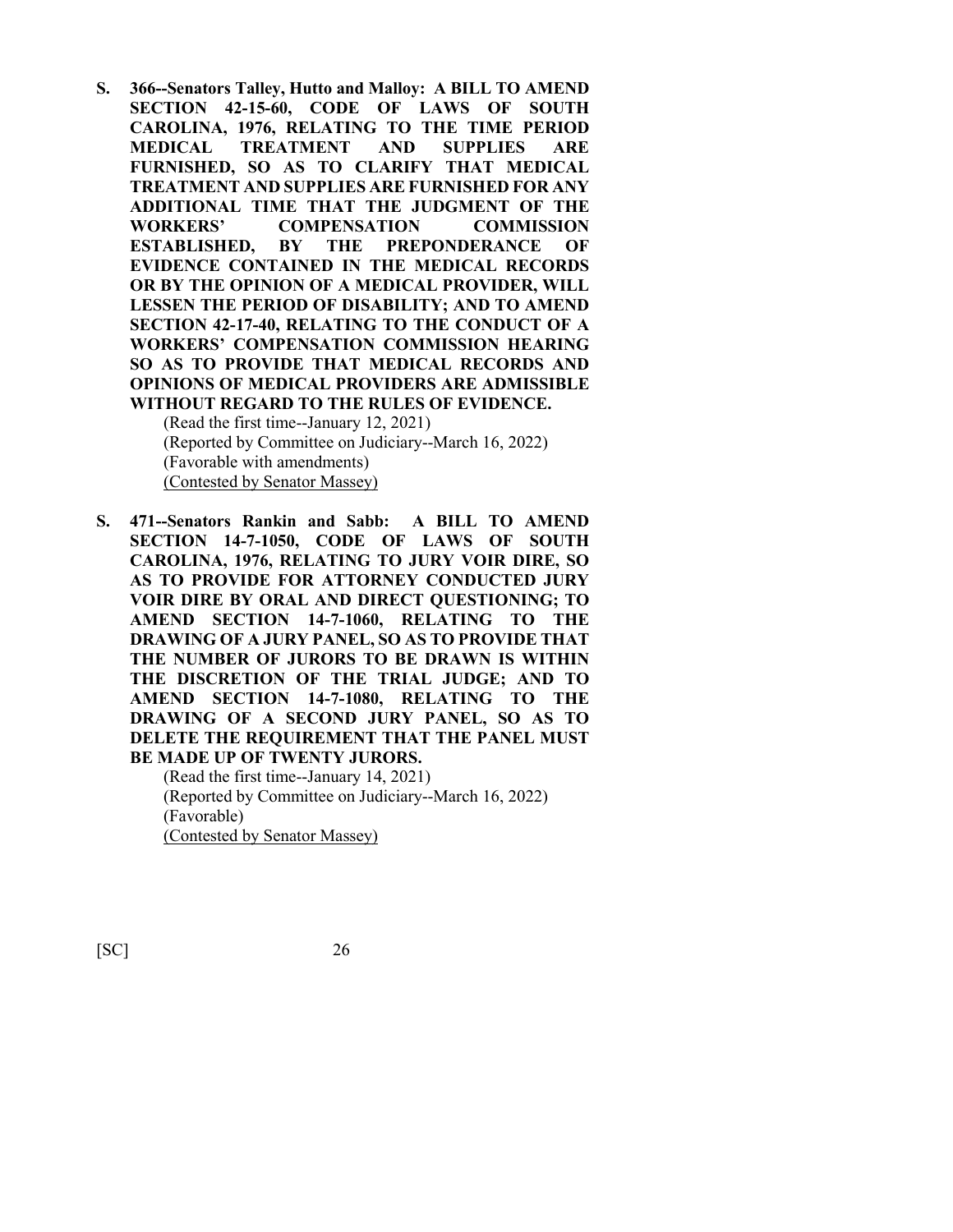**S. 721--Senators Alexander and Grooms: A BILL TO AMEND ARTICLE 1, CHAPTER 5, TITLE 56 OF THE 1976 CODE, RELATING TO THE UNIFORM ACT REGULATING TRAFFIC ON HIGHWAYS, BY ADDING SECTION 56-5- 100, TO PROVIDE THAT THE IMPLEMENTATION OR USE OF A MOTOR CARRIER SAFETY IMPROVEMENT THAT IS REQUIRED BY A COMPANY ENGAGING IN THE OPERATION OF A COMMERCIAL MOTOR VEHICLE SHALL NOT BE CONSIDERED IN ANY EVALUATION OF AN INDIVIDUAL'S STATUS AS AN EMPLOYEE, JOINT EMPLOYEE, OR INDEPENDENT CONTRACTOR OF THE COMPANY UNDER STATE LAW; AND TO DEFINE NECESSARY TERMS.** (Read the first time--March 31, 2021)

(Reported by Committee on Transportation--March 17, 2022) (Favorable) (Contested by Senator Sabb)

**S. 531--Senators Cash, Kimbrell, M. Johnson, Loftis, Shealy, Hembree, Verdin, Rice, Adams, Garrett, Young, Gustafson, Climer, Goldfinch, Massey, Grooms, Turner, Talley, Gambrell, Cromer, Bennett, Corbin, Campsen and Peeler: A BILL TO ENACT THE "SAVE WOMEN'S SPORTS ACT"; TO AMEND ARTICLE 5, CHAPTER 1, TITLE 59 OF THE 1976 CODE, RELATING TO MISCELLANEOUS EDUCATIONAL PROVISIONS, BY ADDING SECTION 59-1-500, TO PROVIDE THAT PUBLIC AND PRIVATE MIDDLE SCHOOL-LEVEL AND HIGH SCHOOL-LEVEL TEAMS AND SPORTS MUST BE DESIGNATED BASED ON BIOLOGICAL SEX, TO PROVIDE THAT TEAMS OR SPORTS DESIGNATED FOR FEMALES MUST BE RESTRICTED TO STUDENTS OF THE FEMALE SEX, TO PROVIDE CERTAIN PROTECTIONS FOR PUBLIC AND PRIVATE SCHOOLS, AND TO PROVIDE CERTAIN RELIEF FOR VIOLATIONS.**

(Read the first time--February 9, 2021) (Reported by Committee on Education--March 29, 2022) (Favorable with amendments) (Contested by Senator Hutto)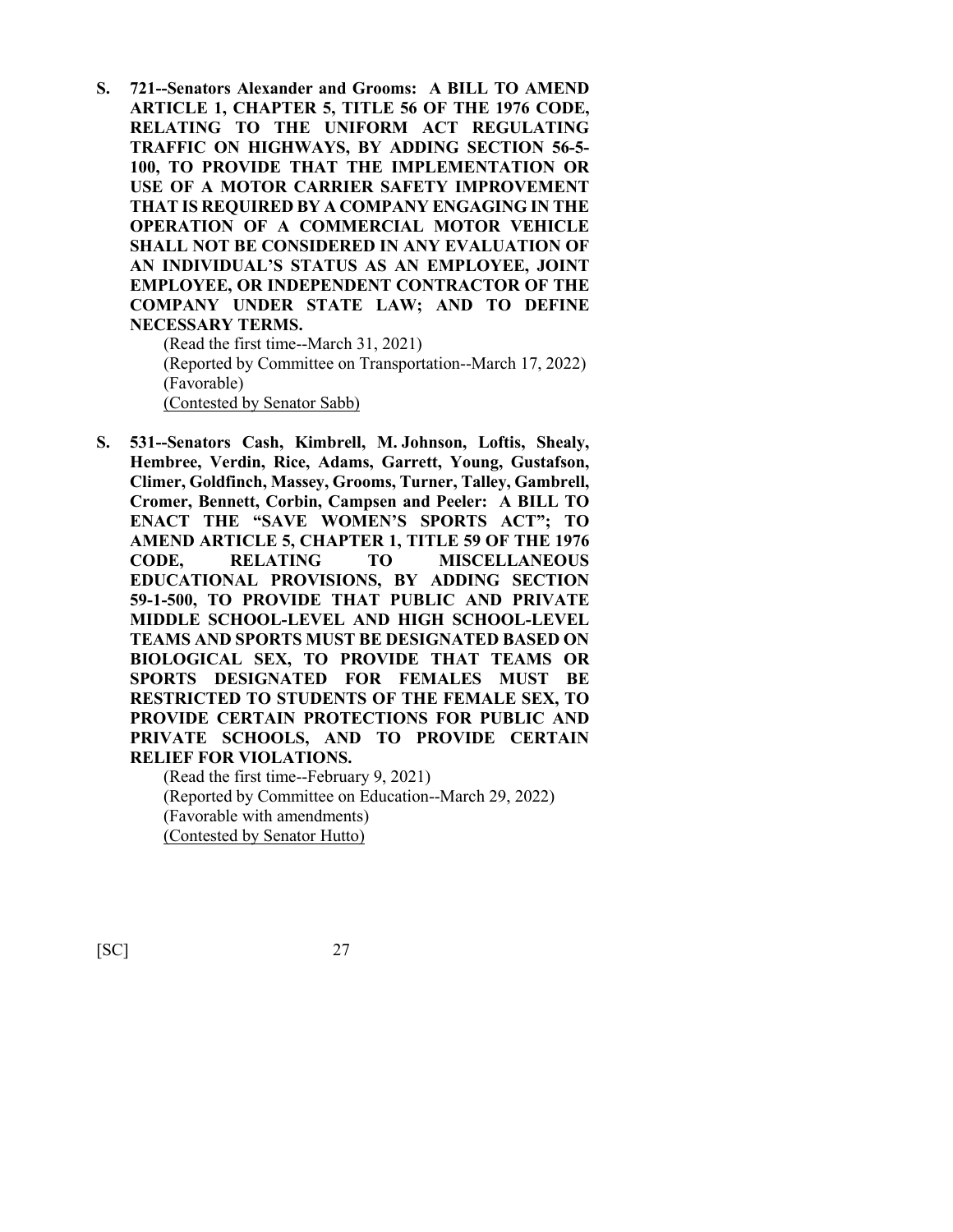**S. 544--Senator Loftis: A BILL TO AMEND THE CODE OF LAWS OF SOUTH CAROLINA, 1976, BY ADDING SECTION 59-63-25 SO AS TO PROVIDE AN OPEN ENROLLMENT OPTION IN PUBLIC SCHOOLS, AND TO PROVIDE RELATED APPLICATION AND ENROLLMENT PROCEDURES; TO AMEND SECTION 59-40-145, RELATING TO INTERDISTRICT ATTENDANCE IN CHARTER SCHOOLS, SECTION 59-63-30, RELATING TO PUBLIC SCHOOL ATTENDANCE QUALIFICATIONS, SECTION 59-63-32, RELATING TO PUBLIC SCHOOL ENROLLMENT REQUIREMENTS, AND SECTION 59-63-480, RELATING TO PUBLIC SCHOOL ATTENDANCE REQUIREMENTS IN ADJACENT COUNTIES, ALL SO AS TO MAKE CONFORMING CHANGES; TO REPEAL SECTION 59-63-45, RELATING TO INTERDISTRICT STUDENT TRANSFER REIMBURSEMENTS, AND SECTION 59-63-500, RELATING TO INTERDISTRICT STUDENT TRANSFER CONSENT; AND TO MAKE THE PROVISIONS OF THIS ACT EFFECTIVE JULY 1, 2021.**

(Read the first time--February 11, 2021) (Reported by Committee on Education--March 29, 2022) (Favorable with amendments) (Contested by Senator Sabb)

**H. 4831--Reps. Elliott, B. Cox, Caskey, Ballentine, Wooten, McGarry, Forrest, Erickson, Bernstein, Wetmore, Carter, Atkinson, Cogswell, W. Cox, Weeks, Wheeler, Henegan and Murray: A JOINT RESOLUTION TO DIRECT THE DEPARTMENT OF COMMERCE TO CONDUCT AN ECONOMIC DEVELOPMENT STUDY TO EVALUATE THE STATE'S BUSINESS ADVANTAGES, ECONOMIC CLIMATE, WORKFORCE READINESS, AND ANY OTHER RELEVANT STATE ASSETS TO CREATE A ROADMAP TO EFFECTIVELY COMPETE IN ATTRACTING OFFSHORE WIND ENERGY SUPPLY CHAIN**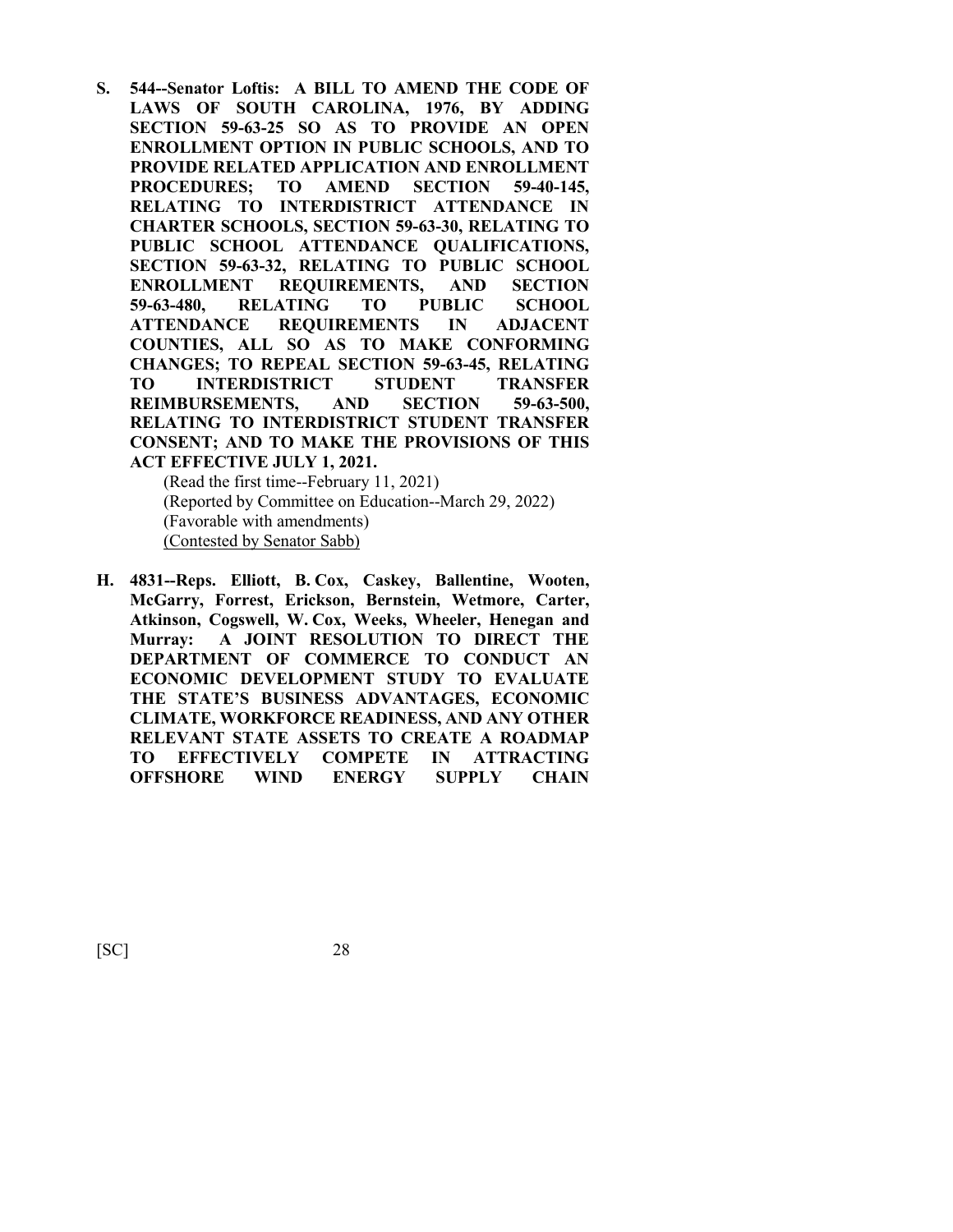# **INDUSTRIES TO THE STATE; AND TO PROVIDE FOR THE PURPOSE AND DUTIES OF THE STUDY.**

(Read the first time--February 3, 2022) (Reported by Committee on Labor, Commerce and Industry-- March 29, 2022) (Favorable) (Amended--April 19, 2022) (Amended--April 20, 2022)

**S. 53--Senators Malloy and Shealy: A BILL TO AMEND THE SOUTH CAROLINA CODE OF LAWS, 1976, TO ENACT THE "SOUTH CAROLINA JUVENILE JUSTICE REFORM ACT", TO AMEND SECTION 63-1-20, RELATING TO THE CHILDREN'S POLICY OF SOUTH CAROLINA, TO INCLUDE WITHIN THE STATEMENT A PROVISION TO ESTABLISH A POLICY REGARDING THE CARE AND GUIDANCE OF CHILDREN WITHIN THE JUVENILE JUSTICE SYSTEM; AND TO MAKE CONFORMING CHANGES. (Abbreviated Title)**

(Read the first time--January 12, 2021) (Reported by Committee on Judiciary--March 30, 2022) (Favorable with amendments) (Contested by Senator Hembree)

(Not to be considered before Thursday, May 5, 2022)

**S. 1273--Labor, Commerce and Industry Committee: A JOINT RESOLUTION TO APPROVE REGULATIONS OF THE DEPARTMENT OF LABOR, LICENSING AND REGULATION - BOARD OF ARCHITECTURAL EXAMINERS, RELATING TO ARCHITECTURAL EXAMINERS, DESIGNATED AS REGULATION DOCUMENT NUMBER 5082, PURSUANT TO THE PROVISIONS OF ARTICLE 1, CHAPTER 23, TITLE 1 OF THE 1976 CODE.**

(Without reference--April 20, 2022)

(Not to be considered before Thursday, May 5, 2022)

**S. 1274--Labor, Commerce and Industry Committee: A JOINT RESOLUTION TO APPROVE REGULATIONS OF THE DEPARTMENT OF LABOR, LICENSING AND REGULATION - MANUFACTURED HOUSING BOARD, RELATING TO LICENSE RENEWAL; RETAIL DEALER SALES TRANSACTIONS; INSTALLERS; REPAIRERS;**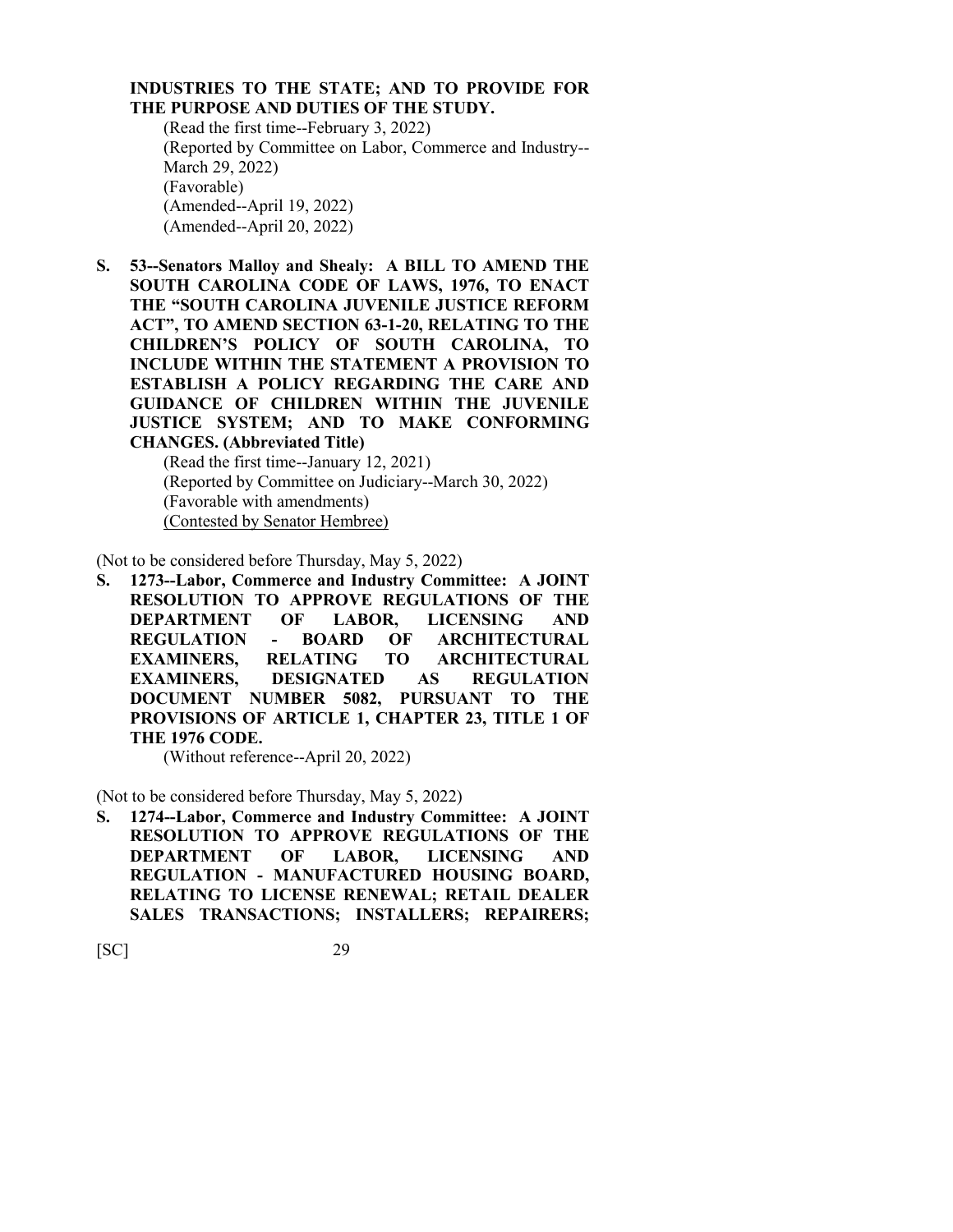**AND CONTRACTORS, DESIGNATED AS REGULATION DOCUMENT NUMBER 5089, PURSUANT TO THE PROVISIONS OF ARTICLE 1, CHAPTER 23, TITLE 1 OF THE 1976 CODE.**

(Without reference--April 20, 2022)

(Not to be considered before Thursday, May 5, 2022)

**S. 1275--Labor, Commerce and Industry Committee: A JOINT RESOLUTION TO APPROVE REGULATIONS OF THE DEPARTMENT OF LABOR, LICENSING AND REGULATION - BOARD OF REGISTRATION FOR PROFESSIONAL ENGINEERS AND LAND SURVEYORS, RELATING TO ENGINEERS AND LAND SURVEYORS, DESIGNATED AS REGULATION DOCUMENT NUMBER 5076, PURSUANT TO THE PROVISIONS OF ARTICLE 1, CHAPTER 23, TITLE 1 OF THE 1976 CODE.**

(Without reference--April 20, 2022)

(Not to be considered before Thursday, May 5, 2022)

**S. 1276--Labor, Commerce and Industry Committee: A JOINT RESOLUTION TO APPROVE REGULATIONS OF THE DEPARTMENT OF LABOR, LICENSING AND REGULATION - REAL ESTATE APPRAISERS BOARD, RELATING TO REAL ESTATE APPRAISERS BOARD, DESIGNATED AS REGULATION DOCUMENT NUMBER 5100, PURSUANT TO THE PROVISIONS OF ARTICLE 1, CHAPTER 23, TITLE 1 OF THE 1976 CODE.** (Without reference--April 20, 2022)

(Not to be considered before Thursday, May 5, 2022)

**S. 1277--Labor, Commerce and Industry Committee: A JOINT RESOLUTION TO APPROVE REGULATIONS OF THE DEPARTMENT OF LABOR, LICENSING AND REGULATION - BOARD OF BARBER EXAMINERS, RELATING TO BARBER EXAMINERS; MOBILE BARBERS; AND SANITARY RULES GOVERNING BARBERS, BARBERSHOPS AND BARBER COLLEGES, DESIGNATED AS REGULATION DOCUMENT NUMBER 5073, PURSUANT TO THE PROVISIONS OF ARTICLE 1, CHAPTER 23, TITLE 1 OF THE 1976 CODE.**

(Without reference--April 20, 2022)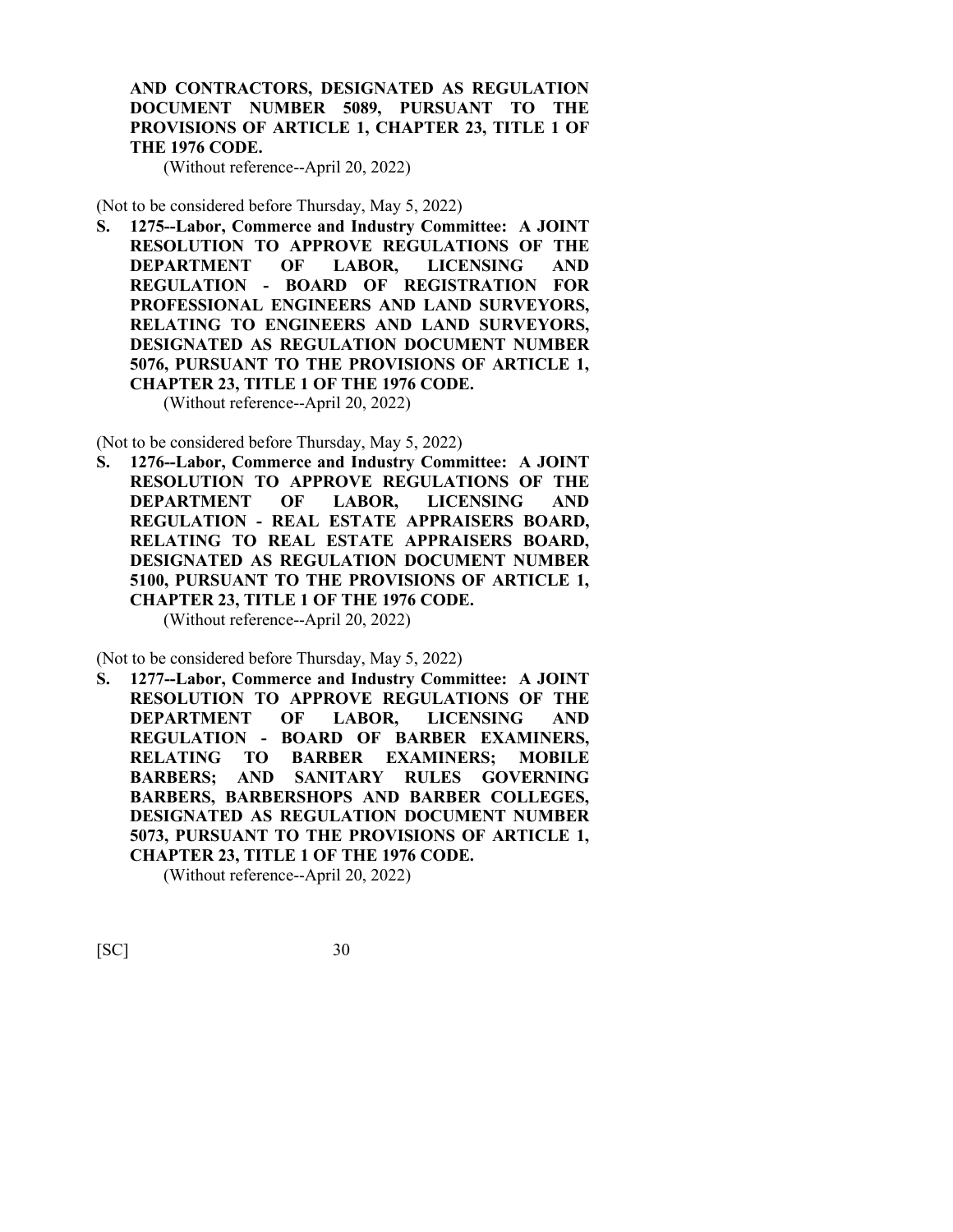**H. 3050--Reps. D.C. Moss, McGarry, Wooten, Hixon, Erickson and Bradley: A BILL TO AMEND SECTION 23-23-40, CODE OF LAWS OF SOUTH CAROLINA, 1976, RELATING TO THE CERTIFICATION OF A LAW ENFORCEMENT OFFICER EMPLOYED OR APPOINTED BY A PUBLIC LAW ENFORCEMENT AGENCY, SO AS TO PROVIDE A NONCERTIFIED LAW ENFORCEMENT OFFICER ONLY SHALL PERFORM HIS DUTIES AS A LAW ENFORCEMENT OFFICER WHILE ACCOMPANIED BY A CERTIFIED LAW ENFORCEMENT OFFICER, AND TO MAKE A TECHNICAL CHANGE.**

(Read the first time--May 13, 2021) (Reported by Committee on Judiciary--April 20, 2022) (Favorable with amendments) (Committee Amendment Amended and Adopted--May 03, 2022)

**H. 3588--Reps. Allison, Felder and Carter: A BILL TO AMEND SECTION 59-149-50, CODE OF LAWS OF SOUTH CAROLINA, 1976, RELATING TO THE CRITERIA FOR LIFE SCHOLARSHIPS, SO AS TO STRENGTHEN ENGLISH, MATHEMATICS, AND COMPUTER SCIENCE FOUNDATIONS OF HIGH SCHOOL SENIORS SEEKING LIFE SCHOLARSHIPS BY REQUIRING SUCCESSFUL COMPLETION OF CERTAIN ENGLISH AND MATHEMATICS OR COMPUTER SCIENCE COURSEWORK DURING THEIR SENIOR YEARS, AND TO EXCLUDE MEMBERS OF THE 2022-2023 SENIOR CLASS FROM THESE REQUIREMENTS.**

(Read the first time--April 14, 2021) (Reported by Committee on Education--April 20, 2022) (Favorable with amendments)

**H. 3591--Reps. Allison, Lucas, Erickson, Bradley and Kirby: A BILL TO AMEND THE CODE OF LAWS OF SOUTH CAROLINA, 1976, BY ADDING SECTION 59-26-35 SO AS TO IMPROVE THE MEANS FOR EVALUATING EDUCATOR PREPARATION PROGRAMS BY PROVIDING FOR THE ANNUAL DEVELOPMENT AND PUBLICATION OF THE SOUTH CAROLINA TEACHER PREPARATION REPORT CARD; AND BY ADDING SECTION 59-26-120 SO AS TO PROVIDE THE STATE DEPARTMENT OF EDUCATION SHALL PROVIDE**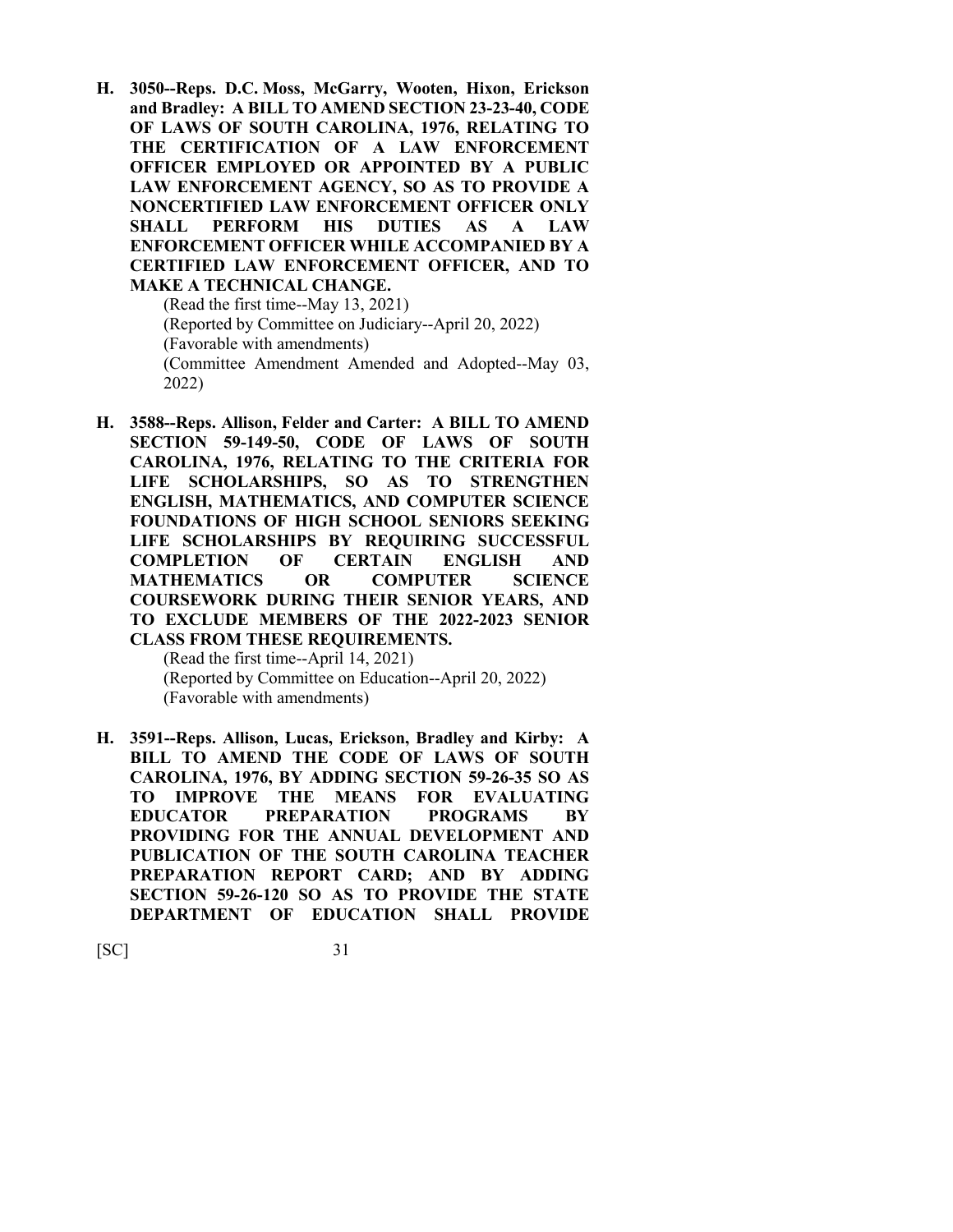**CERTAIN EDUCATOR PREPARATION PROGRAMS WITH CERTAIN INFORMATION REGARDING GRADUATES OF THOSE PROGRAMS, TO PROVIDE EDUCATOR PREPARATION PROGRAMS MAY NOT SHARE IDENTIFIABLE EDUCATOR DATA WITH THIRD PARTIES WITHOUT WRITTEN CONSENT, AND TO PROVIDE THIS INFORMATION IS NOT SUBJECT TO THE FREEDOM OF INFORMATION ACT.**

(Read the first time--May 4, 2021) (Reported by Committee on Education--April 20, 2022) (Favorable with amendments)

**H. 3788--Reps. G.M. Smith and Murphy: A BILL TO AMEND SECTION 1-7-920, CODE OF LAWS OF SOUTH CAROLINA, 1976, RELATING TO THE MEMBERSHIP OF THE COMMISSION ON PROSECUTION COORDINATION, SO AS TO ADD THE ATTORNEY GENERAL FOR THE TERM FOR WHICH HE IS ELECTED OR HIS DESIGNEE TO THE MEMBERSHIP OF THE COMMISSION.**

(Read the first time--March 2, 2022) (Reported by Committee on Judiciary--April 20, 2022) (Favorable) (Contested by Senator Harpootlian)

**H. 3939--Reps. Pope, Hyde, McCravy, McGarry, Bryant, Wheeler, Wooten, Hixon, B. Newton, Blackwell and Weeks: A BILL TO AMEND SECTION 42-1-160, CODE OF LAWS OF SOUTH CAROLINA, 1976, RELATING TO THE DEFINITIONS OF "INJURY" AND "PERSONAL INJURY" IN WORKERS' COMPENSATION, SO AS TO EXEMPT INJURIES SUSTAINED BY LAW ENFORCEMENT IN THE LINE OF DUTY FROM CERTAIN LIMITATIONS ON CLAIMS FOR INJURY CAUSED BY STRESS, MENTAL INJURY, OR MENTAL ILLNESS.**

> (Read the first time--April 29, 2021) (Reported by Committee on Judiciary--April 20, 2022) (Favorable with amendments) (Contested by Senator Turner)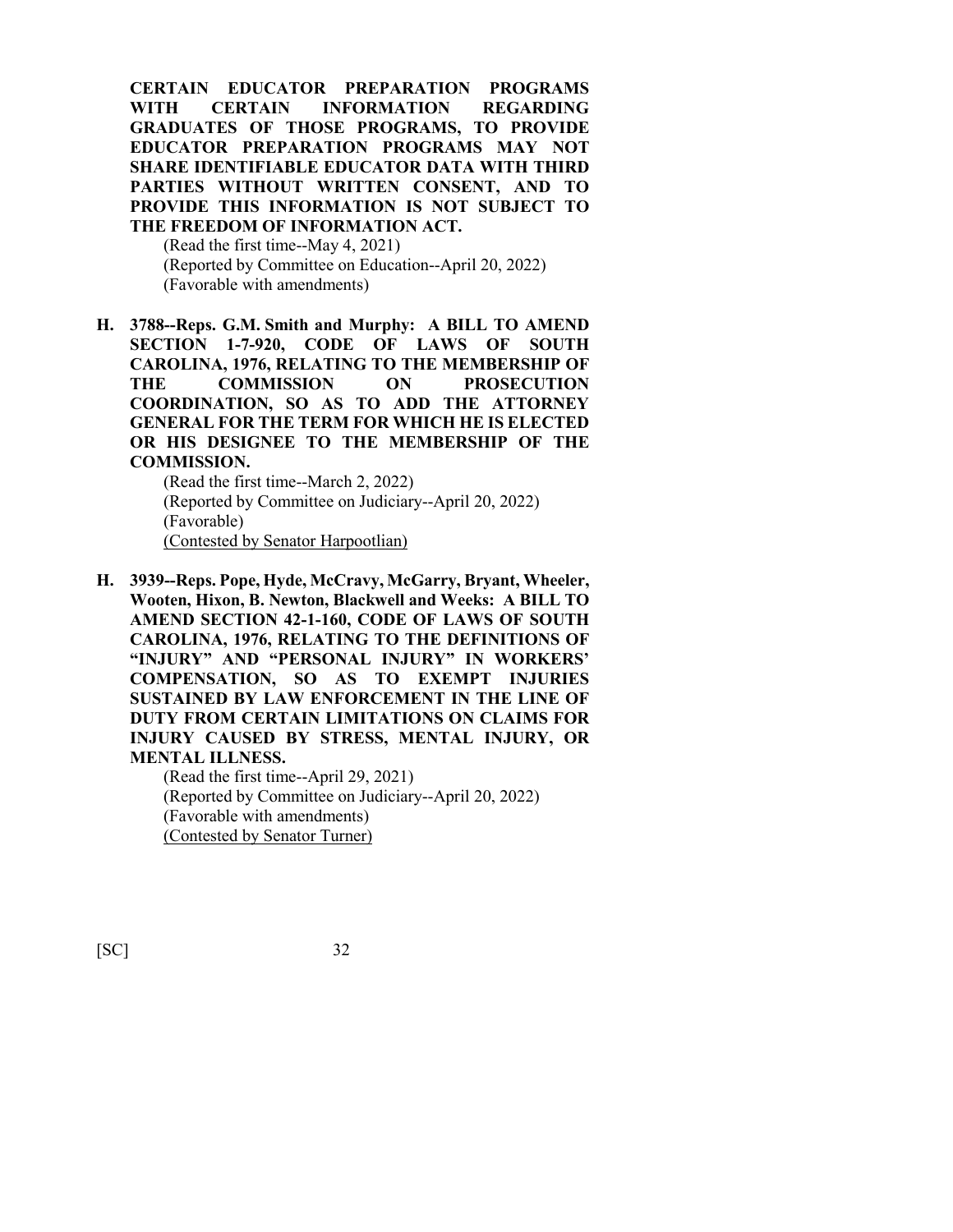**H. 4062--Reps. Sandifer and West: A BILL TO AMEND THE CODE OF LAWS OF SOUTH CAROLINA, 1976, BY ADDING SECTION 58-3-65 SO AS TO ALLOW THE PUBLIC SERVICE COMMISSION TO HIRE QUALIFIED, INDEPENDENT THIRD-PARTY EXPERTS AND CONSULTANTS; AND TO AMEND SECTION 58-41-20, RELATING TO REVIEW AND APPROVAL PROCEEDINGS FOR ELECTRICAL UTILITIES, SO AS TO MAKE CONFORMING CHANGES.**

(Read the first time--April 7, 2021) (Reported by Committee on Judiciary--April 20, 2022) (Favorable with amendments) (Contested by Senator Scott)

**H. 4161--Rep. Bannister: A BILL TO AMEND SECTION 12-21-2710, CODE OF LAWS OF SOUTH CAROLINA, 1976, RELATING TO TYPES OF GAMING MACHINES PROHIBITED BY LAW, SO AS TO PROVIDE THAT THE PROHIBITION DOES NOT APPLY TO CERTAIN ITEMS THAT ARE DESIGNATED FOR USE IN OUT-OF-STATE JURISDICTIONS; AND TO AMEND SECTION 16-19-50, RELATING TO THE KEEPING OF UNLAWFUL GAMING TABLES, SO AS TO PROVIDE THAT THE PROHIBITION DOES NOT APPLY TO CERTAIN ITEMS THAT ARE DESIGNATED FOR USE IN OUT OF STATE JURISDICTIONS.**

(Read the first time--March 10, 2022) (Reported by Committee on Judiciary--April 20, 2022) (Favorable with amendments)

**H. 3833--Reps. Erickson, Bradley, Herbkersman, Dabney, Brawley, King, Gilliard, Jefferson, Howard, S. Williams, Henegan and Govan: A BILL TO AMEND THE CODE OF LAWS OF SOUTH CAROLINA, 1976, TO ENACT THE "PSYCHOLOGY INTERJURISDICTIONAL COMPACT (PSYPACT)" BY ADDING ARTICLE 3 TO CHAPTER 55, TITLE 40 SO AS TO PROVIDE FOR THE ENTRY OF SOUTH CAROLINA INTO THIS MULTISTATE COMPACT, TO PROVIDE FOR THE STRUCTURE, FUNCTIONS, POWERS, AND DUTIES OF THE GOVERNING BODY OF THE COMPACT; TO PROVIDE THE OBLIGATIONS, BENEFITS, AND RIGHTS OF COMPACT MEMBERS; TO DESIGNATE THE EXISTING**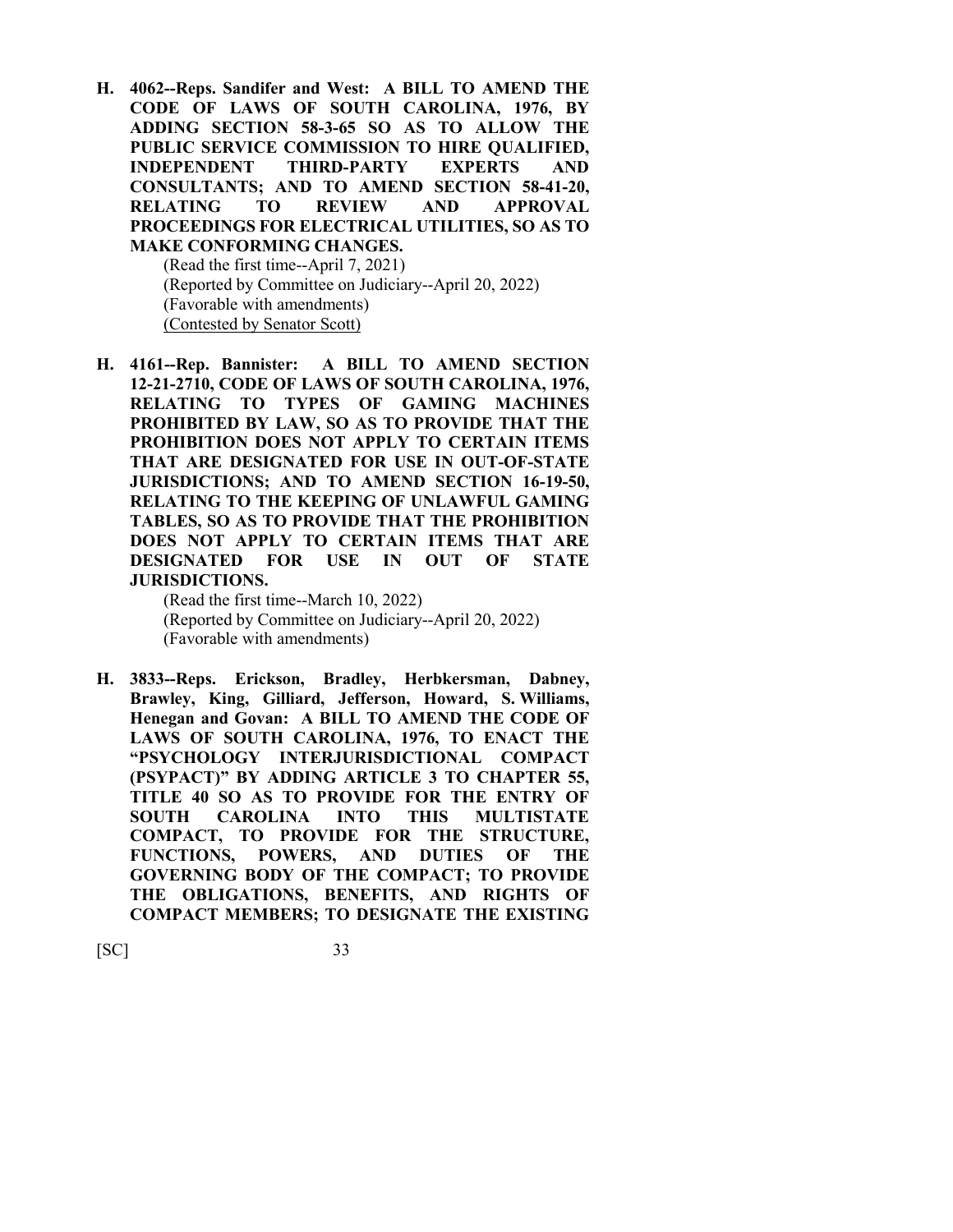**PROVISIONS OF CHAPTER 55, TITLE 40 AS ARTICLE 1 ENTITLED "GENERAL PROVISIONS"; AND TO AMEND SECTIONS 40-55-60 AND 40-55-80, RELATING TO THE STATE BOARD OF EXAMINERS IN PSYCHOLOGY AND QUALIFICATIONS FOR LICENSURE AS A PSYCHOLOGIST RESPECTIVELY, SO AS TO MAKE CONFORMING CHANGES.**

(Read the first time--February 24, 2022) (Reported by Committee on Medical Affairs--April 21, 2022) (Favorable)

(Not to be considered before Thursday, May 12, 2022)

**S. 1290--Banking and Insurance Committee: A JOINT RESOLUTION TO APPROVE REGULATIONS OF THE DEPARTMENT OF INSURANCE, RELATING TO SUITABILITY IN ANNUITY TRANSACTIONS, DESIGNATED AS REGULATION DOCUMENT NUMBER 5065, PURSUANT TO THE PROVISIONS OF ARTICLE 1, CHAPTER 23, TITLE 1 OF THE 1976 CODE.**

(Without reference--April 26, 2022)

**H. 4220--Reps. Sandifer and Hardee: A BILL TO AMEND THE CODE OF LAWS OF SOUTH CAROLINA, 1976, BY ADDING SECTION 38-63-230 SO AS TO PROVIDE FOR MUTUAL RESCISSION OF INDIVIDUAL LIFE INSURANCE POLICIES; AND TO AMEND SECTION 38-6-220, RELATING TO REQUIRED INDIVIDUAL LIFE INSURANCE POLICY PROVISIONS, SO AS TO ALLOW FOR THE MUTUAL DECISION TO TERMINATE OR RESCIND A POLICY OF INSURANCE.**

(Read the first time--March 31, 2022) (Reported by Committee on Banking and Insurance--April 26, 2022) (Favorable) (Contested by Senator Scott)

**H. 4597--Reps. Bustos, M.M. Smith, Huggins, Bennett, Hill, Matthews and Brawley: A BILL TO AMEND THE CODE OF LAWS OF SOUTH CAROLINA, 1976, BY ADDING ARTICLE 15 TO CHAPTER 43, TITLE 44 SO AS TO PROHIBIT DISCRIMINATION AGAINST INDIVIDUALS WITH DISABILITIES IN ACCESSING ANATOMICAL GIFTS AND ORGAN TRANSPLANTS; TO DEFINE**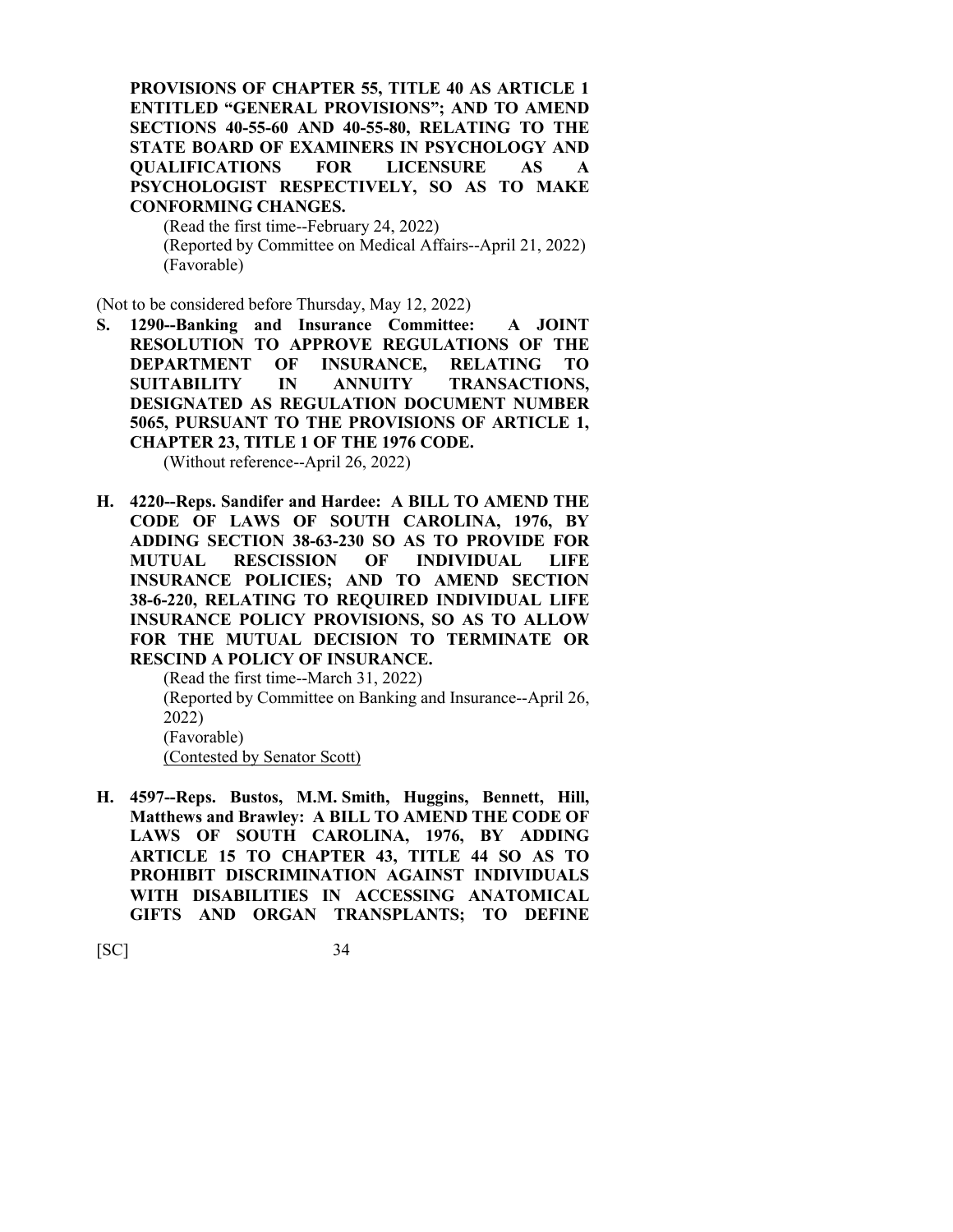**CERTAIN TERMS; TO ESTABLISH REQUIREMENTS AND PROHIBITED CONDUCT FOR COVERED ENTITIES, INCLUDING HOSPITALS AND ORGAN PROCUREMENT ORGANIZATIONS, WITH REGARD TO THE ORGAN TRANSPLANT PROCESS; TO CREATE CIVIL REMEDIES FOR VIOLATION OF THE PROVISIONS OF THE ARTICLE; TO ESTABLISH REQUIREMENTS APPLICABLE TO HEALTH INSURERS THAT PROVIDE COVERAGE FOR ANATOMICAL GIFTS AND ORGAN TRANSPLANTS; AND FOR OTHER PURPOSES.**

(Read the first time--February 24, 2022) (Reported by Committee on Banking and Insurance--April 26, 2022) (Favorable)

**H. 4983--Rep. Sandifer: A BILL TO AMEND SECTION 37-11-20, CODE OF LAWS OF SOUTH CAROLINA, 1976, RELATING TO DEFINITIONS FOR PURPOSES OF THE LICENSING AND REGULATION OF CONTINUING CARE RETIREMENT COMMUNITIES, SO AS TO DEFINE THE TERM "RESERVATION DEPOSIT"; TO AMEND SECTION 37-11-30, RELATING TO THE LICENSING OF CONTINUING CARE RETIREMENT COMMUNITIES, SO AS TO ADD THAT A CONTINUING CARE RETIREMENT COMMUNITY MUST NOT BE ADVERTISED OR COLLECT A RESERVATION DEPOSIT UNLESS THE APPROPRIATE LICENSE IS OBTAINED FIRST, AND TO ADD INFORMATION REQUIRED TO BE SET FORTH IN AN APPLICATION FOR A PRELIMINARY LICENSE; TO AMEND SECTION 37-11-35, RELATING TO CONTINUING CARE CONTRACT REQUIREMENTS, SO AS TO PROVIDE THE REQUIREMENTS ALSO APPLY TO RESERVATION AGREEMENTS, AND TO PROVIDE ADDITIONAL MINIMUM REQUIREMENTS FOR CONTRACTS AND AGREEMENTS; TO AMEND SECTION 37-11-40, RELATING TO A DETERMINATION BY THE DEPARTMENT OF CONSUMER AFFAIRS AS TO THE FINANCIAL RESPONSIBILITY OF AN APPLICANT FOR A CONTINUING CARE RETIREMENT COMMUNITY LICENSE, SO AS TO ALLOW THE DEPARTMENT TO CONSIDER A PROJECT FEASIBILITY DOCUMENT; TO AMEND SECTION 37-11-50, RELATING TO LICENSING ELIGIBILITY FOR CONTINUING CARE RETIREMENT**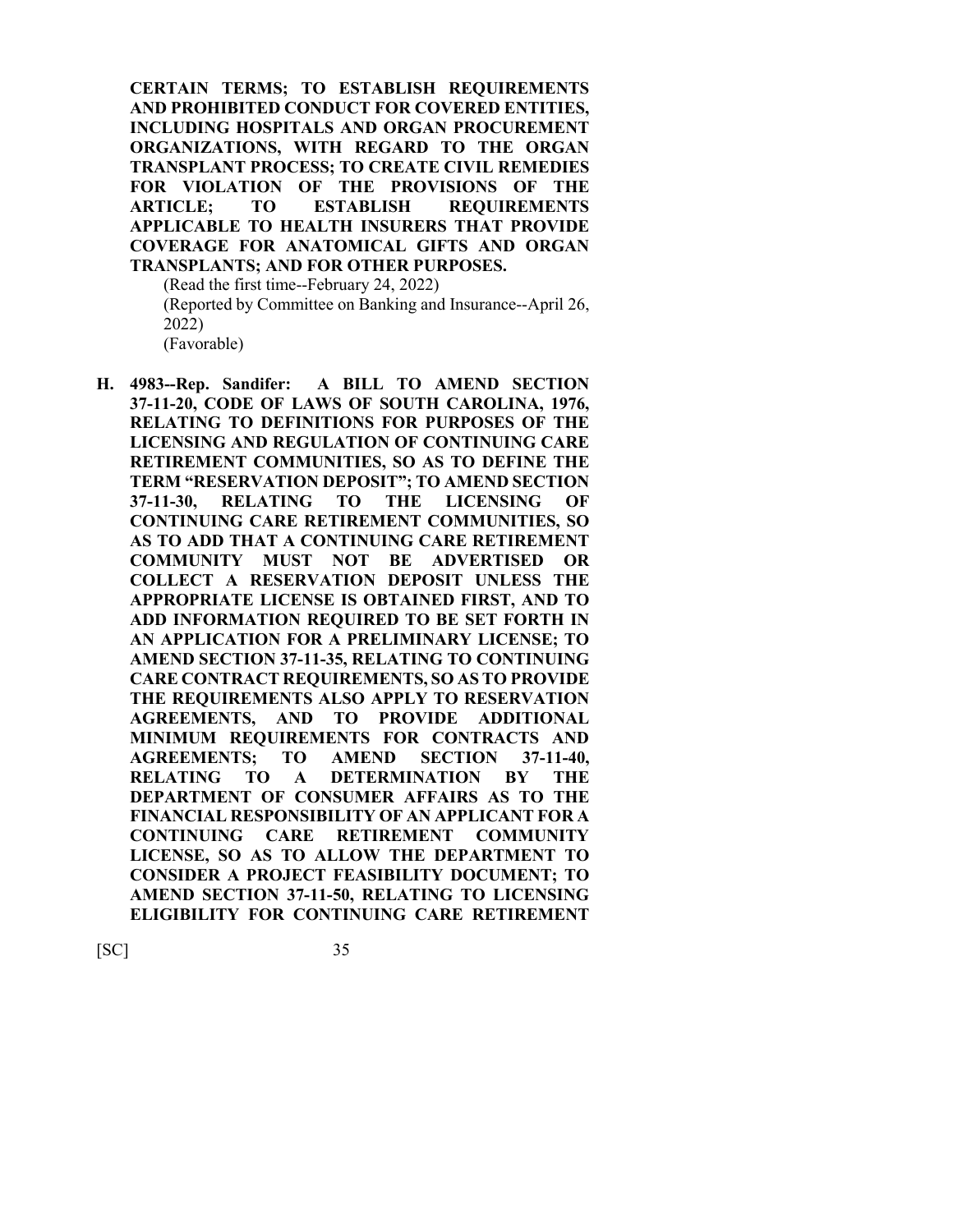**COMMUNITIES, SO AS TO PROVIDE THAT THE DEPARTMENT SHALL ISSUE A PRELIMINARY LICENSE TO AN APPLICANT IF CERTAIN DETERMINATIONS ARE MADE; TO AMEND SECTION 37-11-90, RELATING TO CERTAIN ENTRANCE FEES REQUIRED TO BE PLACED IN AN ESCROW ACCOUNT, SO AS TO ALSO REQUIRE THAT RESERVATION DEPOSITS BE PLACED IN AN ESCROW ACCOUNT, AND TO PROVIDE FOR THE CONDITIONS OF RELEASE OF RESERVATION DEPOSITS HELD IN ESCROW; AND TO AMEND SECTION 37-11-135, RELATING TO EXEMPTIONS FROM THE REQUIREMENTS OF THIS CHAPTER, SO AS TO PROVIDE THAT A FACILITY THAT HAS OBTAINED A LETTER OF NONAPPLICABILITY FROM THE DEPARTMENT MAY NOT HOLD ITSELF OUT TO BE A CONTINUING CARE RETIREMENT COMMUNITY.**

(Read the first time--March 3, 2022)

(Reported by Committee on Banking and Insurance--April 26, 2022)

(Favorable)

(Contested by Senator Scott)

**S. 1128--Senators Shealy and McElveen: A BILL TO AMEND CHAPTER 5, TITLE 52 OF THE 1976 CODE, RELATING TO HORSE RACING, TO ENACT THE SOUTH CAROLINA EQUINE ADVANCEMENT ACT TO ESTABLISH A GRANT PROGRAM TO ASSIST THE GROWTH AND DEVELOPMENT OF THE EQUINE INDUSTRY IN SOUTH CAROLINA, TO PROVIDE FOR PARI-MUTUEL WAGERING ON APPLICATIONS OPERATED BY A LICENSED ADVANCED DEPOSIT WAGERING ENTITY, TO ESTABLISH SOUTH CAROLINA EQUINE COMMISSION TO REGULATE THE INDUSTRY, TO PROVIDE FOR MEMBERSHIP ON THE COMMISSION, TO PROVIDE FOR THE POWERS, DUTIES, AND OBLIGATIONS OF THE COMMISSION, TO PROVIDE**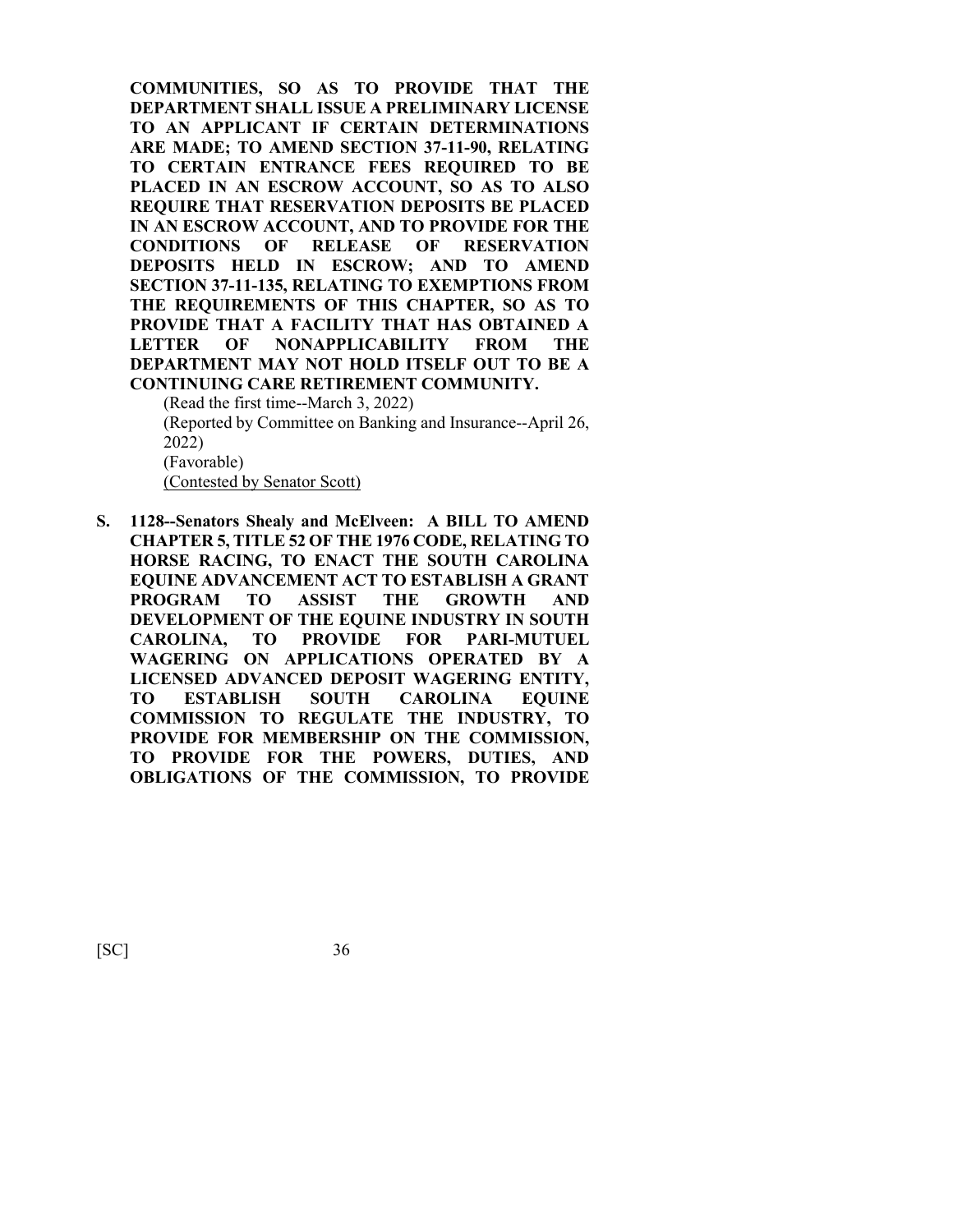## **FOR LICENSE FEES, AND TO DEFINE NECESSARY TERMS.**

(Read the first time--March 8, 2022) (Reported by Committee on Family and Veterans' Services-- April 28, 2022) (Favorable with amendments) (Committee Amendment Adopted--May 03, 2022) (Contested by Senator Campsen)

(Not to be considered before Thursday, May 12, 2022)

- **S. 1297--Family and Veterans' Services Committee: A JOINT RESOLUTION TO APPROVE REGULATIONS OF THE SECRETARY OF STATE, RELATING TO PROMULGATION OF REGULATIONS PURSUANT TO THE SOUTH CAROLINA ELECTRONIC NOTARY PUBLIC ACT, DESIGNATED AS REGULATION DOCUMENT NUMBER 5104, PURSUANT TO THE PROVISIONS OF ARTICLE 1, CHAPTER 23, TITLE 1 OF THE 1976 CODE.** (Without reference--April 28, 2022)
- **H. 4519--Reps. Huggins, Dabney, Forrest, Bustos, Wooten and McGarry: A BILL TO AMEND THE CODE OF LAWS OF SOUTH CAROLINA, 1976, BY ADDING SECTION 40-13-40 SO AS TO PROVIDE THAT A REGISTERED BARBER MAY PRACTICE BARBERING IN A BEAUTY SALON; AND TO AMEND SECTION 40-13-20, RELATING TO THE DEFINITION OF "BEAUTY SALON", SO AS INCLUDE BARBERING WITHIN THE SCOPE OF PROFESSIONAL SERVICES THAT MAY BE PERFORMED IN A BEAUTY SALON IN ADDITION TO COSMETOLOGY.**

(Read the first time--April 7, 2022) (Polled by Committee on Labor, Commerce and Industry-- April 28, 2022) (Favorable)

**H. 4889--Rep. Bannister: A BILL TO AMEND THE CODE OF LAWS OF SOUTH CAROLINA, 1976, BY ADDING SECTION 40-79-215 SO AS TO PROHIBIT AN ALARM BUSINESS OR CONTRACTOR FROM BEING FINED FOR A FALSE ALARM NOT ATTRIBUTED TO IMPROPER INSTALLATION, DEFECTIVE EQUIPMENT, OR**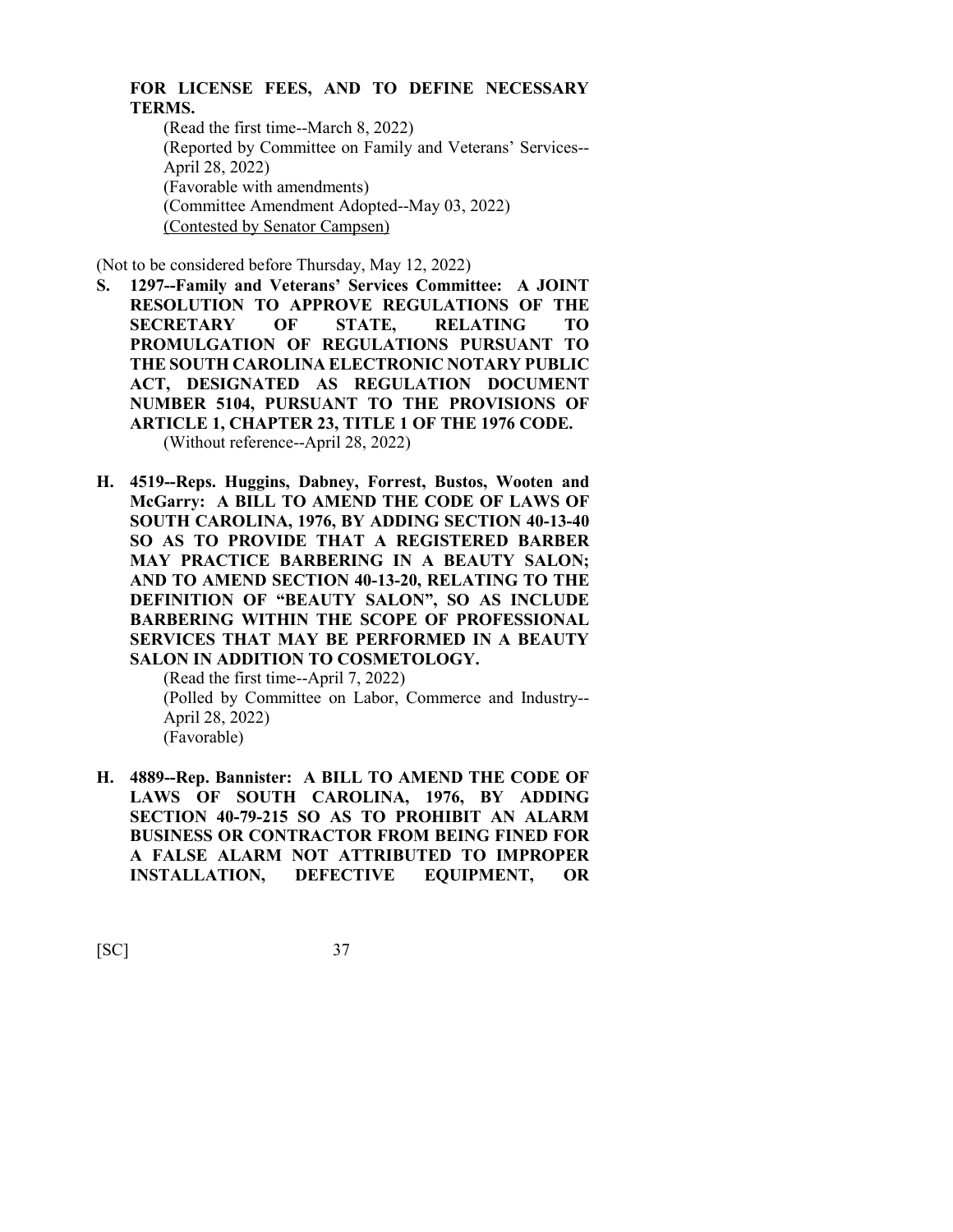## **OPERATIONAL ERROR BY THE ALARM BUSINESS OR CONTRACTOR.**

(Read the first time--March 30, 2022) (Polled by Committee on Labor, Commerce and Industry-- April 28, 2022) (Favorable) (Contested by Senator Gustafson)

**H. 5198--Reps. Lucas, G.M. Smith, Rutherford, Simrill, Finlay, Yow, R. Williams, Jefferson and Cobb-Hunter: A BILL TO AMEND SECTION 59-117-10, CODE OF LAWS OF SOUTH CAROLINA, 1976, RELATING TO THE UNIVERSITY OF SOUTH CAROLINA BOARD OF TRUSTEES, SO AS TO REVISE THE COMPOSITION OF THE BOARD; TO AMEND SECTION 59-117-20, RELATING TO TERMS OF ELECTED MEMBERS OF THE BOARD, SO AS TO PROVIDE FOR THE ELECTION OF NEW MEMBERS OF THE BOARD FOR STAGGERED TERMS BEGINNING JULY 1, 2023; TO AMEND SECTION 59-117-40, RELATING TO THE POWERS AND DUTIES OF THE BOARD, SO AS TO PROVIDE THE BOARD SHALL ELECT A CHAIRMAN, TO PROVIDE THE CHAIRMAN SERVES A TWO-YEAR TERM, TO PROVIDE A TRUSTEE MAY NOT SERVE MORE THAN TWO TERMS AS CHAIRMAN, AND TO REVISE CERTAIN POWERS; AND TO AMEND SECTION 59-117-50, RELATING TO MEETINGS OF THE BOARD, SO AS TO PROVIDE FOR HOW SPECIAL MEETINGS OF THE BOARD MAY BE CALLED.**

(Read the first time--April 7, 2022) (Reported by Committee on Education--April 28, 2022) (Favorable with amendments)

**S. 1314--Transportation Committee: A JOINT RESOLUTION TO APPROVE REGULATIONS OF THE DEPARTMENT OF MOTOR VEHICLES, RELATING TO DRIVER TRAINING SCHOOLS, DESIGNATED AS REGULATION DOCUMENT NUMBER 5105, PURSUANT TO THE PROVISIONS OF ARTICLE 1, CHAPTER 23, TITLE 1 OF THE 1976 CODE.** (Without reference--May 03, 2022)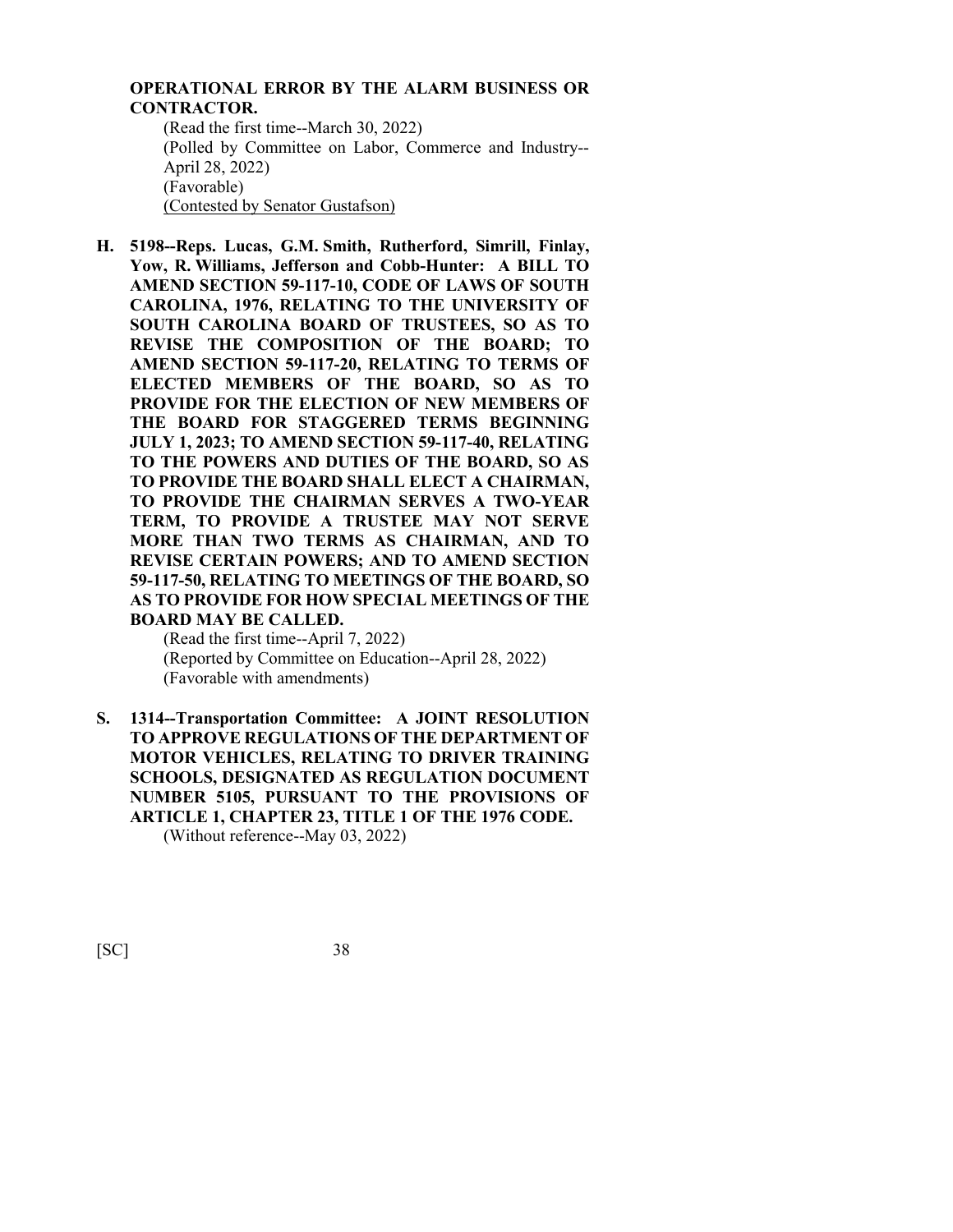**H. 3106--Reps. Bannister, G.R. Smith, Dillard, Elliott, Hosey and Willis: A BILL TO AMEND SECTIONS 9-1-1085 AND 9-11-225, CODE OF LAWS OF SOUTH CAROLINA, 1976, BOTH RELATING TO EMPLOYER AND EMPLOYEE CONTRIBUTION RATES UNDER THE SOUTH CAROLINA RETIREMENT SYSTEM AND THE POLICE OFFICERS RETIREMENT SYSTEM RESPECTIVELY, SO AS TO PROVIDE THAT AN EMPLOYER, UP TO CERTAIN LIMITS, MAY ELECT TO PAY ALL OR A PORTION OF REQUIRED EMPLOYEE CONTRIBUTIONS DURING A FISCAL YEAR.**

> (Read the first time--April 7, 2022) (Reported by Committee on Finance--May 03, 2022) (Favorable) (Contested by Senator Setzler)

**H. 3340--Reps. Bailey, Hardee, Atkinson, Hayes, Brittain and Weeks: A BILL TO AMEND SECTION 12-20-105, AS AMENDED, CODE OF LAWS OF SOUTH CAROLINA, 1976, RELATING TO STATE LICENSE TAX CREDITS ALLOWED CERTAIN TAXPAYERS FOR CONTRIBUTIONS TO QUALIFYING INFRASTRUCTURE AND ECONOMIC DEVELOPMENT PROJECTS, SO AS TO INCREASE THE MAXIMUM ANNUAL CREDIT AMOUNT FROM FOUR HUNDRED THOUSAND TO SIX HUNDRED THOUSAND DOLLARS, TO PROVIDE ADDITIONAL ANNUAL CREDIT AMOUNTS OF FIFTY THOUSAND DOLLARS, ONE HUNDRED THOUSAND DOLLARS, AND ONE HUNDRED FIFTY THOUSAND DOLLARS, RESPECTIVELY, FOR QUALIFYING PROJECTS LOCATED IN COUNTIES CLASSIFIED FOR THE TARGETED JOBS TAX CREDIT AS TIER II, III, AND IV COUNTIES, TO PROVIDE ADDITIONAL ELIGIBILITY REQUIREMENTS FOR THESE INCREASED CREDIT AMOUNTS, AND TO ALLOW UNUSED CREDITS TO BE CARRIED FORWARD TO THE THREE SUCCEEDING TAX YEARS.**

(Read the first time--April 7, 2022) (Reported by Committee on Finance--May 03, 2022) (Favorable with amendments)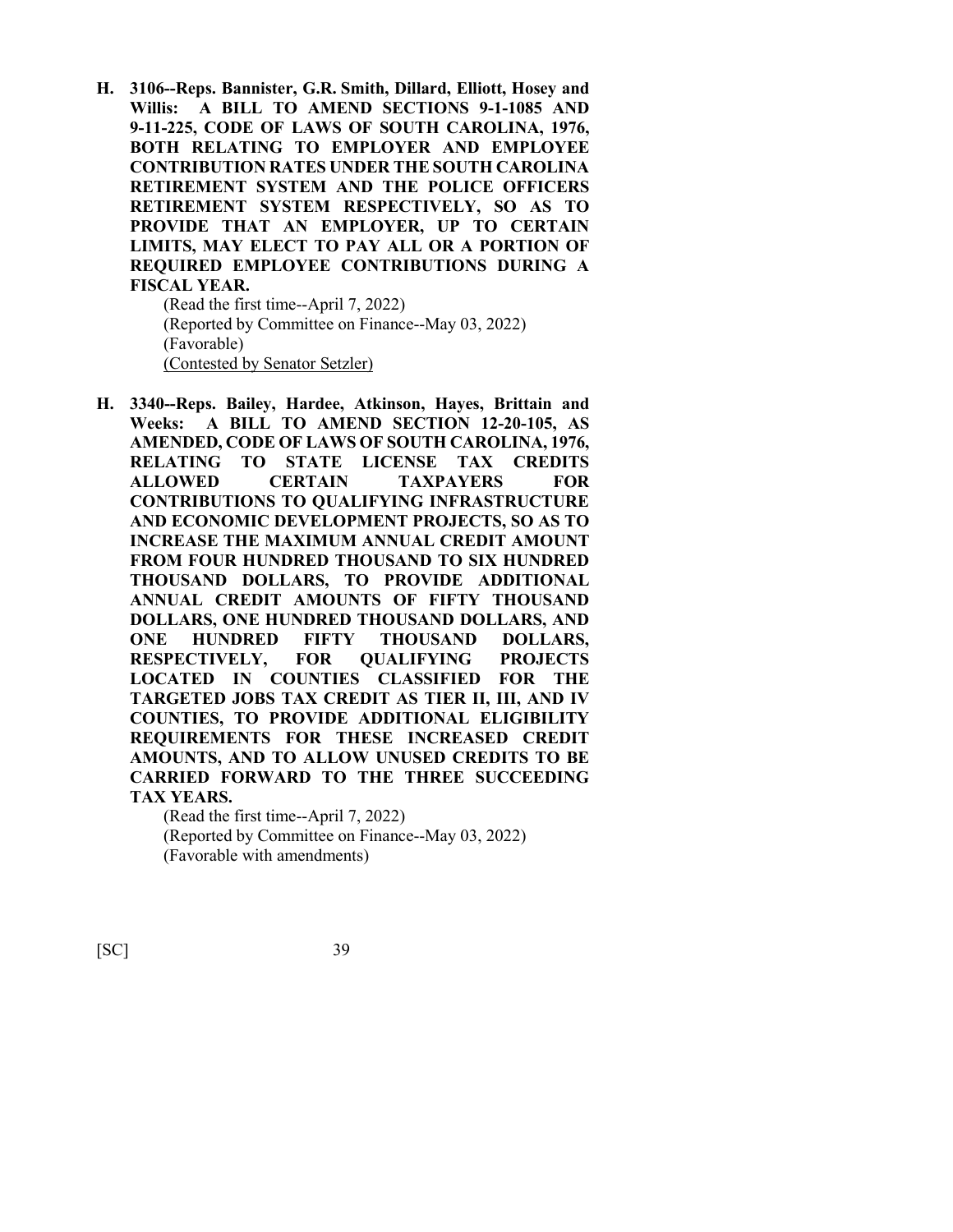**H. 3948--Reps. Stavrinakis, Murphy and Dillard: A BILL TO AMEND THE CODE OF LAWS OF SOUTH CAROLINA, 1976, BY ADDING SECTION 4-37-60 SO AS TO PROVIDE THAT A COUNTY THAT HAS IMPOSED A TAX PURSUANT TO CHAPTER 37, TITLE 4, ALSO MAY IMPOSE ANOTHER SALES AND USE TAX.** (Read the first time--April 7, 2021) (Reported by Committee on Finance--May 03, 2022)

(Favorable)

**H. 4775--Reps. Hiott, Bailey, Carter, Erickson and Bradley: A BILL TO AMEND CHAPTER 60, TITLE 48, CODE OF LAWS OF SOUTH CAROLINA, 1976, RELATING TO MANUFACTURER RESPONSIBILITY FOR THE RECOVERY AND RECYCLING OF CERTAIN ELECTRONIC WASTE, SO AS TO ADD AND CHANGE DEFINITIONAL TERMS; TO REQUIRE MANUFACTURERS OF COVERED DEVICES TO OFFER AN ELECTRONIC WASTE RECOVERY PROGRAM AND TO ESTABLISH MINIMUM REQUIREMENTS OF SUCH RECOVERY PROGRAMS; TO ESTABLISH TELEVISION AND COMPUTER MONITOR COLLECTION SITE CONVENIENCE STANDARDS BASED ON COUNTY POPULATION; TO REQUIRE TELEVISION AND COMPUTER MONITOR MANUFACTURERS TO SUBMIT AN ANNUAL MANUFACTURER RECOVERY PLAN TO THE DEPARTMENT OF HEALTH AND ENVIRONMENTAL CONTROL FOR REVIEW AND APPROVAL AND TO ESTABLISH MINIMUM PLAN REQUIREMENTS; TO ALLOW MANUFACTURER CLEARINGHOUSES, ACTING ON BEHALF OF CERTAIN MANUFACTURERS, TO COMPLY WITH THE CHAPTER'S PROVISIONS AND TO ESTABLISH CERTAIN REQUIREMENTS APPLICABLE TO MANUFACTURER CLEARINGHOUSES; TO SET FORTH POWERS AND DUTIES OF THE DEPARTMENT OF HEALTH AND ENVIRONMENTAL CONTROL; TO CREATE AND CHANGE CERTAIN FEES AND PENALTIES; TO PROVIDE FOR PERIODIC REVIEW OF THE CHAPTER'S PROVISIONS BY A STAKEHOLDER GROUP; AND FOR OTHER PURPOSES; AND TO REPEAL SECTION 14 OF**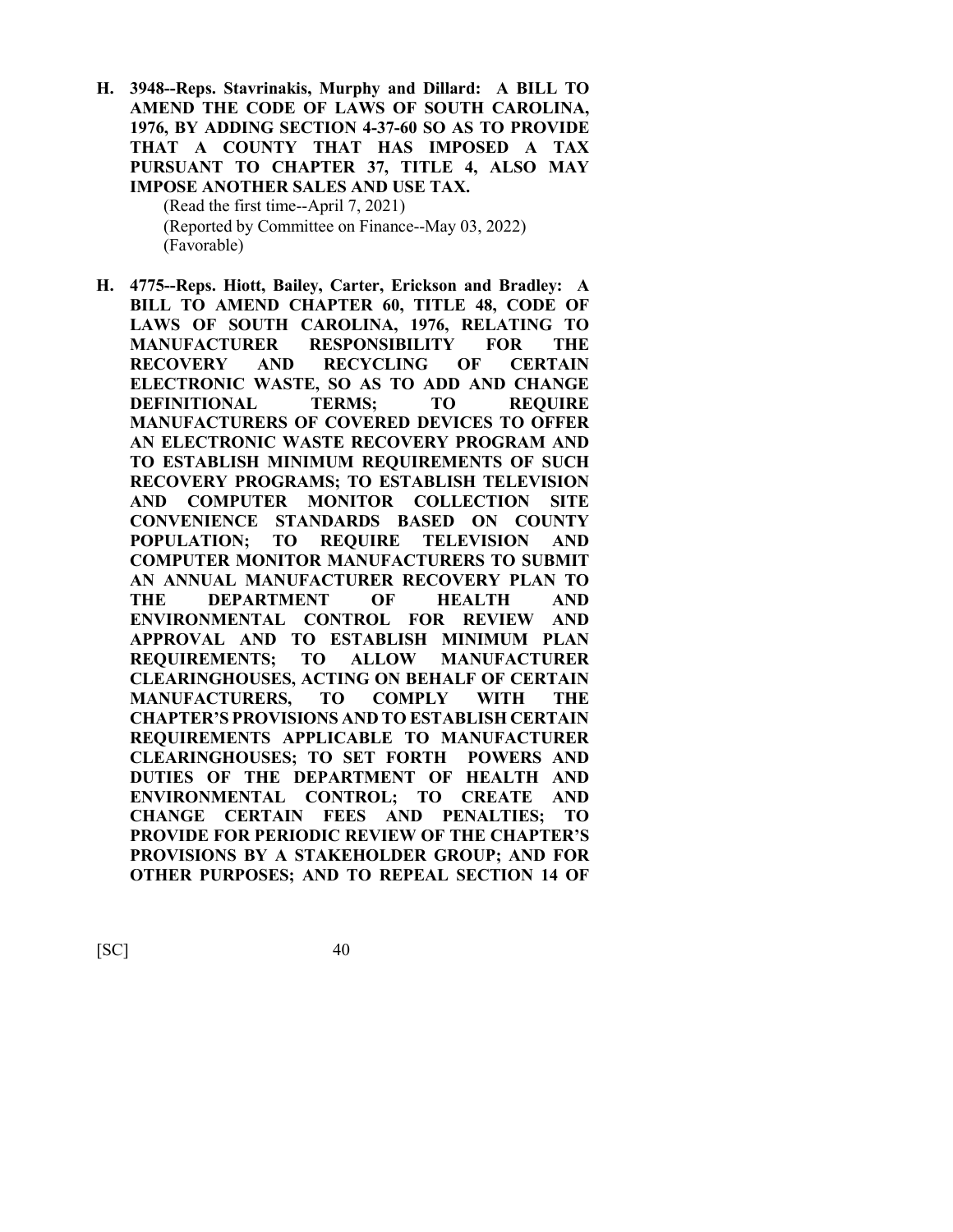#### **ACT 129 OF 2014, AS AMENDED, RELATING TO A SUNSET PROVISION.**

(Read the first time--April 7, 2022) (Polled by Committee on Agriculture and Natural Resources-- May 03, 2022) (Favorable)

**H. 5057--Reps. Simrill, Pope, Erickson and W. Newton: A BILL TO AMEND SECTION 12-6-40, AS AMENDED, CODE OF LAWS OF SOUTH CAROLINA, 1976, RELATING TO THE APPLICATION OF THE INTERNAL REVENUE CODE TO STATE INCOME TAX LAWS, SO AS TO UPDATE THE REFERENCE TO THE INTERNAL REVENUE CODE TO THE YEAR 2021 AND TO PROVIDE THAT IF THE INTERNAL REVENUE CODE SECTIONS ADOPTED BY THIS STATE ARE EXTENDED, THEN THESE SECTIONS ALSO ARE EXTENDED FOR SOUTH CAROLINA INCOME TAX PURPOSES.**

> (Read the first time--April 6, 2022) (Reported by Committee on Finance--May 03, 2022) (Favorable)

**H. 5074--Reps. Haddon, Allison, Burns and Hiott: A JOINT RESOLUTION TO CREATE THE "CHILD FOOD AND NUTRITION SERVICES STUDY COMMITTEE" TO DEVELOP RECOMMENDATIONS FOR TRANSFERRING ADMINISTRATION OF CERTAIN FEDERAL CHILD FOOD AND NUTRITION PROGRAMS IN THIS STATE TO THE DEPARTMENT OF AGRICULTURE, TO PROVIDE FOR THE MEMBERSHIP OF THE STUDY COMMITTEE, TO REQUIRE THE STUDY COMMITTEE PREPARE A REPORT WITH FINDINGS AND RECOMMENDATIONS FOR THE GENERAL ASSEMBLY, AND TO PROVIDE FOR THE DISSOLUTION OF THE STUDY COMMITTEE.**

(Read the first time--April 6, 2022) (Polled by Committee on Agriculture and Natural Resources-- May 03, 2022) (Favorable)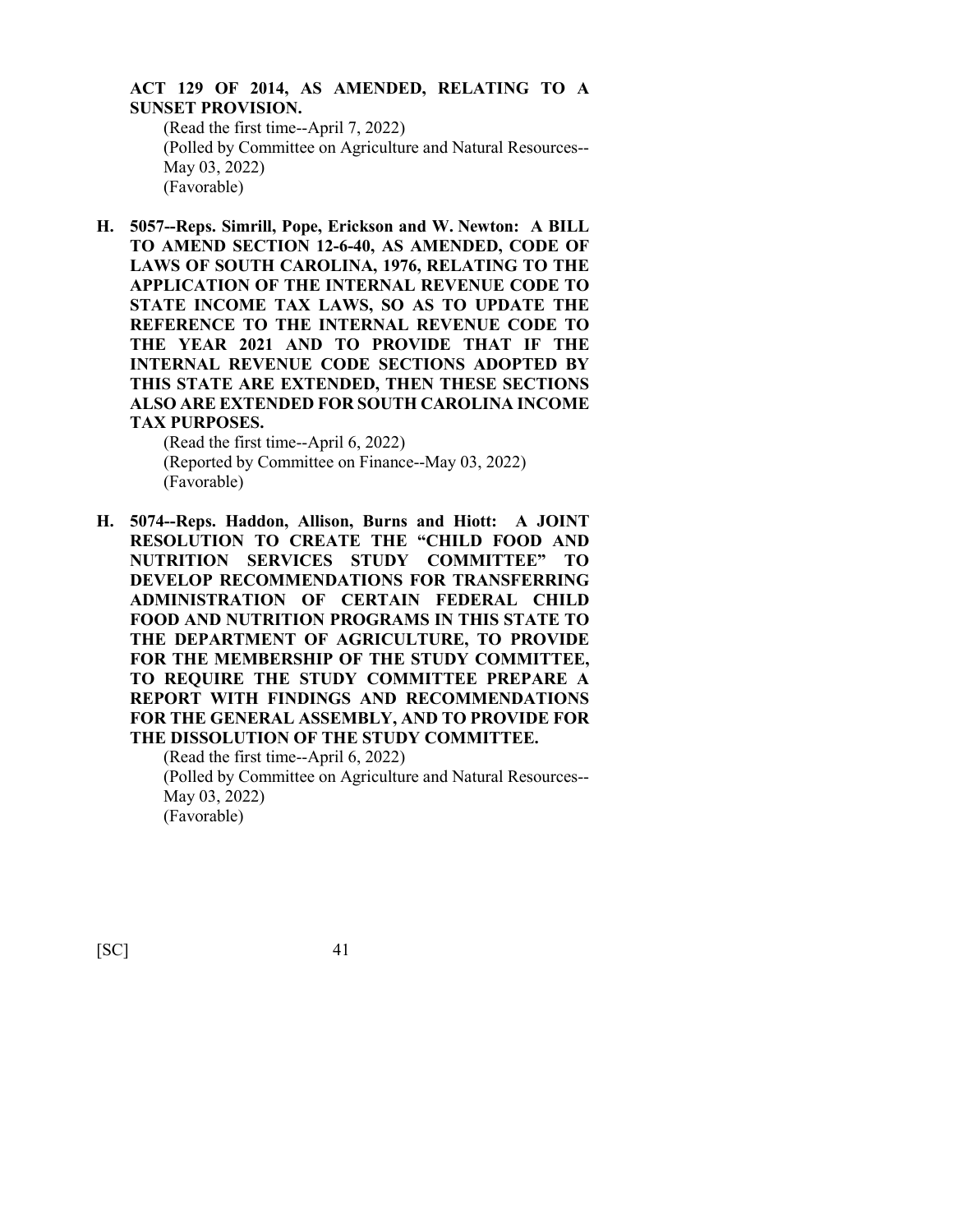**H. 5144--Reps. G.M. Smith, Wheeler, Lowe, Kirby, Weeks, R. Williams, Jefferson and Yow: A BILL TO AMEND SECTION 12-37-220, AS AMENDED, CODE OF LAWS OF SOUTH CAROLINA, 1976, RELATING TO PROPERTY TAX EXEMPTIONS, SO AS TO FURTHER SPECIFY THE APPLICATION OF THE EXEMPTION OF PROPERTY OF TELEPHONE COMPANIES AND RURAL TELEPHONE COOPERATIVES.**

> (Read the first time--April 7, 2022) (Reported by Committee on Finance--May 03, 2022) (Favorable with amendments)

#### **SENATE RESOLUTION**

**S. 1303--Senator Harpootlian: A SENATE RESOLUTION TO CONDEMN THE GOVERNMENT OF SOMALIA FOR ITS OPPRESSIVE AND VIOLENT TREATMENT OF WOMEN AND CHRISTIANS UNDER THE PROVISIONS OF SHARIA LAW.**

(Without reference--May 03, 2022)

#### **CONCURRENT RESOLUTIONS**

**S. 141--Senators Massey, Rice, Hembree, Bennett, Young, Senn, Kimbrell, Cash, Gustafson, Verdin and Garrett: A CONCURRENT RESOLUTION TO MAKE APPLICATION BY THE STATE OF SOUTH CAROLINA UNDER ARTICLE V OF THE UNITED STATES CONSTITUTION FOR A CONVENTION OF THE STATES TO BE CALLED, RESTRICTED TO PROPOSING AN AMENDMENT TO THE UNITED STATES CONSTITUTION TO IMPOSE FISCAL RESTRAINTS ON THE FEDERAL GOVERNMENT THROUGH A BALANCED BUDGET AMENDMENT.** (Introduced--January 12, 2021)

(Reported by Committee on Judiciary--February 23, 2022) (Favorable) (Contested by Senator Matthews)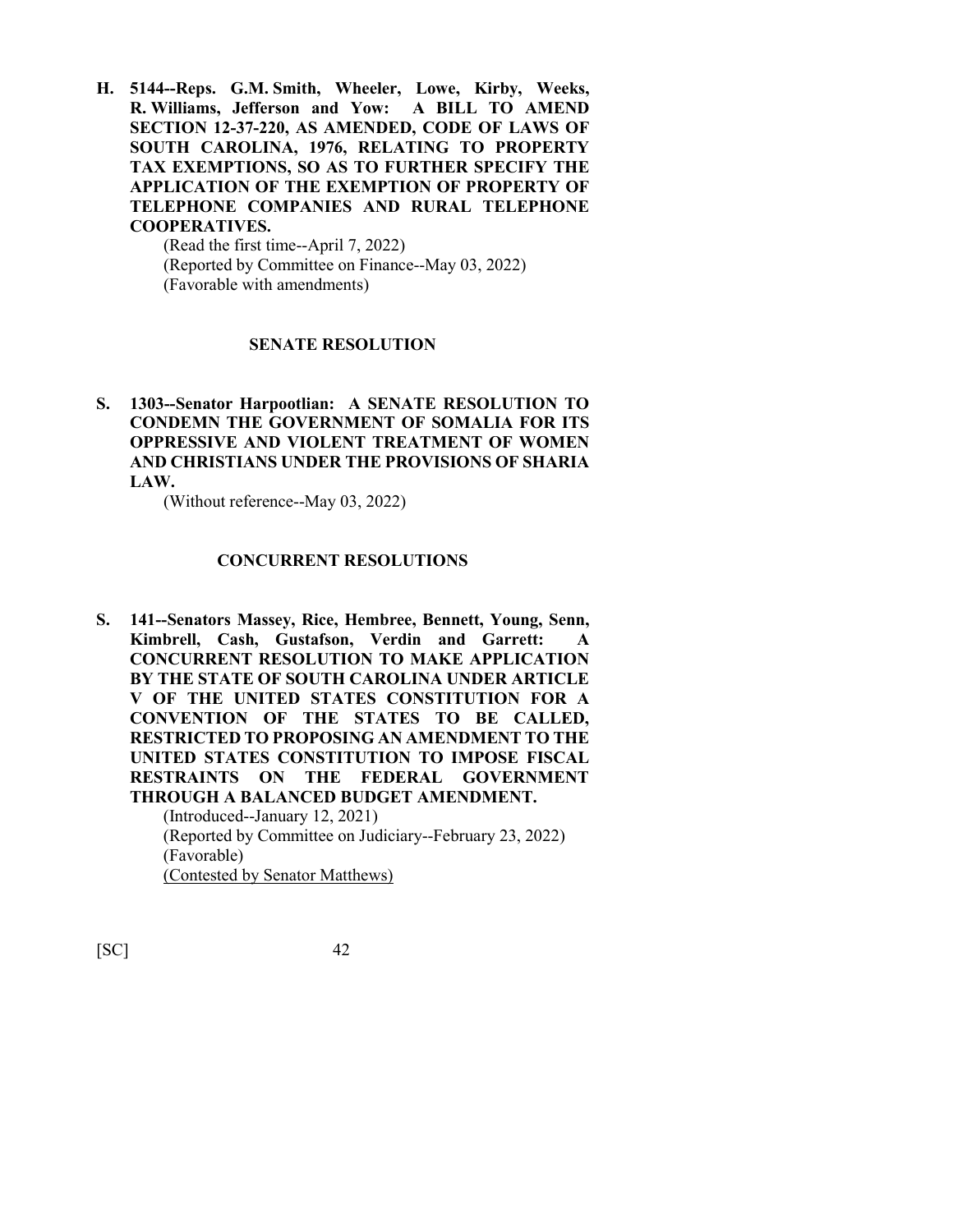**H. 4043--Reps. R. Williams and Lucas: A CONCURRENT RESOLUTION TO REQUEST THE DEPARTMENT OF TRANSPORTATION NAME THE PORTION OF HOFFMEYER ROAD IN DARLINGTON COUNTY WEST OF THE DARLINGTON/FLORENCE COUNTY LINE TO A POINT WEST OF ITS INTERSECTION WITH SOUTH CAROLINA HIGHWAY 340 "TERRENCE CARRAWAY MEMORIAL HIGHWAY" AND ERECT APPROPRIATE MARKERS OR SIGNS ALONG THIS PORTION OF HIGHWAY CONTAINING THESE WORDS.**

(Introduced--April 7, 2021) (Recalled from Committee on Transportation--May 03, 2022)